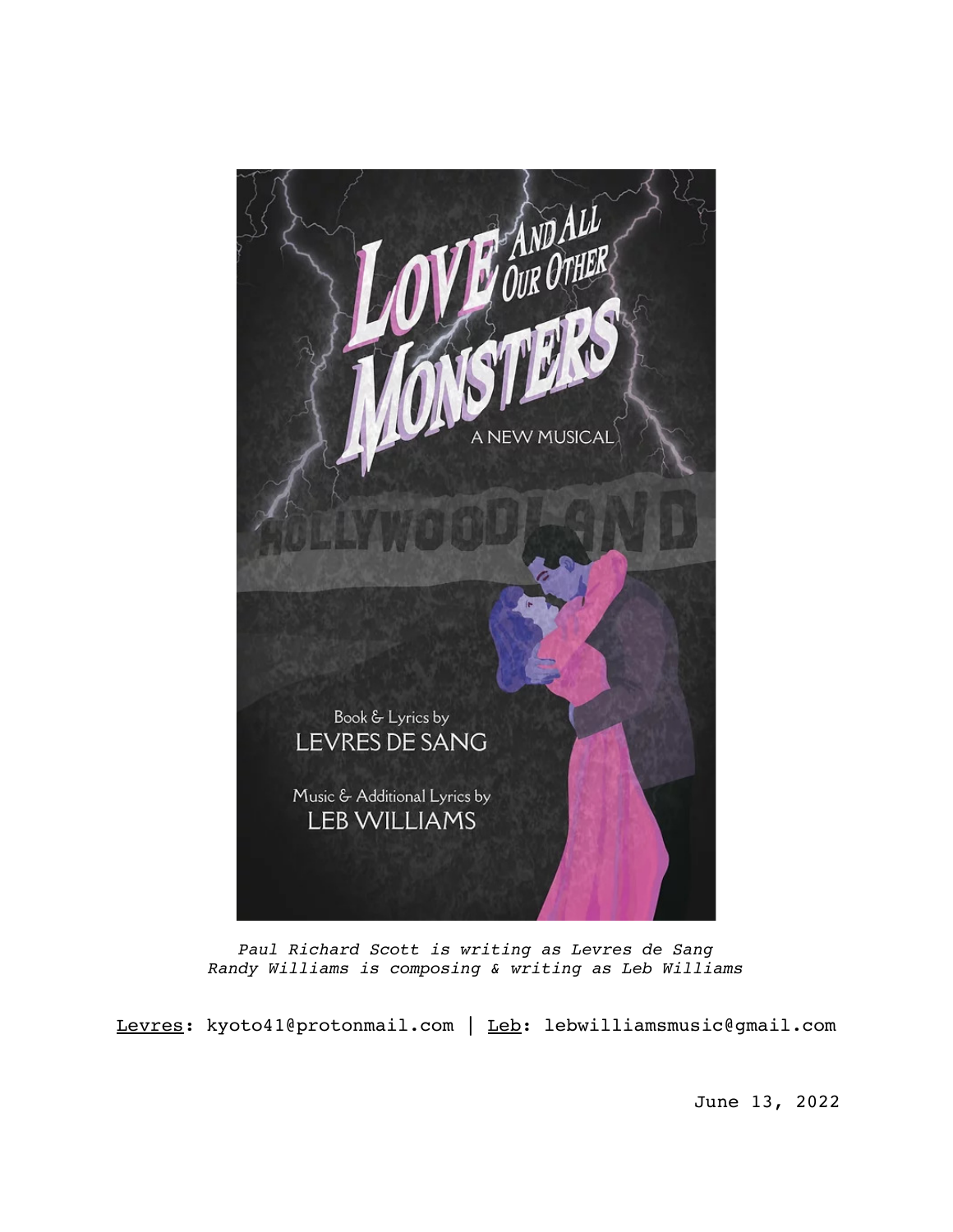# **C A S T**

# Principals

**BERNHARD KAUN** Milwaukee-born, German composer.

**CARL LAEMMLE, JR**. Head of Universal Pictures between 1929 and 1936.

**MARIANNE MELROSE** Scriptreader and actress from Sun River, Montana.

**DOCTOR LIME** Chicago-born, African-American studio physician.

# Supporting

ELIOT BELVEDERE: Theater Manager.

HUGO WILHELM KAUN: Bernhard's father.

UNCLE CARL: Affectionate name for Laemmle's father.

PROFESSOR GÖRLITZ: German surgeon / theoretician.

NEWSGIRL / X27: An American Mata Hari.

CHESTER MONTGOMERY III: MGM executive.

DROWNED GIRL: Childhood memory of Bernhard.

HERR. X: Subject of Görlitz's book.

# Additional

BROADWAY & HOLLYWOOD TYPES, ACCOUNTANTS, NIGHTCLUB PATRONS, SAILORS, SECRETARIES and various other roles to be played / doubled by the company.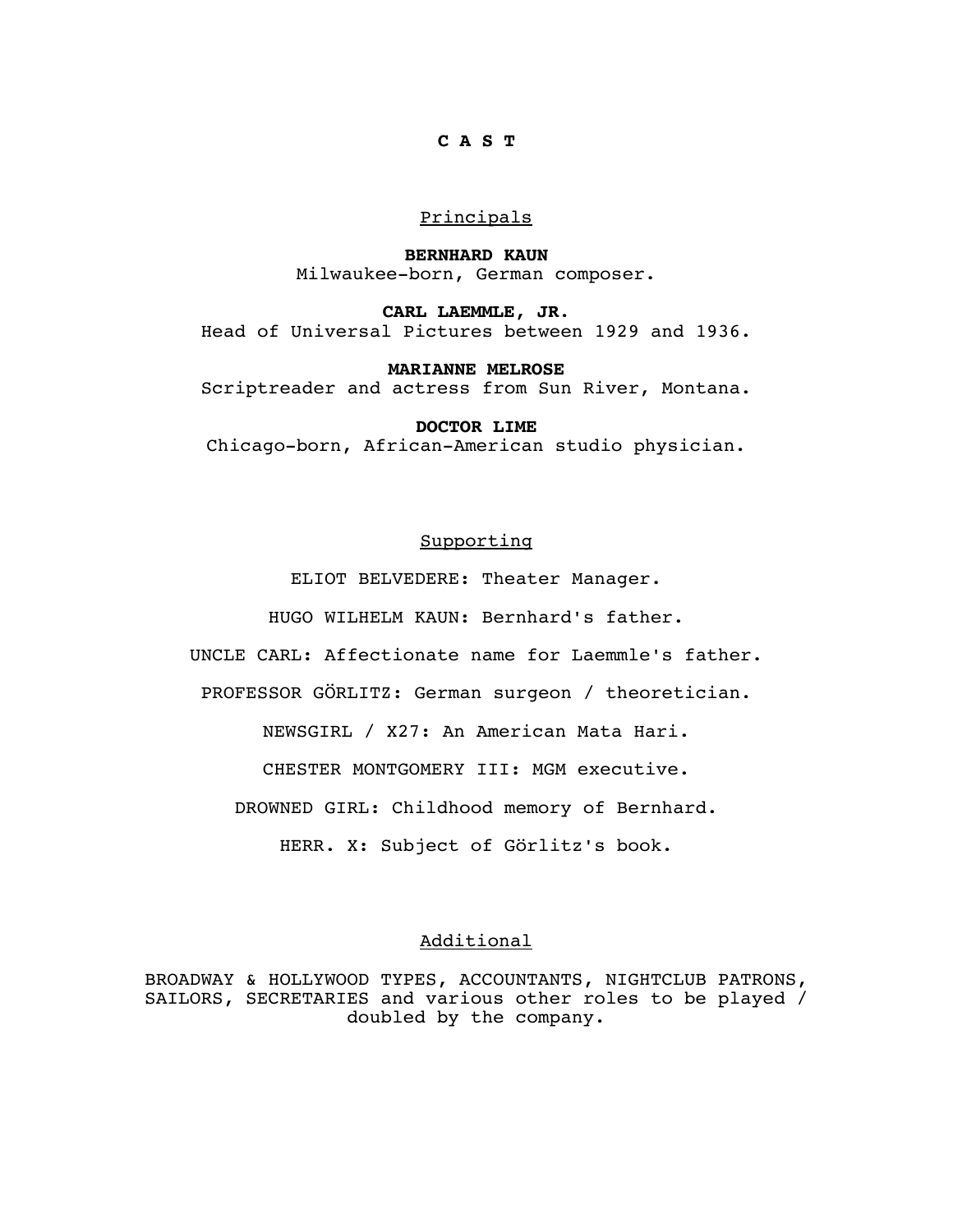# **MUSICAL NUMBERS**

**Act 1**:

| 1. THE FIFTH CHILD  Bernhard & Hugo                     |
|---------------------------------------------------------|
| 2. IMAGINATION (LET IT RUN WILD)  Laemmle & Bernhard    |
| 3. NEW YORK MOVIES  Marianne & Cast                     |
| 4. CREATE A LIFE  Lime w/ Newsgirl                      |
| 5. MONSTERS & MARGINS  Laemmle w/ Accountants           |
| 6. THE GIRL FROM SUN RIVER  Bernhard & Marianne         |
| 7. GIVE IT MORE TRUMPET  Laemmle & Bernhard             |
| 8. LOOKS GOOD ON PAPER  Görlitz & Lime                  |
| 9. THIS COULD BE MY CITY  Marianne w/ Ms. Carrington    |
| 10. POSTCARD FROM UNION PACIFIC  Lime                   |
| 11. BLACK MOON  Lime (w/ X27 & Cast)                    |
| 12. THE LAST TIME I SAW MARIA  Bernhard w/ Drowned Girl |

# **Act 2**:

| 1. DIAS DORADOS  Laemmle (w/ Hedda & Executives)          |
|-----------------------------------------------------------|
| 2. SINCE YOU CAME MY WAY  Marianne & Chester (w/ Cast)    |
| 3. NOBODY MUST KNOW  Görlitz (w/ X27 & Chorus)            |
| 4. ABOVE SCHUMANNSTRASSE  Lime w/ Herr. X                 |
| 5. ROMANTIC SYMPHONY  Hugo & Bernhard                     |
| 6. LOVE IN THE BLACK FOREST  Marianne & Bernhard          |
| 7. IT ALWAYS RAINS ON SUNDAY  Marianne & Orderly          |
| 8. SOMEWHERE IN YOUR ART  Hugo & Bernhard (w/ Uncle Carl) |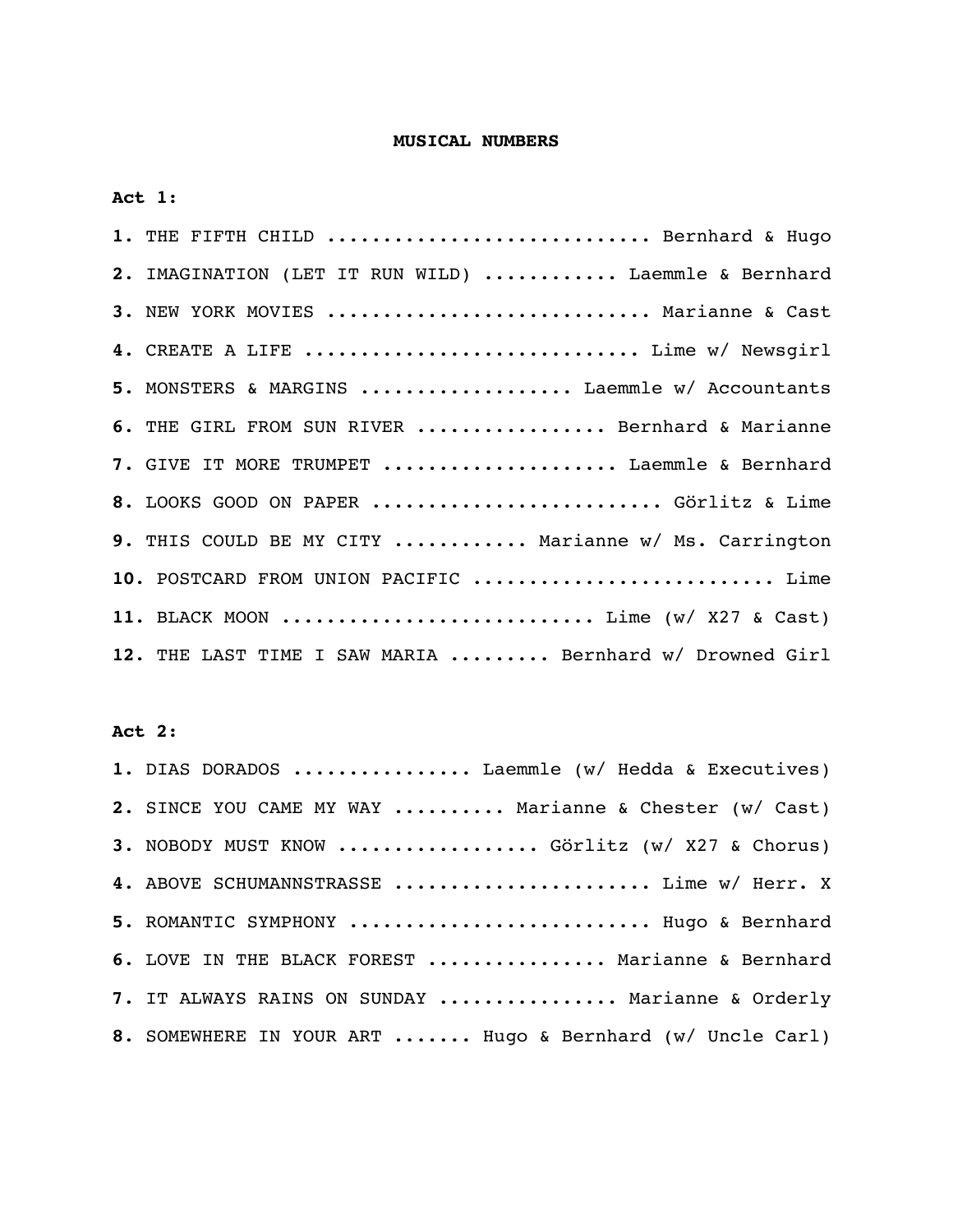#### **Premise**:

A former Hollywood composer prepares to give a talk at a fortieth anniversary double-screening of *Dracula* and *Frankenstein*, but is distracted by a youthful studio mogul, an old flame, and a now deceased physician.

## **Time & Place**:

Scenes alternate between our 1971 Los Angeles present and the 1930s to 1960s past in Hollywood and Hamburg.

### **Disclaimer**:

The portrayals herein of Bernhard Kaun, Carl Laemmle, Jr., Carl Laemmle Senior and Hedda Hopper are fictional representations of their real-life selves. All other characters, including those of Marianne Melrose and Doctor Lime, are entirely fictitious. Any similarities to persons previously employed by Universal Pictures are purely coincidental.

> **Note**: "Laemmle" should be pronounced LEM-LEE.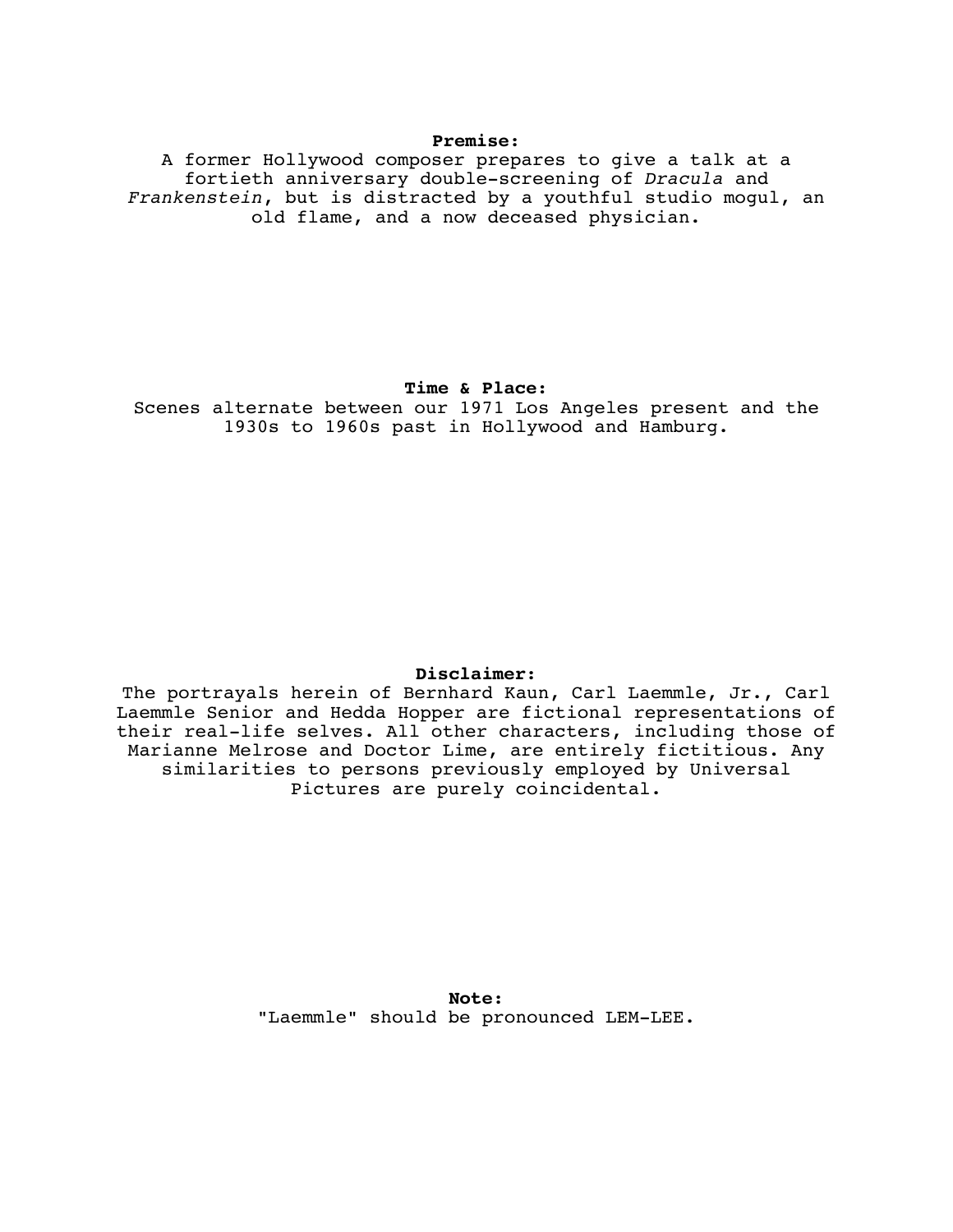**OVERTURE**: *Comprising various themes from the show*.

### **Act 1, Scene 1**

*Backroom of movie theater. Somewhere in Los Angeles*. *November 1971*.

*Curtain rises on a wood-panelled function room lined with Hollywood portraits. Everyone from Garbo and Barrymore to Brando and Hoffman. There's also a desk, chair, drinks cabinet and small piano. The room's silver-haired occupant, BERNHARD KAUN, cuts a distinguished figure with his tweed overcoat and tan leather gloves. He holds a 5x4 invitation as he addresses the audience from downstage.*

BERNHARD: If you told me I'd be back in the movie world... Well, I don't even recall the last time I saw one on television. Let alone coming here -- Oh, I might conduct at a festival in Boston or New York on occasion, but I've not been to L.A. since before the war. And how long must it be since--?

*Bernhard checks his watch.*

BERNHARD: It's not like Mr. Laemmle to be late-

*The theater manager, ELIOT BELVEDERE, enters. A preppy East Coast type sporting a yellow V-neck and checkered slacks.*

- ELIOT: Hey, we got quite the crowd in tonight. They're showing *Easy Rider* with *Vanishing Point* at the Rialto across the street so I didn't think we'd sell this many tickets-(*realizing*) Wait, you're not Mr. Laemmle?
- BERNHARD: We spoke on the telephone. (*handing over invitation*) My name is Bernhard Kaun. I scored the picture.
- ELIOT: Hey, you sound just like Orson Welles. (*impersonating*) My name is Orson Welles. I wrote and directed this picture.

BERNHARD: I can assure you I'm not Orson Welles. I'm-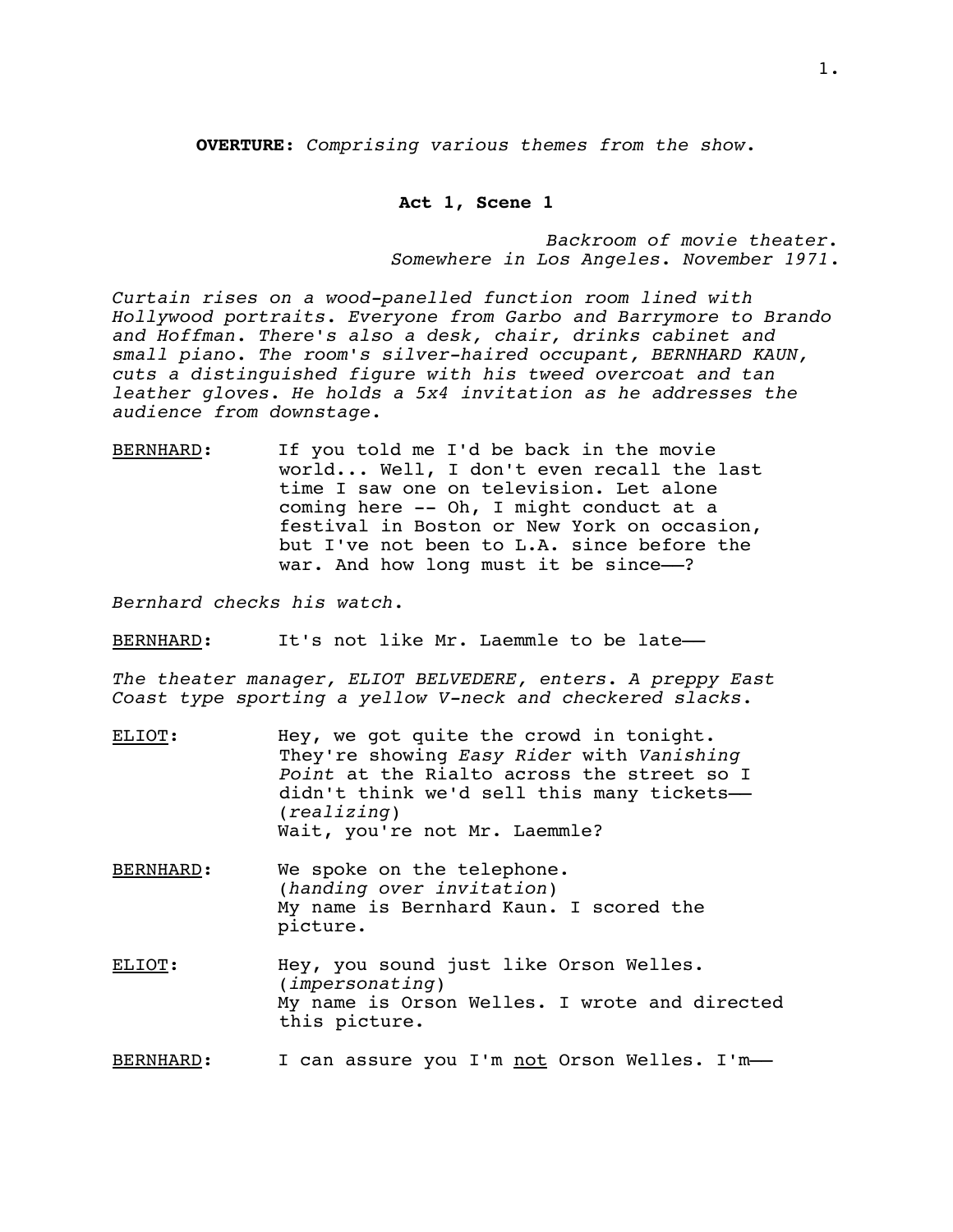#### **Music #1: THE FIFTH CHILD**

BERNHARD: I'M THE FIFTH CHILD OF HUGO WILHELM PATRIARCH WITH GREAT EXPECTATION DOMICILED TO A STUDIOUS REALM DRY AS DUST WITHOUT OSTENTATION -- BERLIN, LUGANO, VIOLIN, PIANO CLARINET WITH MILITARY INCLINATION ALL AT SUCH A TENDER, TENDER AGE WHEN OUR KAISER RULED AND OOMPAH WAS ALL THE RAGE.

> I'M THE FIFTH CHILD OF LA CRÈME DE LA CREAM MADE MY WAY VIA GERMANIC CONNECTION I WENT WILD FOR YOUR AMERICAN DREAM TRIED AS I MUST WITHOUT EXPECTATION -- NEW YORK, ASSISTANT, ARRANGER MILLS, RCA, NIBELUNGEN ORCHESTRATION ALL AT SUCH AN IMPRESSIONABLE AGE WHEN THE CHARLESTON RULED AND CHAPLIN WAS ALL THE RAGE.

*HUGO WILHELM enters*.

BERNHARD: Father...!? But I thought--?

HUGO: I NEVER LIKED THE MOVIES I KNOW IT SOUNDS ABRUPT DEBAUCHERY'S AMONG THE FACTORS AND I DESPISE THOSE METHOD ACTORS. I NEVER LIKED THE MOVIES I SAID: "HOLLYWOOD'S BANKRUPT -- TEACH THEORY IN FREIBERG OR BADEN LAEMMLE'S MONSTERS WILL ONLY CORRUPT".

*Hugo exits*.

ELIOT: (*Shouting after him*) Movies are terrific. I spent my life in picturehouses.

BERNHARD: I'M THE FIFTH CHILD OF HUGO WILHELM MIDDLE CLASS WITH ROMANTIC AFFECTATION A MIRACLE OF OUR POSTWAR REALM EAST AND WEST, DENAZIFICATION -- BERLIN, LUGANO, VIOLIN, PIANO CONCERT TOURS FOR GENEROUS REMUNERATION ALL IN THIS PERMISSIVE, LONG-HAIRED AGE WHILE THE DEUTSCHE-MARK RULES AND HIJACKS ARE ALL THE RAGE.

ELIOT: Okay, okay. I remember you.

BERNHARD: Any sign of Mr. Laemmle?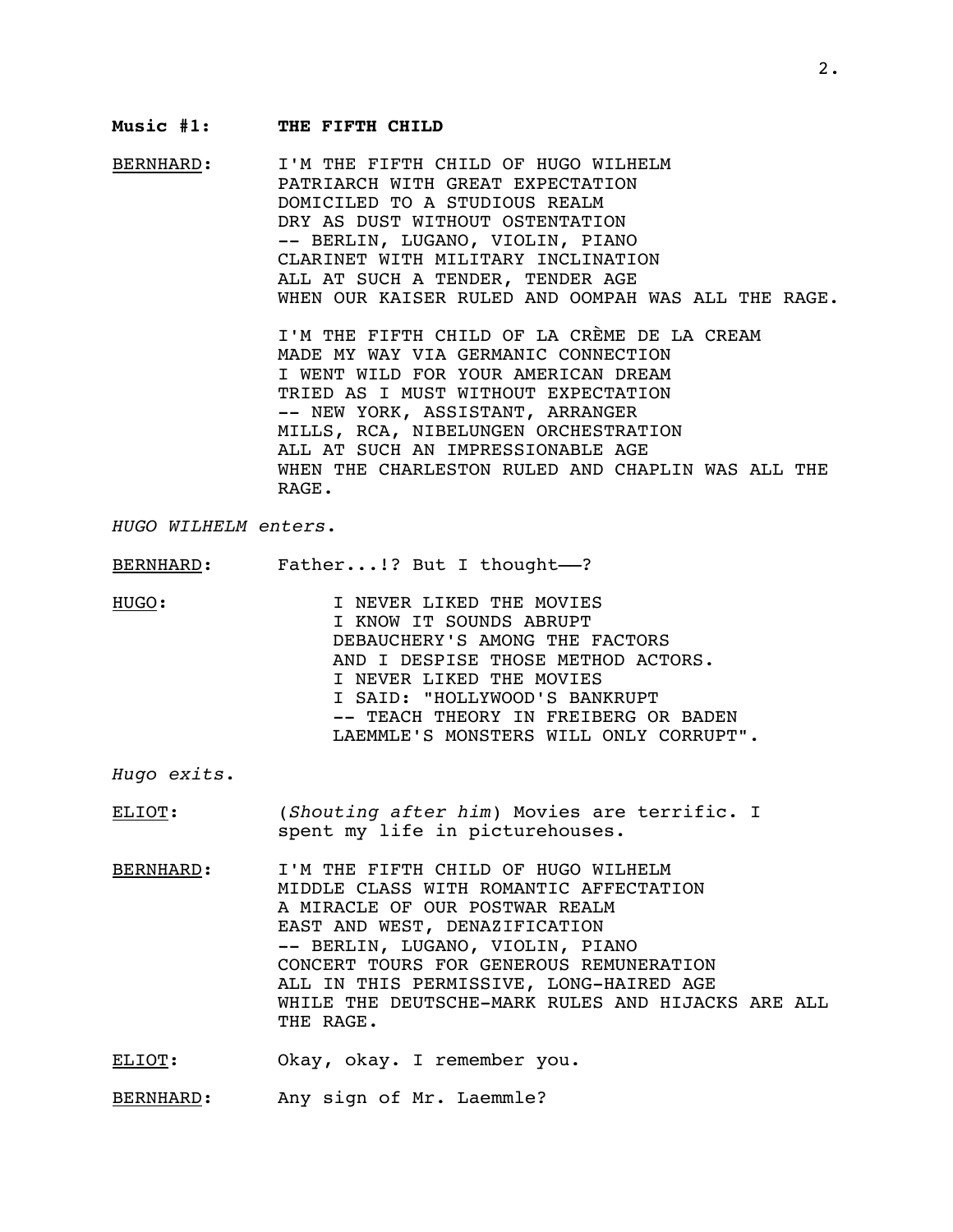*An ASSISTANT enters. She wears spectacles and a miniskirt*.

- ASSISTANT: Oh, Mr. Belvedere, I've been looking for you all over. I had a message from Mr. Laemmle's secretary. He won't be coming -- Suspected food poisoning.
- ELIOT: Please tell me you're joking around. You are joking aren't you, Dorian? (*turns to Bernhard*) Kid likes to spook me. No doubt made a bet with her smart-aleck friends that I'd have a coronary before Hanukkah.
- ASSISTANT: I'm sorry... Seems this Laemmle took an early dinner, but hadn't figured on the poached Honduran salmon. Something about the off season––
- ELIOT: Poached Honduran salmon! Jeez, why are we discussing the mating habits of Central American marine life when I got a packed house who all paid five dollars a ticket anticipating old-school charm and sophistication -- Christ, I really am having a coronary.
- ASSISTANT: I've got to go, Mr. Belvedere. I said I'd help Lori out. There's only twenty minutes before intermission.
- *She exits*.
- ELIOT: Wait a minute... Wait a minute -- I got the guy who scored the picture.
- BERNHARD: Oh no, Mr. Belvedere. I'm on board with your original plan – and that was accompanying Mr. Laemmle on stage; you introducing us and me saying "Thank you, Eliot. It's a pleasure to be here tonight..."; but it was absolutely Mr. Laemmle doing the talk -- You can't expect me to step in at a moment's notice. Besides, they won't know who I am-
- ELIOT: I wouldn't call it a talk. Just tell them what it was like working with the boogeyman. (*off Bernhard's bemusement*) It's what they called Karloff back in the day.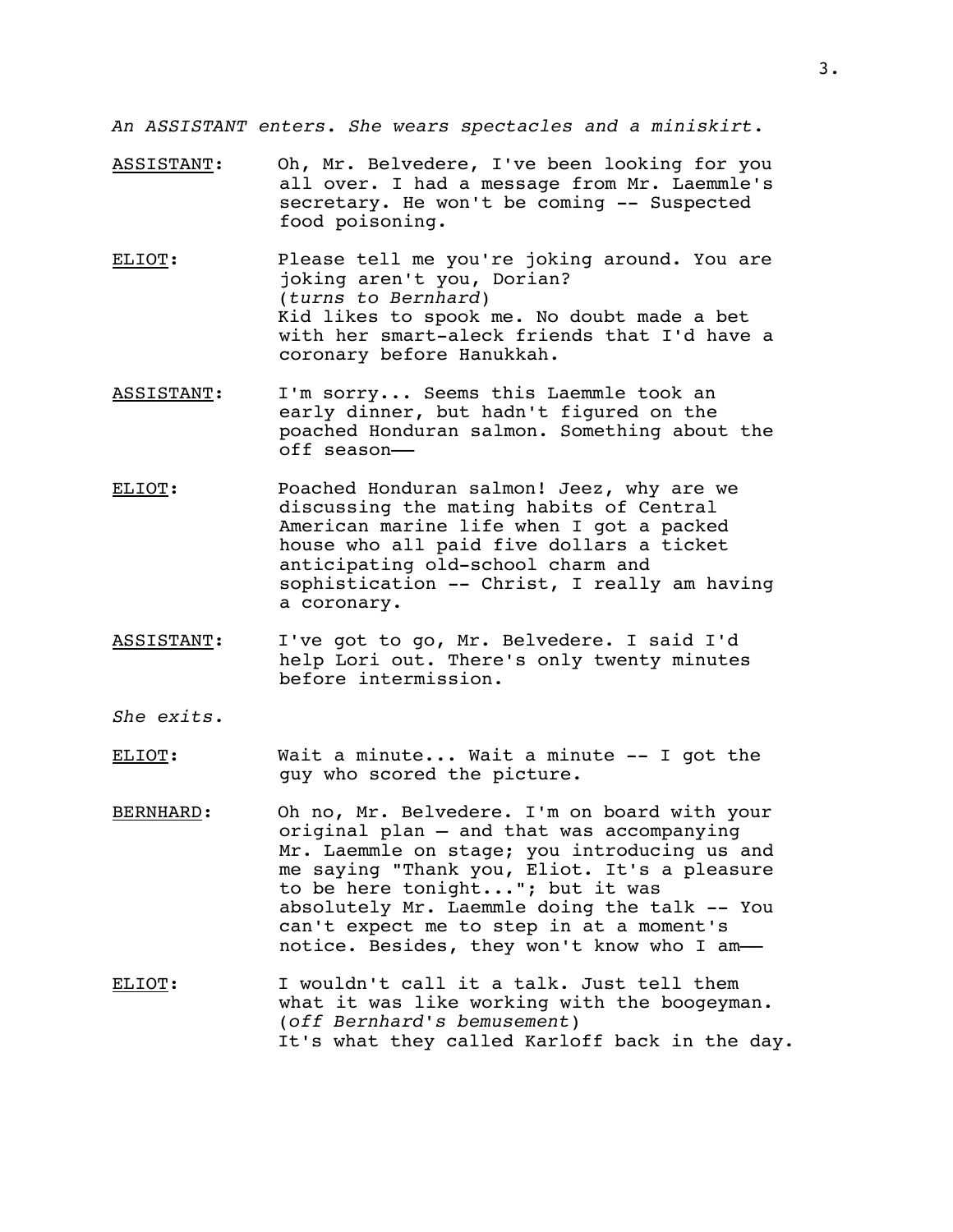BERNHARD: That as it may, I never saw him. I was tied to the recording suite. Oh, aside from one time in the canteen -- He was bemoaning the absence of mint sauce.

ELIOT: But you knew Junior.

- BERNHARD: After a fashion-
- ELIOT: Terrific! So this is how we'll work things: After the intermission, I'll introduce you by saying "Ladies and Gentlemen, I'm afraid our scheduled speaker, former Head of Universal Pictures, Carl Laemmle Jr., has been taken ill and can't be with us, but I'm delighted that Bernhard Kaun has agreed to say a few words in his place -- Among many other things, Mr. Kaun was an orchestrator, composer and musical director in Hollywood between 1931 and 1942 – and beside his contributions to over two hundred films, including *King Kong* and *Gone With the Wind*, he composed incidental music for the picture you're about to see -- Please, give a warm welcome to-" (*then*) You get the idea.
- BERNHARD: Seems you know something about my career, after all -- You must be one of these hotshot film school kids I heard about.
- ELIOT: You need a full beard to hang with those guys. I just annoy librarians -- Anyhow, all you gotta do is say what it was like working in pictures back then.
- BERNHARD: But-
- ELIOT: Appreciate this, Mr. Kaun, but I should be in the projection room. The old timer's prone to dozing off during the final reel. (*indicating drinks cabinet*) Feel free to fix yourself something.

*Belvedere exits*. *Bernhard turns to the audience*.

BERNHARD: What can I tell them...?

*CARL LAEMMLE JR.'s youthful self enters*. *Brim full of ginger in a double-breasted suit complete with white carnation.*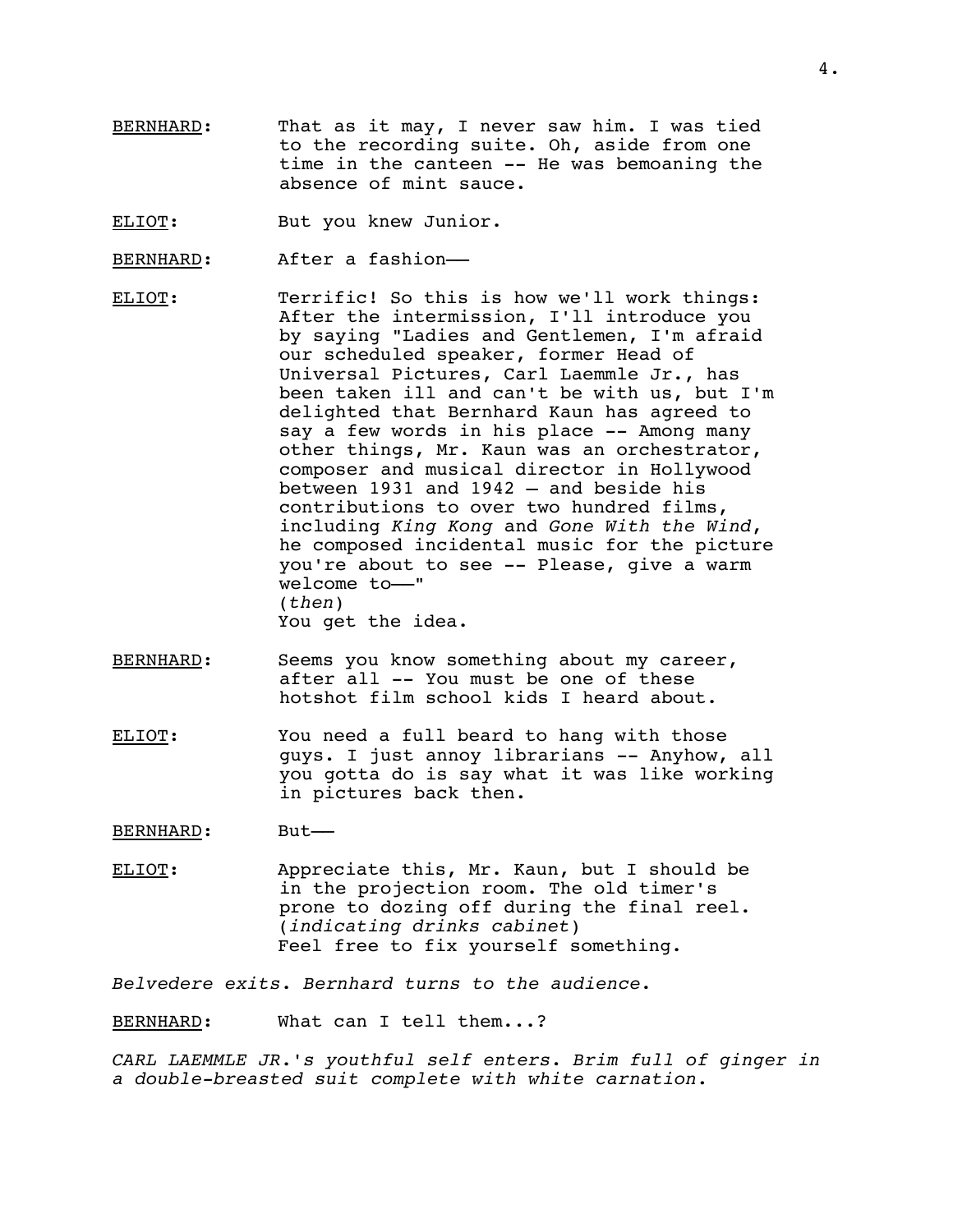LAEMMLE: (*Taking seat at desk*) Tell them how Uncle Carl made me head of the studio on my twenty-first birthday*––*

*UNCLE CARL enters*. *He's similarly attired and full of sparkle*.

UNCLE CARL: (*To audience*) Sure makes a swell story -- Although he can leave off how I went and lost it for him later on.

*Uncle Carl removes a document from inside his jacket and sets it on the desk in front of Junior.*

- UNCLE CARL: Sign here. Here... And here.
- LAEMMLE: You know what they'll say, Uncle Carl --They'll say it's nepotism.
- UNCLE CARL: Of course they will, Junior. Because they don't know anything about running a movie studio. They weren't born into the business -- Neither did they spend the last fifteen years dissecting every last nut and rivet of that business.
- LAEMMLE: Sure means a lot to me -- I won't let you you down, Sir.
- UNCLE CARL: I know you won't, Junior.
- *Laemmle signs the document*. *Turns to Bernhard*.
- LAEMMLE: That's Uncle Carl all over. The last of the benevolent showmen -- Be sure you tell 'em that.
- UNCLE CARL: And that means a lot to me, Junior.
- LAEMMLE: It's true, Sir. If it wasn't for you... I mean, you built the backlots and bungalows-
- UNCLE CARL: That's right. I even planted palm trees-
- LAEMMLE: Swaying all soft and nice in the breeze.
- UNCLE CARL: I thought of Universal City as a refuge-
- LAEMMLE: For the guy who got kicked out by his wife-
- UNCLE CARL: For the shopgirl who only a moment ago thought about throwing herself off the Brooklyn Bridge.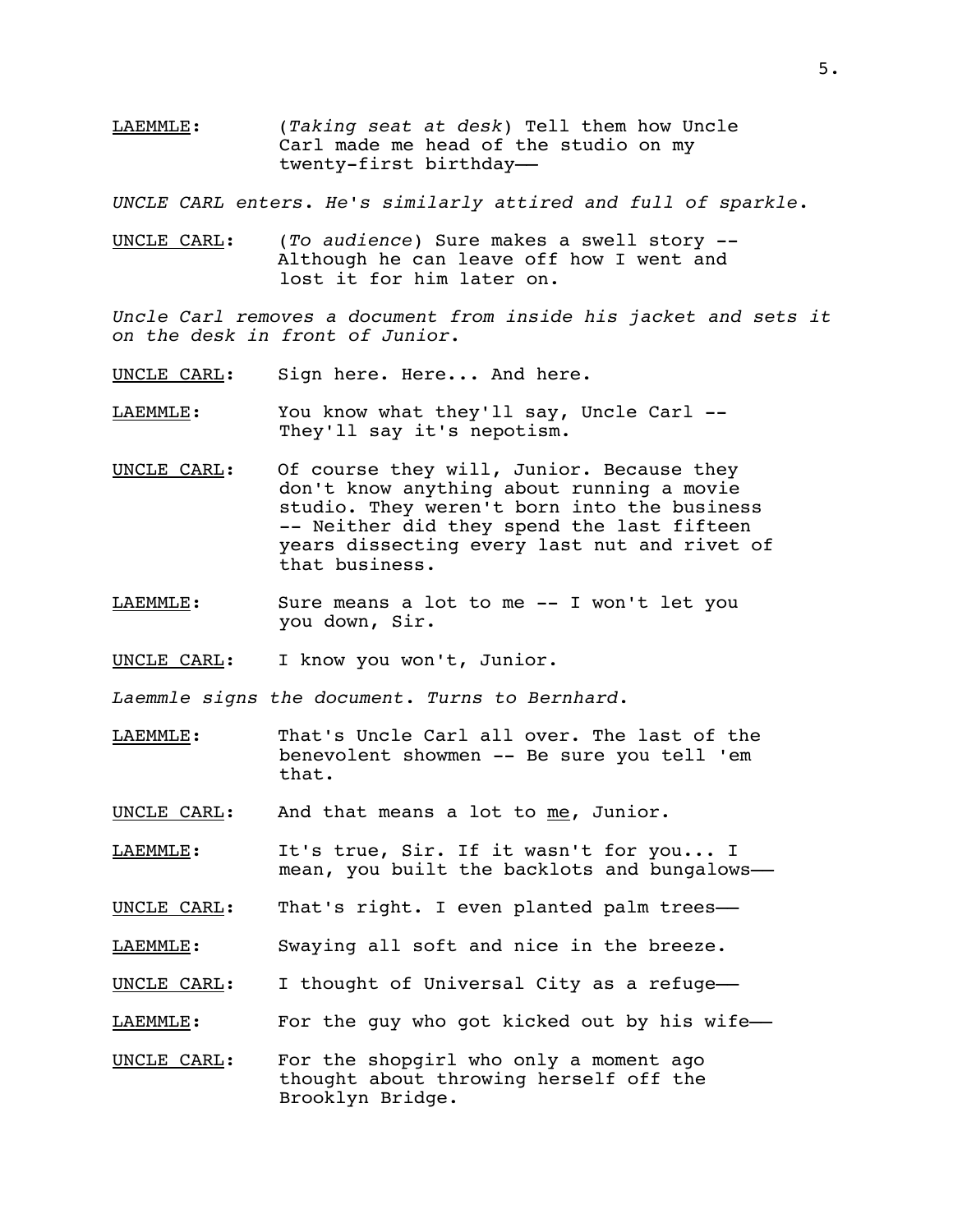UNCLE CARL: And you, Junior, gave them-

*Laemmle stands. Crosses to center stage as everything around him transforms to the Frankenstein studio set and its evocation of a German village in the 1820s.*

**Music #2**: **IMAGINATION (LET IT RUN WILD)**

- LAEMMLE: IMAGINATION LET IT RUN WILD FIND ITS WAY BY MOONLIGHT'S GLOW BEGUILED. IMAGINATION OUR POOR STEPCHILD CINDERELLA FROM THE WORLD EXILED IMAGINATION.
- LAEMMLE & SHE'LL MOVE THROUGH YOUR ROOM AT NIGHT UNCLE CARL: WHEN YOU EMBRACE THE DARK SO DON'T TURN HER AWAY OR SWITCH ON THE LIGHT. AND THEY'LL MOVE THROUGH YOUR DREAMS AT NIGHT WHEN YOU IGNITE THAT SPARK SO DON'T TURN THEM AWAY PLAY WHATEVER FEELS RIGHT.
- BERNHARD: I believe your father had his doubts. If I'm not mistaken, he said––

DOCTORS AND THEIR DUNGEONS THEY'RE TEN-A-PENNY, MAYBE MORE CALIGARI, ORLAC, NOSFERATU IT'S ALL BEEN DONE BEFORE -- WEREWOLVES AT THE WINDOW THAT TWO-BIT TICKET'S OH SO CHEAP GHOULS, GHOSTS AND GOLEMS THE DEAD PREFER TO SLEEP.

LAEMMLE: IF THERE'S ONE THING TO TAKE AWAY FROM MOVIES LET IT BE, BERNHARD, THIS SIMPLE DRILL WHAT YOU SUFFER FROM IS NOT A LACK OF IT, MAN BUT KNOWING WHAT YOU NEED (JUST LISTEN TO ME) ... TO THRILL.

> IMAGINATION LET IT RUN WILD

BERNHARD: I still say the picture needed more music.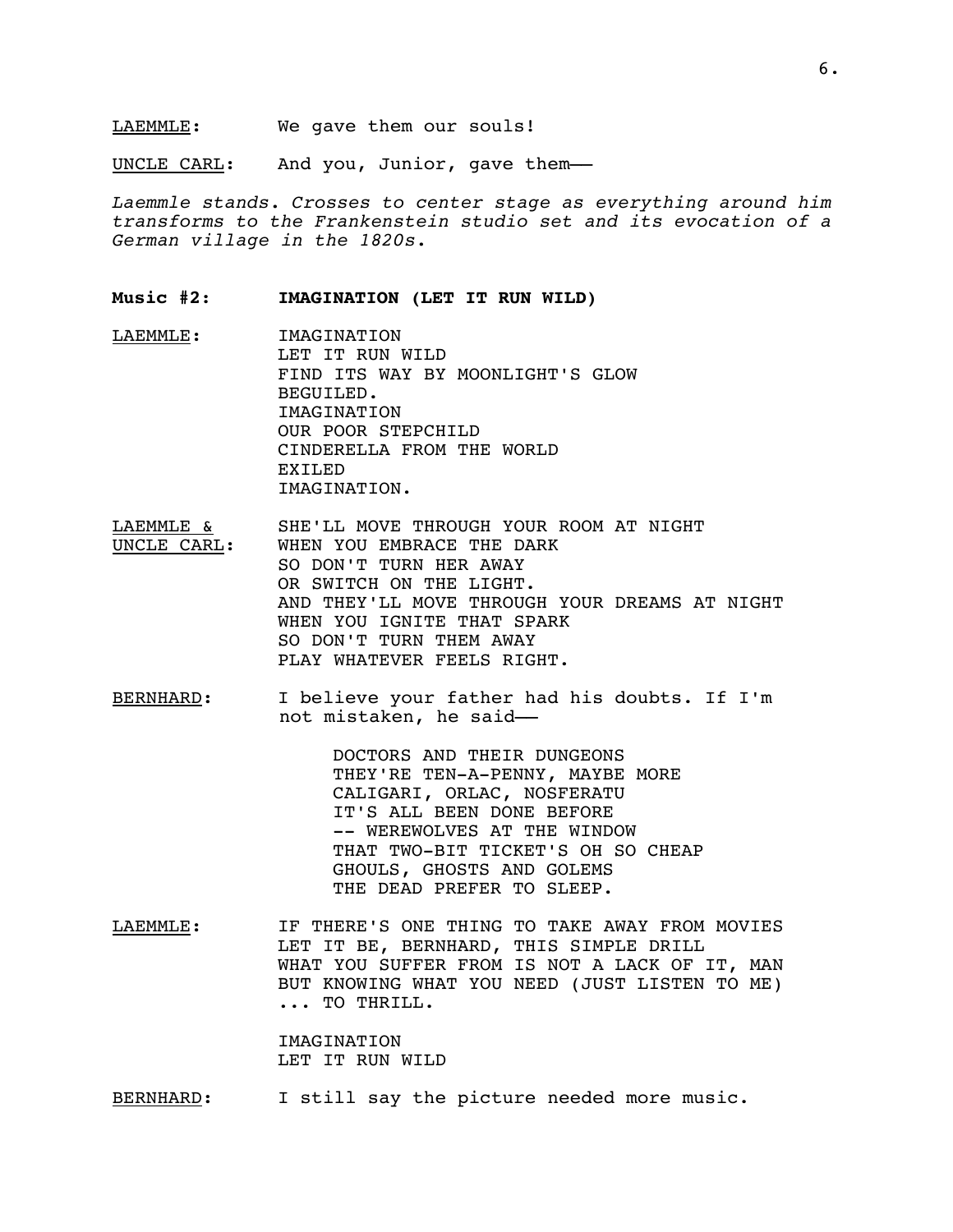# LAEMMLE: THE FOOTSTEPS OF THE VILLAGERS THE BAYING OF THE DOGS THE SNAP AND CRACKLE POP OF BLAZING LOGS -- LOOK, THEY'VE SET THE WINDMILL ON FIRE I'M SPENT AND IN A SWEAT WHO NEEDS A SOUNDTRACK, BERNHARD WHAT PART OF IT DON'T YOU GET?

IMAGINATION LET IT RUN WILD FIND ITS WAY...

UNCLE CARL DOCTORS AND THEIR DUNGEONS & BERNHARD: THEY'RE TEN-A-PENNY, MAYBE MORE.

LAEMMLE: ... BY MOONLIGHT'S GLOW BEGUILED. IMAGINATION OUR POOR STEPCHILD CINDERELLA FROM THE WORLD EXILED.

LAEMMLE: IMAGINATION...

UNCLE CARL **IMAGINATION.** 

& BERNHARD:

UNCLE CARL: I'll leave the monsters in your capable hands, Junior.

*Uncle Carl exits*. *The German trappings fade as the stage is once again the backroom of a movie theater*.

- LAEMMLE: You see, it's like Uncle Carl said -- A swell story.
- BERNHARD: ... but the folks who showed up tonight already read it in the movie magazines when they were kids. No, they're a sophisticated crowd -- They want to hear about the backroom players: the folks you wouldn't know were there but without whom you wouldn't have a movie -- The best boys and continuity girls; the lighting operators and set designers; the scriptreaders who filter out all that unreadable junk; or the physicians who ensure everyone on the lot is sound of mind and body. (*suddenly*) That's it! Marianne Melrose and Doctor Lime!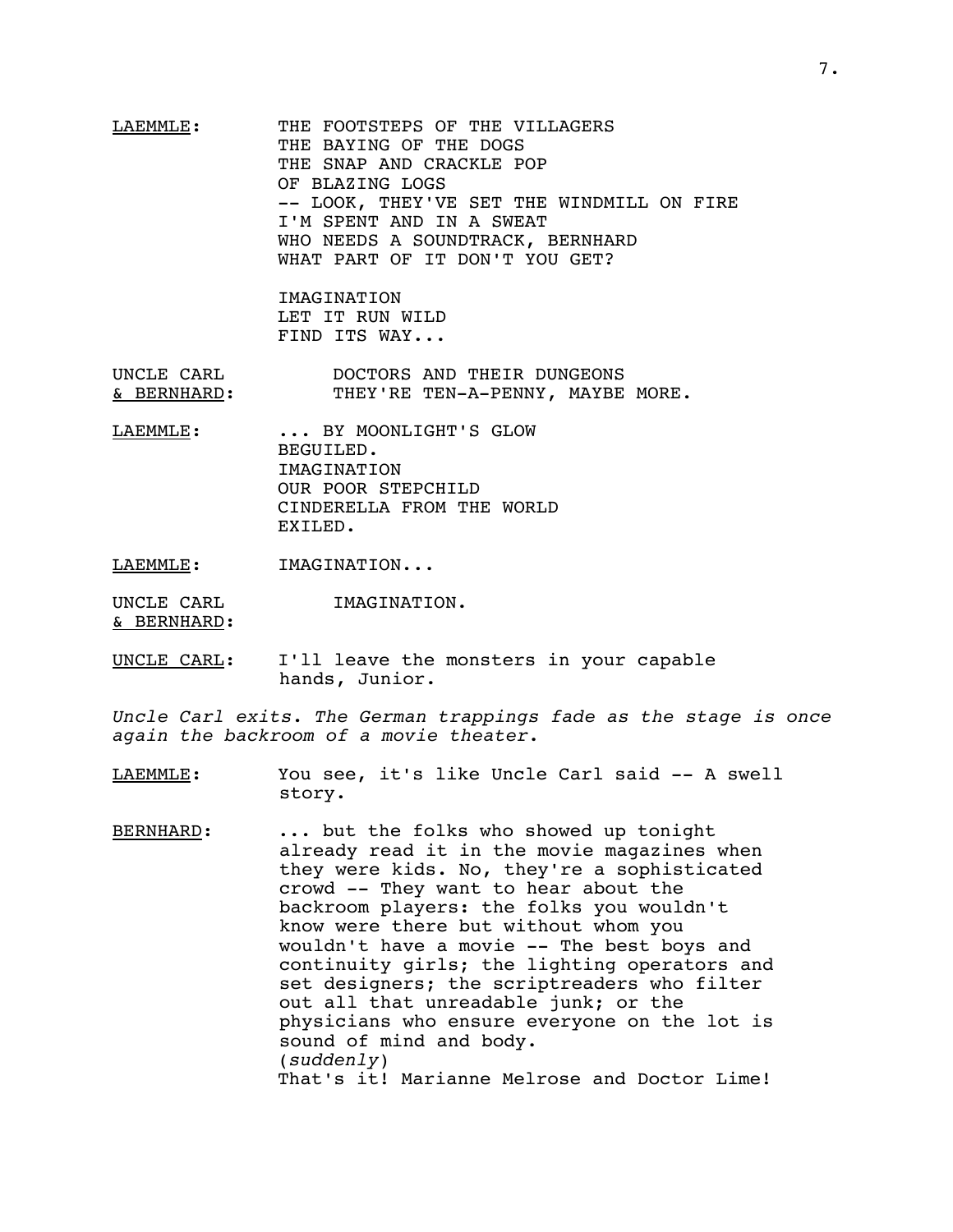- LAEMMLE: Marianne Melrose and Doctor Lime? Who...? What did those two have to do with any of our pictures?
- BERNHARD: They represent everything I'm talking about. (*then*) Say, they both came onto the lot around the same time as myself -- February 1931, if I'm not mistaken.
- LAEMMLE: Lemme get this straight: they got a packed house for this fortieth anniversary double screening: Right now they're showing *Dracula* and then they'll run *Frankenstein* after you've done your talk. And you're gonna tell 'em about some backroom physician and a scriptreader who had zip to do with either of those pictures -- Oh, wait, that Marianne dame did coverage on Fort and Faragoh's script before she made a splash for about five minutes over at Metro; but who the hell remembers her now? Who remembers her now...?

*Lights dim before coming up on*...

### **Act 1, Scene 2**

*Audition Room. Somewhere off Broadway*. *January 1931*.

*A clipboard-wielding PRODUCER done up in a silk cravat and Princeton blazer stands beside a world-weary DIRECTOR watching MARIANNE MELROSE do her thing. She wears a white suit with matching top hat. There's a battered suitcase at STAGE LEFT.*

MARIANNE: (*Semi-spoken*) I'm down to my last quarter so if you think I oughtta hop a Westbound to the sticks you mistook me for that funny daughter who exchanged her brain for bricks.

*She winds up with a hokey flourish and winning smile. The two men are dumbstruck*.

PRODUCER: Kooky and kinda funny, but-

MARIANNE: Not what you had in mind, huh?

DIRECTOR: Kid's honest. I like that.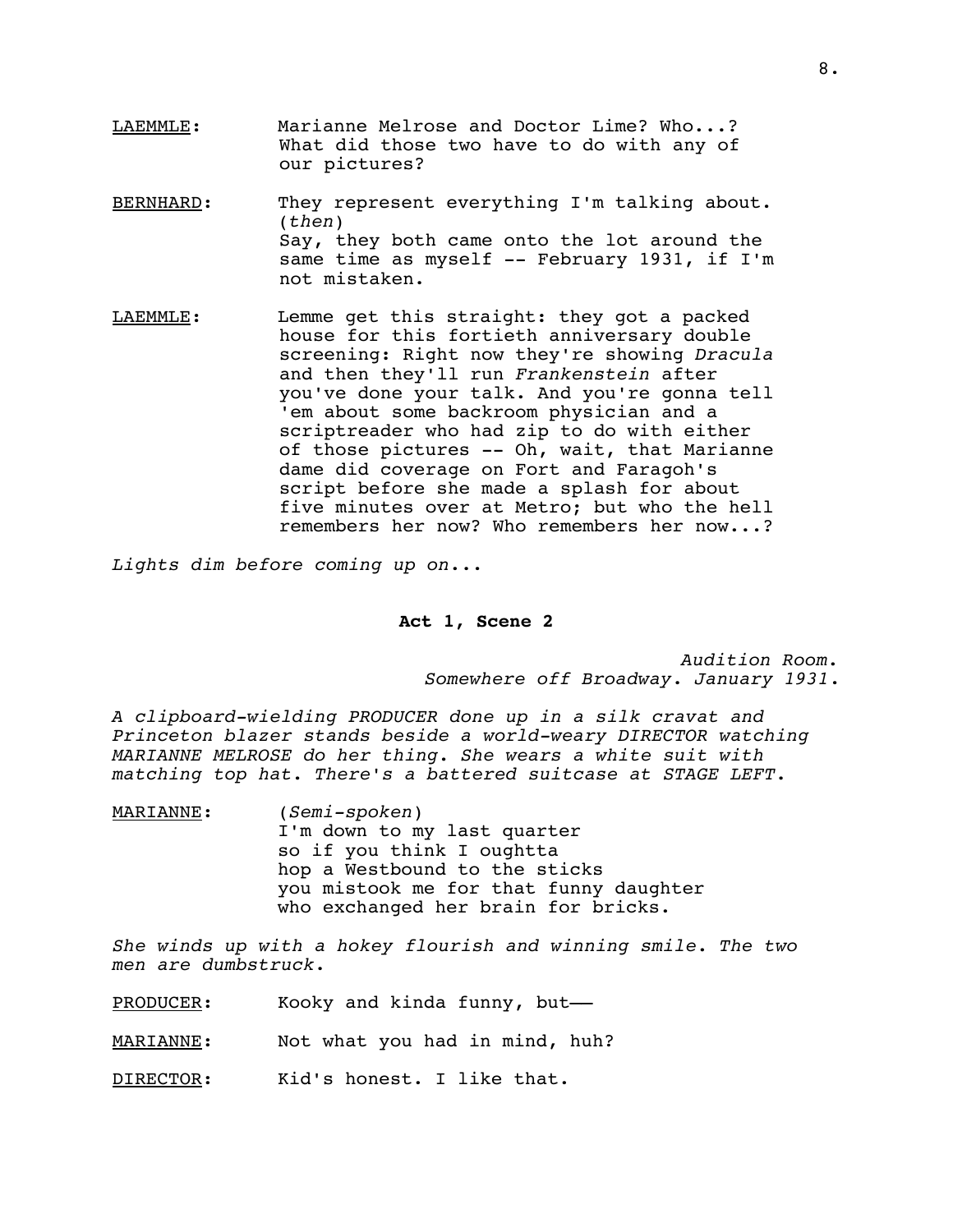- PRODUCER: Honesty's alright for Girl Scouts and divinity mistresses, but where did it ever get anyone on Broadway? Besides, I prefer college girls of a certain... How shall I put it? (*pause*) A certain elocution.
- MARIANNE: I really am down to my last quarter. All I got in that suitcase is an *Olivetti* -- Figured I'd try writing a novel on my nights off. And that's kinda most of 'em. (*then*) Look, I could use a break -- Okay, I ain't got your fancy whatever, but I couldn't have been that bad?
- PRODUCER: No, Miss...? (*checking list*) Miss Melrose. No, you weren't bad. You were interminable -- And if this were a show about toothache, then I can assure you the leading role would be all yours.
- DIRECTOR: Hey, you should try Berlin. I hear they go nuts for all that––
- PRODUCER: Cubism and cabarets.
- DIRECTOR: Seven-night Dada plays.
- PRODUCER: Only she'll sail home Cargo Class and flat broke.
- DIRECTOR: You ever thought about pictures? Hollywood and all that jazz.
- MARIANNE: Now you just wanna put three thousand miles between me and this production.
- PRODUCER: This gal really does have a sense of humor.
- DIRECTOR: With guys like you around, she needs it. Seriously, if this were a comedy I'd bite.
- PRODUCER: But you don't do comedy?
- DIRECTOR: You won't let me!
- MARIANNE: (*Makes to leave*) Okay fellas, I get it. Thanks all the same.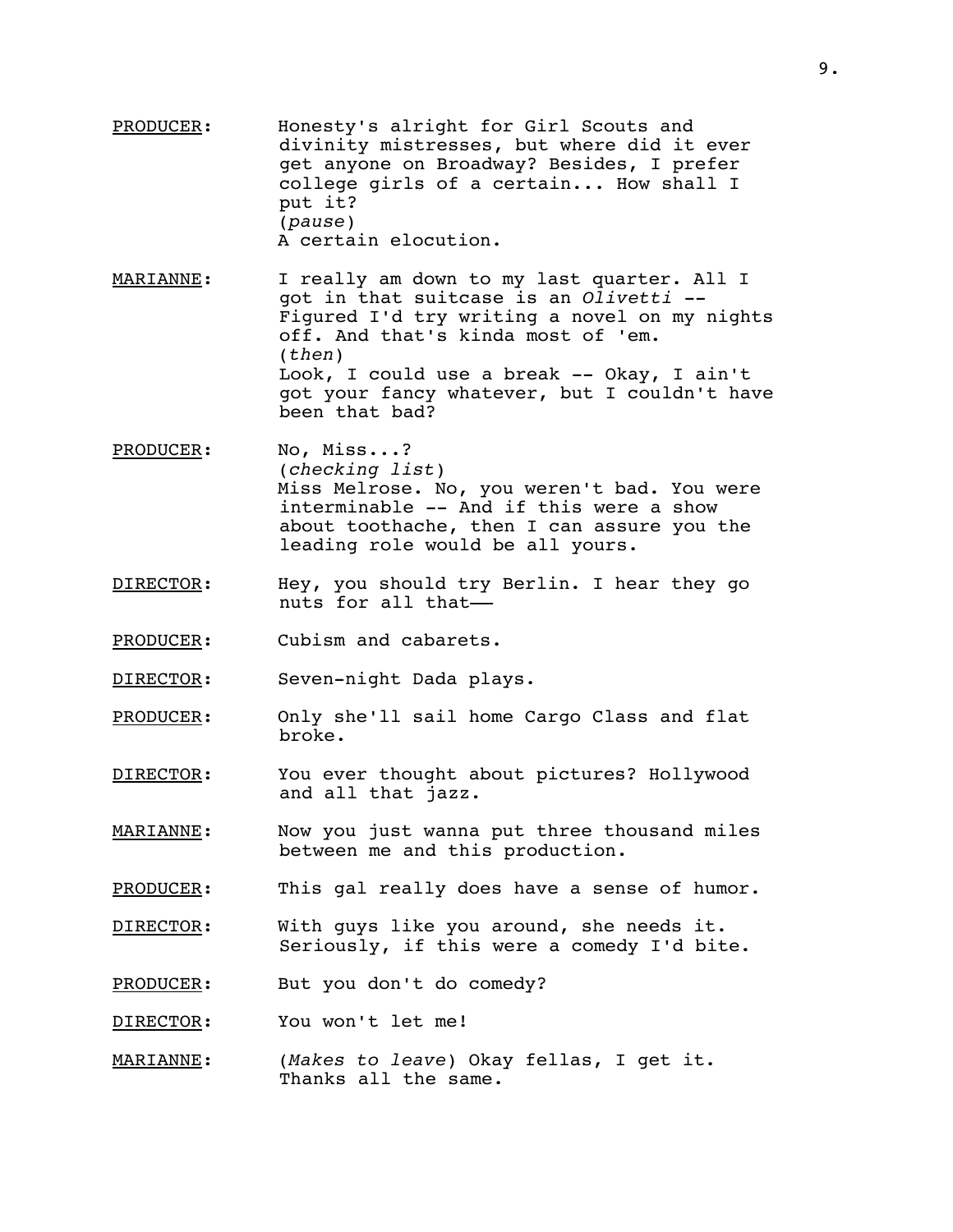- DIRECTOR: Hey, wait up. You think we're the heartless kind who spit girls like you back onto the street.
- MARIANNE: (*Doing her best Bryn Mawr*) Well, you do, don't you?
- PRODUCER: Mmm, I do. What's more, I can spot a phoney accent a mile off.
- DIRECTOR: Come on, have a heart. She's got *something* going on. I dunno what it might be, but someone somewhere should know what to do with her.
- **UNDERSCORE**: *Theme from THE GIRL FROM SUN RIVER (a number we'll hear later on in Act 1)*.
- DIRECTOR: See... Last night I woke up in a cold sweat thinking about all the dreams I'd shattered -- I mean, these kids only ever hear about the overnight sensations and rags to crazy riches success stories. They never read about Joan or Jean Nobody boarding that bus back to Ohio with their battered suitcase and empty bottle of peroxide.

### **END UNDERSCORE**.

PRODUCER: (*Dabs a mock tear*) Well, we mustn't let it happen to this Joan or Jean Nobody.

DIRECTOR: That's the spirit!

*With perfect synchronicity the two of them lift Marianne from the ground and rush her across the stage as everything around her transforms into the hustle of Times Square.*

- DIRECTOR: Look, what's the use in blinding yourself with all this razzle dazzle? Our brains can only handle so much failure.
- MARIANNE: What happens to them? I mean, to folks who absorb too much?

PRODUCER: Failure?

MARIANNE: That's it. Failure-

DIRECTOR: They wind up weaving wicker baskets! (CONT'D)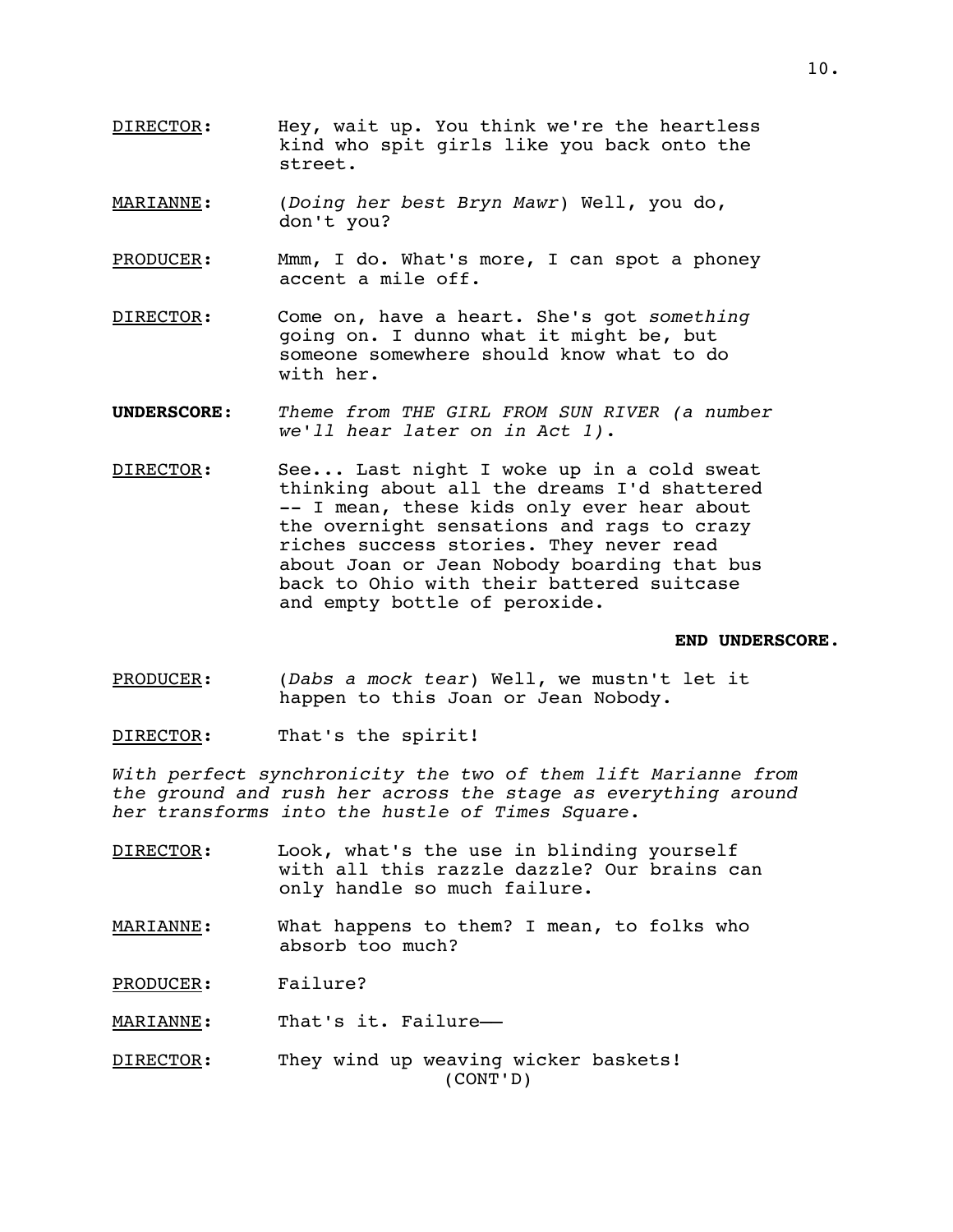- DIRECTOR: Take the girls on those billboards, for instance -- Their names all lit up like Christmas trees. Well, for starters, those ain't their real names––
- PRODUCER: Neither's yours.

DIRECTOR: (*Shrugs*) Hey, I never said it was.

PRODUCER: Look, what he's trying to say-

- **Music #3**: **NEW YORK MOVIES**
- DIRECTOR: I HEAR THEY MADE A BLIZZARD OUT ON THE OTHER COAST WITH A '24 SNOW TRACTOR AND SOME DOOHICKEY EXTRACTOR
- PRODUCER: YOU KNOW... THEY ALWAYS MAKE THE MOST-
- MARIANNE: STARLIGHT IN THE SKY SHOWGIRLS ON THE STAGE WARLORDS IN SHANGHAI HEADLINES ON A FRONT PAGE.
- DIRECTOR: Now you're catching on. Sometimes that last quarter is worth a million bucks––
- PRODUCER: Wait, you forgot something!

*He hands Marianne the suitcase*.

PRODUCER & DIRECTOR: Good luck, kid!

*The two men exit. Marianne waves*... *As the stage fills with picturehouses and an atmosphere of euphoria and tickets for whatever you please. A neon banner declares: CARL LAEMMLE, JR. PRESENTS DRACULA.*

MARIANNE: I'M AT THE NEW YORK MOVIES THEY'RE PLAYING ALL THIS YEAR -- YES, THESE NEW YORK MOVIES MIGHT GET ME OUTTA HERE.

*Several BROADWAY GIRLS enter*. *Real theatre-school types*. *One of them wears a crushed beret*.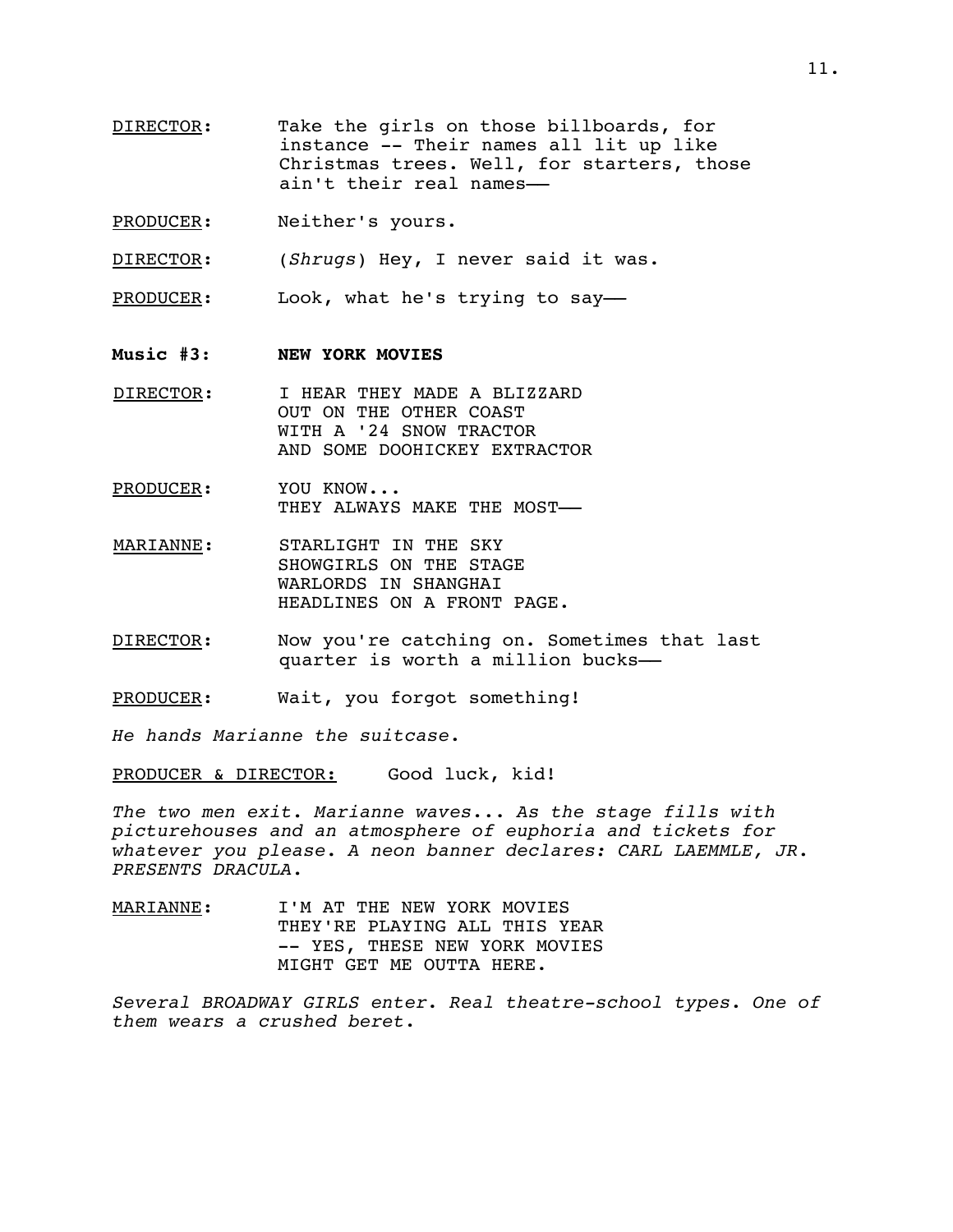BROADWAY JUST ANOTHER GIRL ON BROADWAY<br>GIRLS: THEY SAY SHE'S LIKE A GHOST THEY SAY SHE'S LIKE A GHOST LOST IN RADIO CITY YOU GOTTA FEEL SOME PITY.

*Marianne buys a ticket. Gets caught up with the BROADWAY GIRLS*.

BROADWAY WHEN SHE... GIRLS: ALWAYS FINDS THE MOST STARDUST IN HER EYE CONFETTI IN HER HAIR GLITTER IN GOODBYE LOVE AT A COUNTY FAIR.

*On a lark, one of the Broadway girls swipes Marianne's top hat and exchanges it for the crushed beret.*

MARIANNE: I'M AT THE NEW YORK MOVIES THEY'RE PLAYING ALL THIS YEAR -- YES, THESE NEW YORK MOVIES MIGHT GET ME OUTTA HERE.

*Various MOVIEGOERS are suddenly illuminated by the beam of the projector as Marianne's suitcase bumps one of them on the head while she takes her seat. Marianne smiles "Sorry".*

MOVIEGOERS: SHE'S AT THE NEW YORK MOVIES STARDUST IN HER EYE OUT ON THE OTHER COAST CONFETTI IN HER HAIR WITH A '24 SNOW TRACTOR etc.

*The movie theater becomes a dreary train carriage*. *An INSPECTOR enters and punches Marianne's ticket*.

TICKET INSPECTOR: A THIRD-CLASS COMPARTMENT BROUGHT HER OUT WEST ACROSS WHEATFIELDS AND PRAIRIES WITH FIRE IN HER BREAST

*The carriage transforms into an equally dreary readers' office comprised of Marianne and THREE GIRLS (not unlike the Broadway Girls). A towering pile of scripts beside each of them*. *Laemmle paces the room and chomps on a cigar*.

*Suddenly, one of the girls raises her hand; the script she was reading held aloft. Laemmle motions for her to stand and she crosses the stage to hand him the script. Laemmle skims it before spitting out his cigar into the script and tossing the whole package in a nearby wastepaper basket. Another girl raises her hand*...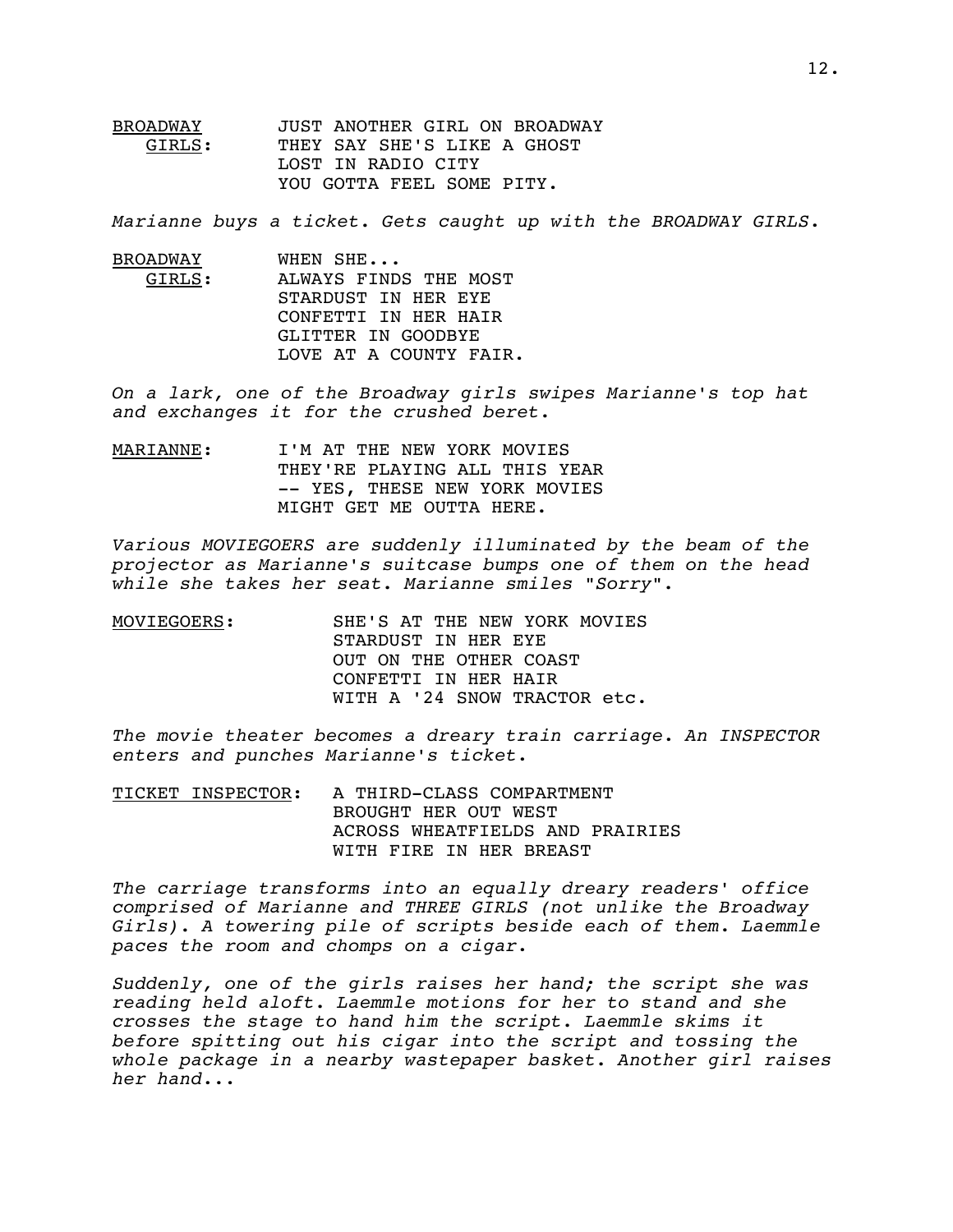# LAEMMLE: WORKING THAT SLUSH PILE OFF STUDIO SEVEN SKIMMING FOR MONSTERS IN MY HOLLYWOOD HEAVEN

*Several PARTYGOERS enter. Marianne hesitates, but soon throws her unread scripts into the air*.

- PARTYGOERS: YET SOON SHE'LL MAKE INFLUENTIAL FRIENDS ON SUNSET TALKING ABOUT SOME MOVIE THING AND ALL KINDSA DING-A-LING
- MARIANNE: YOU KNOW... I'LL ALWAYS FIND THE MOST TEARDROPS IN MY EYE ORCHIDS AT MY DOOR VELVET FROM VERSAILLES THE WORLD UNLIKE BEFORE.

I'M AT THE NEW YORK MOVIES THEY'RE PLAYING ALL THIS YEAR AND THESE NEW YORK MOVIES MIGHT GET ME OUTTA HERE.

- CAST: SHE'S AT THE NEW YORK MOVIES THEY'RE PLAYING ALL THIS YEAR
- MARIANNE: YES, THESE NEW YORK MOVIES MIGHT GET ME OUTTA HERE!

*Lights dim before coming up on*...

#### **Act 1, Scene 3**

*Backroom of movie theater. Somewhere in Los Angeles*. *November 1971*.

*Laemmle sits at the desk. Absorbed in a mountain of paperwork. Bernhard tries to get his attention*.

BERNHARD: You see, Mr. Laemmle. Marianne's story-

*DOCTOR LIME enters.*

LIME: He's not listening, Bernhard. Mr. Laemmle's a busy man.

BERNHARD: Lime...? Doctor Lime. Is that really you?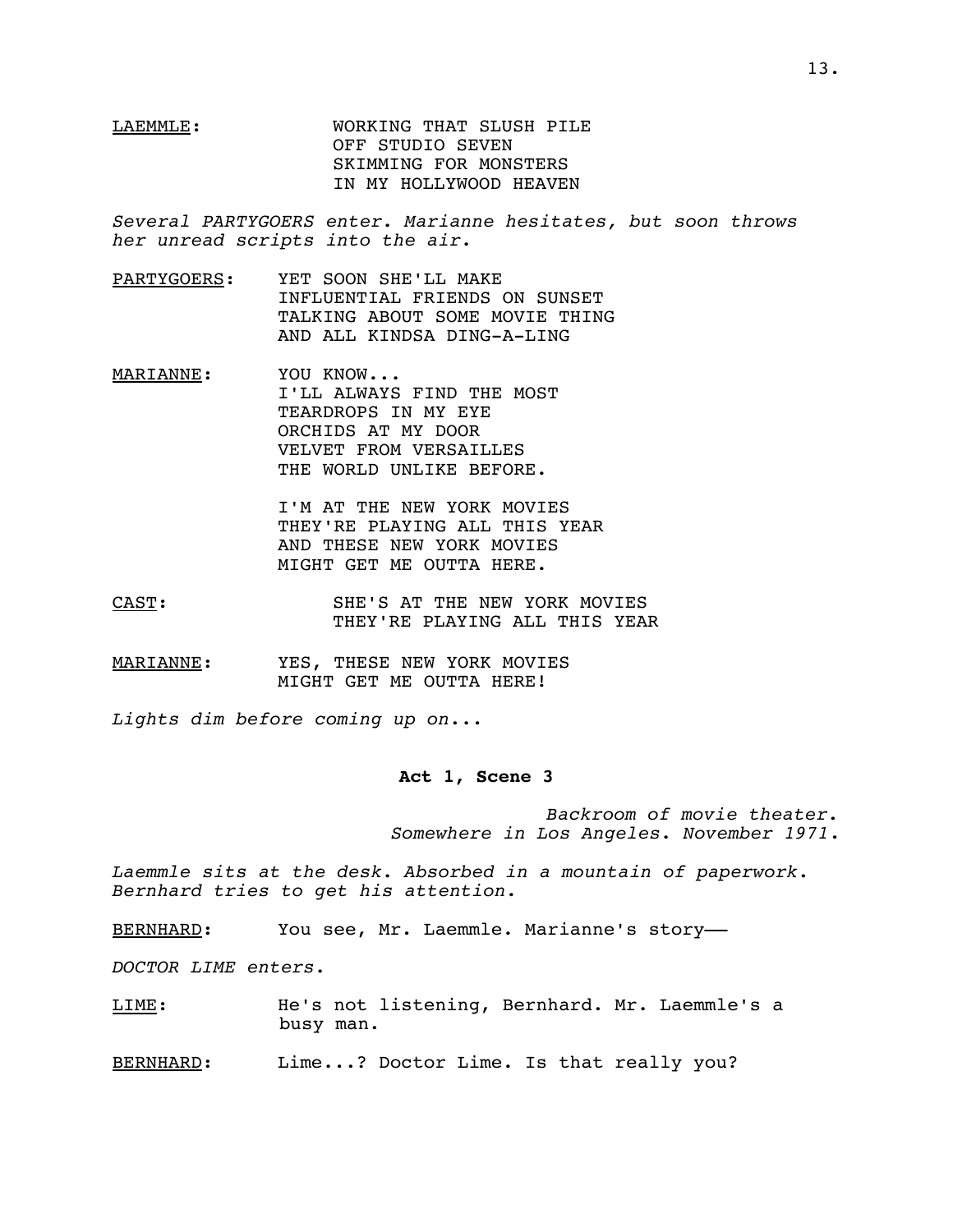- LIME: It's terrific to see you again, Bernhard --You're in great shape. Concert tours agree with you. You could double for Von Karajan in *Life* magazine.
- BERNHARD: Hotels, stuffy rehearsal rooms -- Damned unhealthy, to tell the truth. (*double-taking Lime*) This is a coincidence! I was just telling Mr. Laemmle how the folks out there-

*Laemmle gets up. Crosses the stage.*

- LAEMMLE: Can't you see, Bernhard? He came to tell you he doesn't want his life story broadcast to every Jack and Jill. Let him rest in peace. (*to Lime*) Say, you got any of those antacid capsules? The ones with the candy stripes. This mafia script's playing hell with my digestion.
- LIME: Sorry, Mr. Laemmle. But I no longer practise.
- LAEMMLE: Yeah, I took a shot.

BERNHARD: Rest in peace. What--?

- LIME: I'm afraid Mr. Laemmle's right. He always was perceptive.
- BERNHARD: You mean--?

*A SECRETARY enters carrying a manila folder. She sashays across the stage and removes an official-looking document.*

SECRETARY: Certificate of Death issued by State of California. Male -- Lime, Otis Claybourn. Date of Death, April 26, 1961. Aged 64. Occupation: Physician. Primary cause of death: Nephritis of liver.

*The Secretary exits*.

LIME: Has it really been ten years? Seems only yesterday the folks at Evergreen were lowering my coffin into God's good earth. (*then*) Same day NASA launched their first manned spacecraft into the heavens.

BERNHARD: (*To Lime*) So why--?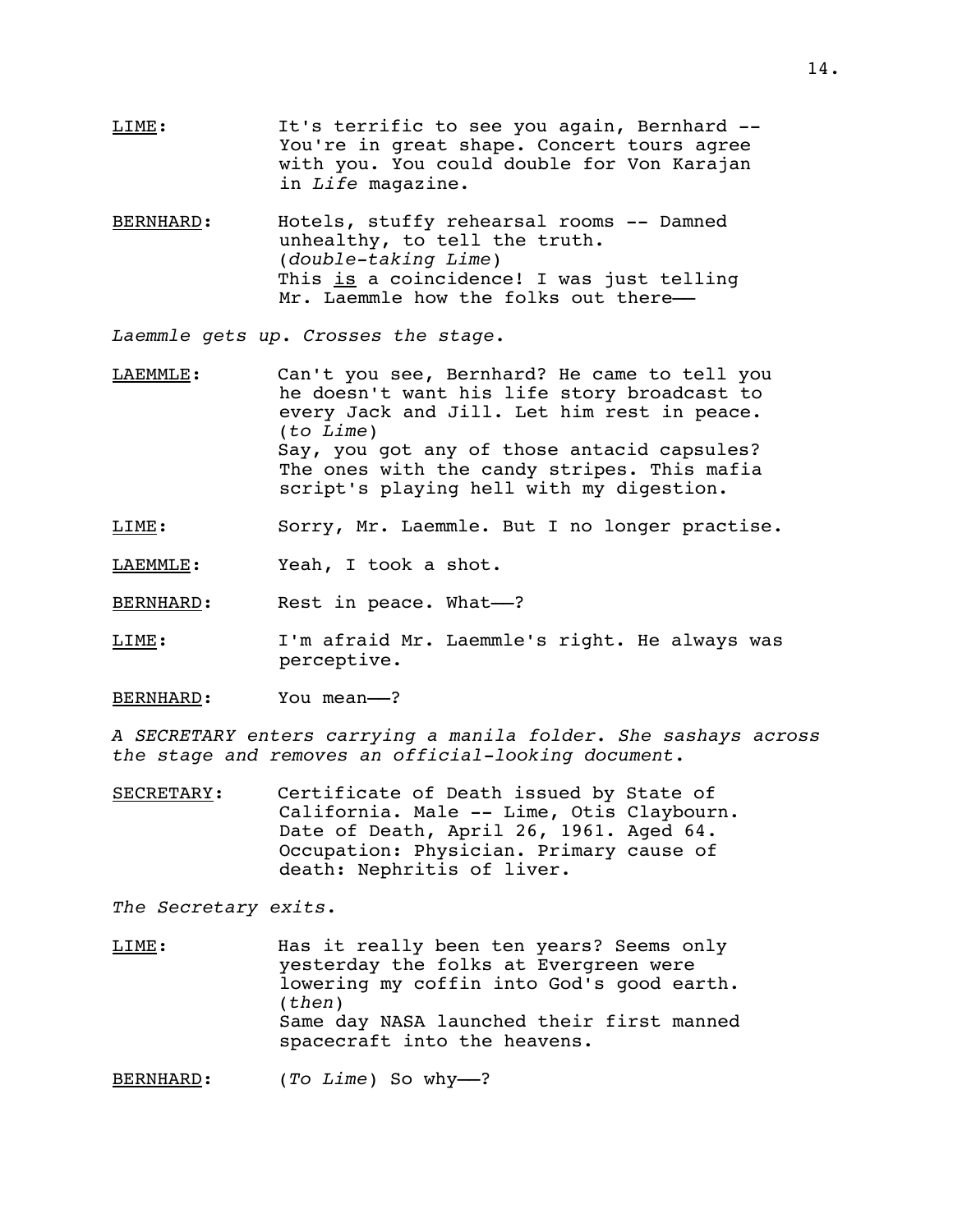LIME: I wanted to see old friends. (*then*) And because of that trip I made to Europe -- There were things I couldn't mention at the time, but I think they're about ready to be declassified.

BERNHARD: What kind of things?

LIME: (*Whispers*) Federal secrets.

BERNHARD: You see, Mr. Laemmle! (*to audience*) I'll start by saying how when I came out to L.A. it was snowing for the first time since records began -- And that maybe Lime brought it with him all the way from Chicago.

*Lights dim before coming up on*...

#### **Act 1, Scene 4**

 *Newsstand outside movie theater*. *Chicago street. Dusk. January 1931*.

*A NEWSGIRL peddles movie magazines and theater listing guides. There's also a selection of glossy 10x8 publicity stills. While hung up behind her are a black trenchcoat and fedora. Somewhere a child practices scales on a decrepit piano. A gaudy placard declares:*

> *THE PHANTOM OF THE OPERA Starring LON CHANEY ~ Man of a Thousand Faces*

NEWSGIRL: *Photoplay*! *Photoplay*! Get your copy right here -- It's a real terrific edition. Yes, sirree... You got Mary Astor, David Manners, Loretta Young, Douglas Fairbanks, Norma Shearer, Dolores Del Rio and more fireworks than Chinatown on New Year. (*pause*) Read all about 'em right here!

*A younger Doctor Lime enters*.

NEWSGIRL: Hey there, Doc! Don't you just think movies are a funny business -- Actors get this dandy idea they'd be better off being somebody else and spend half their lives waiting around to waltz down some staircase. No (CONT'D)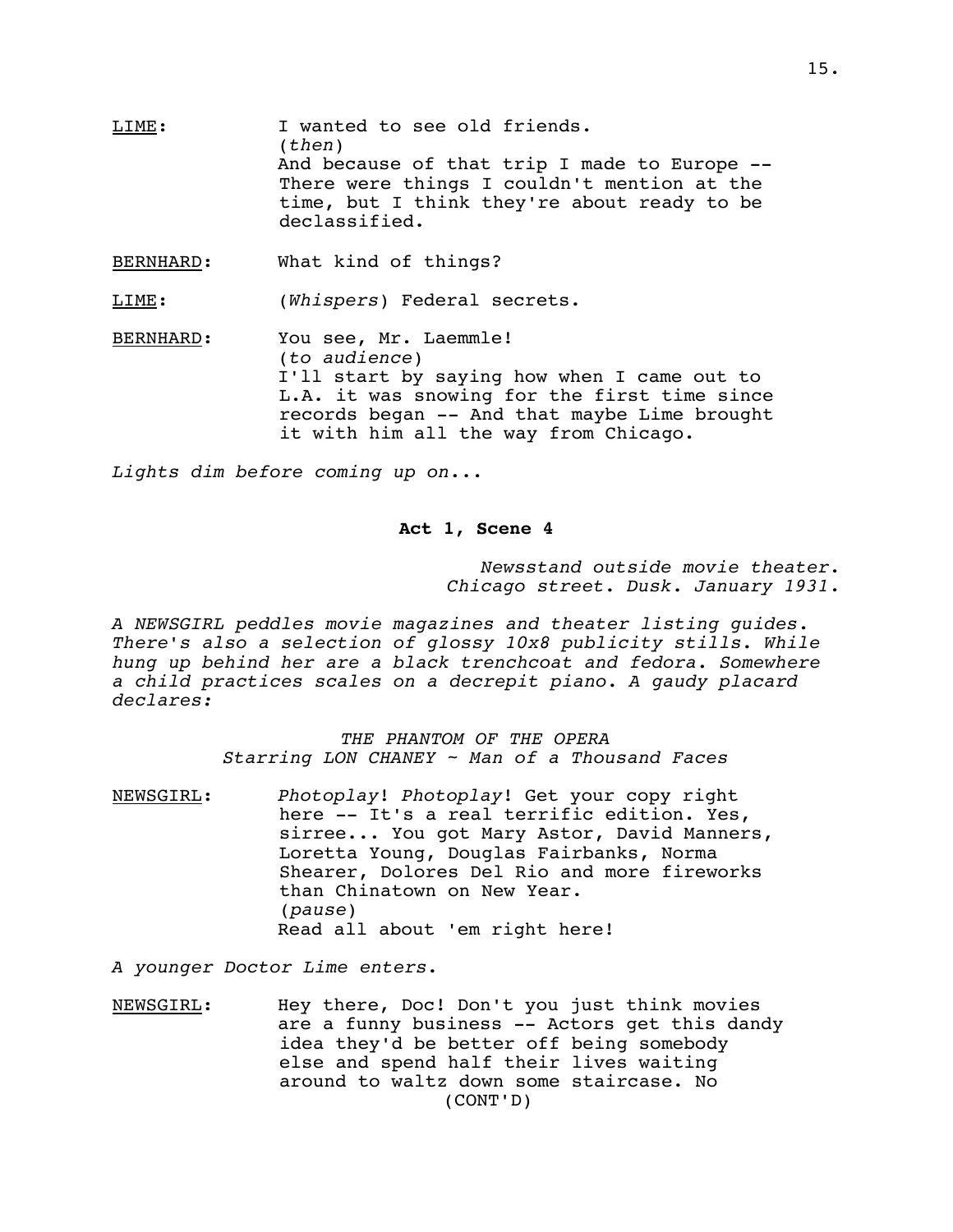- NEWSGIRL: wonder they keep buying all those fancy houses and fancy cars they can hardly afford to run round the block. (*then*) I guess it pays well out there in Hollywoodland, but they're all gonna wind up needing shrinks. Whadda you say, Doc?
- **UNDERSCORE**: *Theme from IMAGINATION (LET IT RUN WILD)*.
- LIME: (*To audience*) Imagine changing your appearance at will...

#### **END UNDERSCORE**.

- NEWSGIRL: Oh brother, you ain't listened to a word I said.
- LIME: I'm sorry, Martha. It's the Lon Chaney effect -- I also found out they'll be tearing down the Home Insurance building. I'm gonna need a new office.
- NEWSGIRL: Sorry to hear that, doc. (*indicating newsstand*) Although it's a dead cert this new office of yours will be one of those fancy ferroconcrete affairs with, you know, walls and windows, a reinforced roof and drinking water.
- LIME: I should be grateful, huh -- What were you saying?
- NEWSGIRL: I was running through my ten-dollar pitch for *Photoplay* magazine.
- LIME: You know I always buy one regardless-
- NEWSGIRL: Sure I do, but I gotta keep in practice. If I don't sell every last copy my boss goes all cranky on me. (*impersonating*) Beats me how you can't sell the world's best movie magazine outside a goddamn picturehouse? (*pause*) Oh, I didn't mean to blaspheme, but it ain't me -- It's my boss. I said he was cranky.
- *Lime gives her a quarter. She hands him the latest edition*.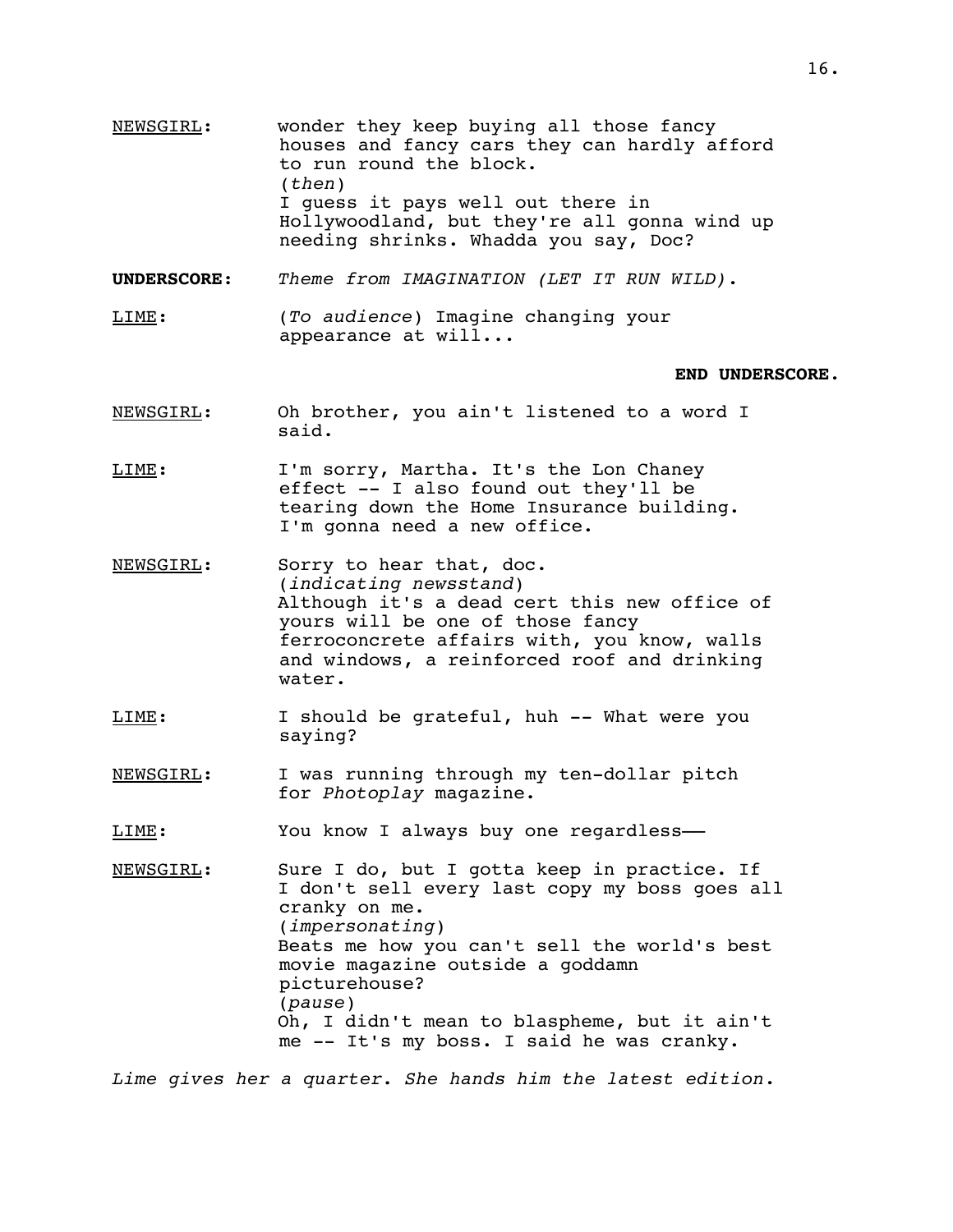- LIME: Hey, you missed something. Seems monster pictures are gonna be all the rage. (*reading verbatim*) "Following the success of *Dracula*, Carl Laemmle Junior, Head of Universal Pictures, will thrill and terrify audiences all over again with the tale of a man brought back from the dead."
- NEWSGIRL: Sounds like a hayride; although from what I hear that Laemmle's a certified crazy. Sure glad he ain't my boss!
- LIME: I wonder what it's really like? Out there in Hollywood, I mean?
- NEWSGIRL: I'd say it's what you've always been looking for––
- *A streetlight comes on*.
- **Music #4: CREATE A LIFE**
- LIME: GLOW STREET LIGHT RID THE DARK OF ITS BITE BETWEEN THE LINDEN BOUGHS OUT OF THIS COBBLED DROWSE WHEN YOU CREATE A LIFE FAR FROM YOUR OWN FALLS EARLY THE DARKNESS AND THE TROLLEYS CAN'T CARRY YOU HOME.
- NEWSGIRL: GO WHERE YOU MIGHT RIDE THROUGH EVERY STOPLIGHT AND WEAR THAT FLASHY NECKTIE FOR ALL OF THE PASSERS-BY TO CREATE A LIFE FAR FROM YOUR OWN FIND EARLY GREEN PASTURES DON'T LET THE DARKNESS FOLLOW YOU HOME.
- LIME: CHICAGO... FROM A WALK-UP NEAR MIDWAY TO SUMMA CUM LAUDE I ROSE TO THE HEIGHTS DESPITE MY CAST...

*The Newsgirl slips on the black trenchcoat and fedora*.

NEWSGIRL: (*To audience*) He's perfect!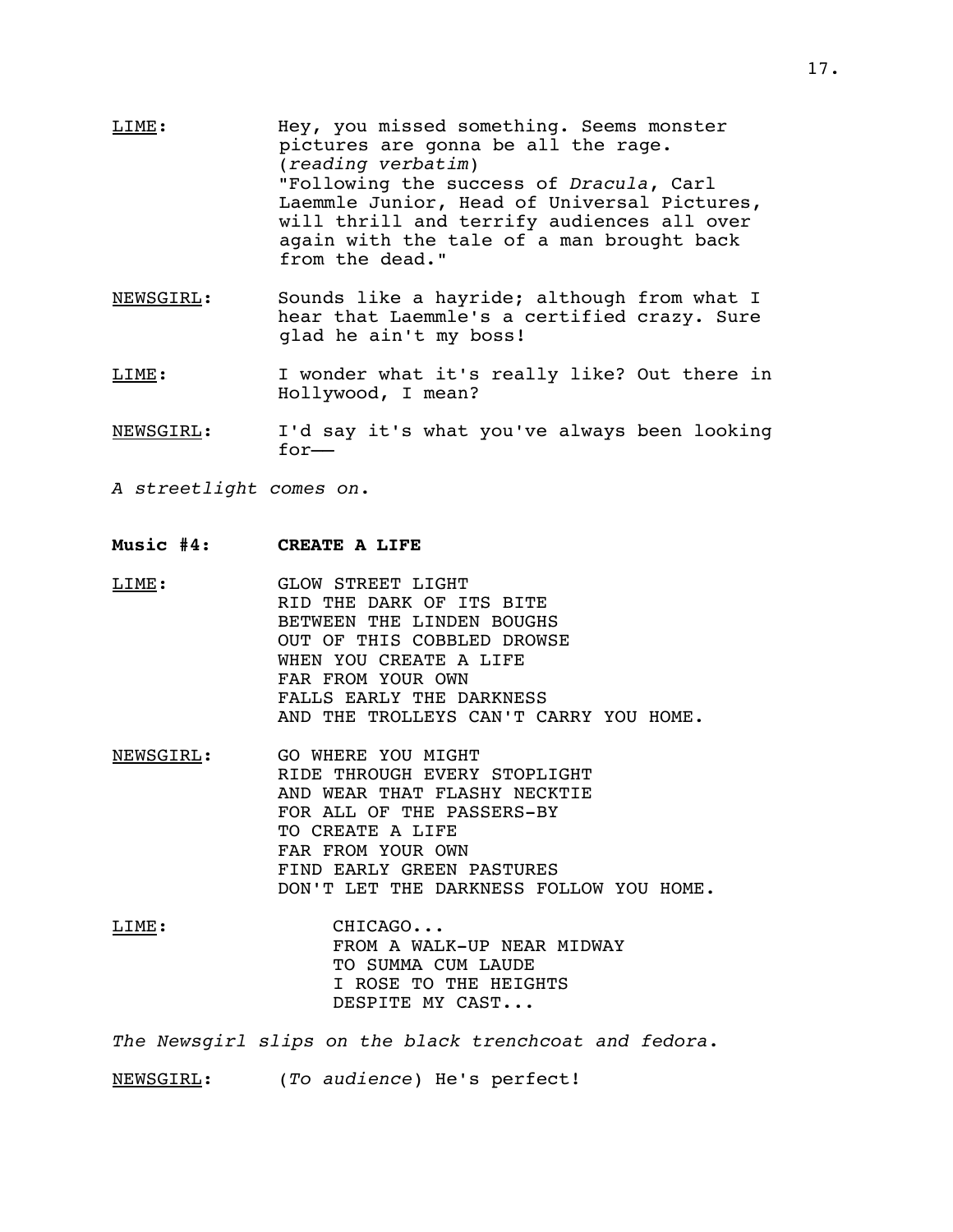*She makes a dramatic exit and the stage transforms... becoming the entryway to Universal City. Full of California sunshine*.

LIME: ... I GRIP MY VALISE A MEDICAL DOCTOR THROUGH THIS STUDIO GATE PAST THE CAMELS AND GAFFERS I NEVER IMAGINED HOW THE STARS WOULD ALIGN FOR ME -- CUT SO DEEP, LIKE FATE.

> HEAR MY FRIEND NOTES THAT FLY FROM THE PAGE UP TO THE SILVER SCREEN HE TOLD ME OF HIS DREAM HOW HE'D CREATE A LIFE...

GLOW STREET LIGHT RID THE DARK OF ITS BITE AND SHOW ME ONE MORE NIGHT.

*Lights dim before coming up on..*.

#### **Act 1, Scene 5**

*Backroom of movie theater. Somewhere in Los Angeles*. *November 1971*.

*Laemmle stands by the drinks cabinet. Fixes himself something. Bernhard studies the photo portraits.*

- LAEMMLE: So you got a couple of nobodies with stars in their eyes.
- BERNHARD: Precisely! It's the Hollywood dream. Marianne and Lime epitomize that dream––

*Laemmle puts down his glass. Crosses to center stage*.

LAEMMLE: You wanna tell them about the Hollywood dream -- Well, you tell them about a man who dared play God. And the studio that put it up on the screen just so ordinary folks could see it and tell their friends -- So that you couldn't move for lines around the block to see a whole bunch of things you'd never set eyes on before. (*pause*) I'm telling you, your sophisticated crowd out there are buying the same dreams. Sure, (CONT'D)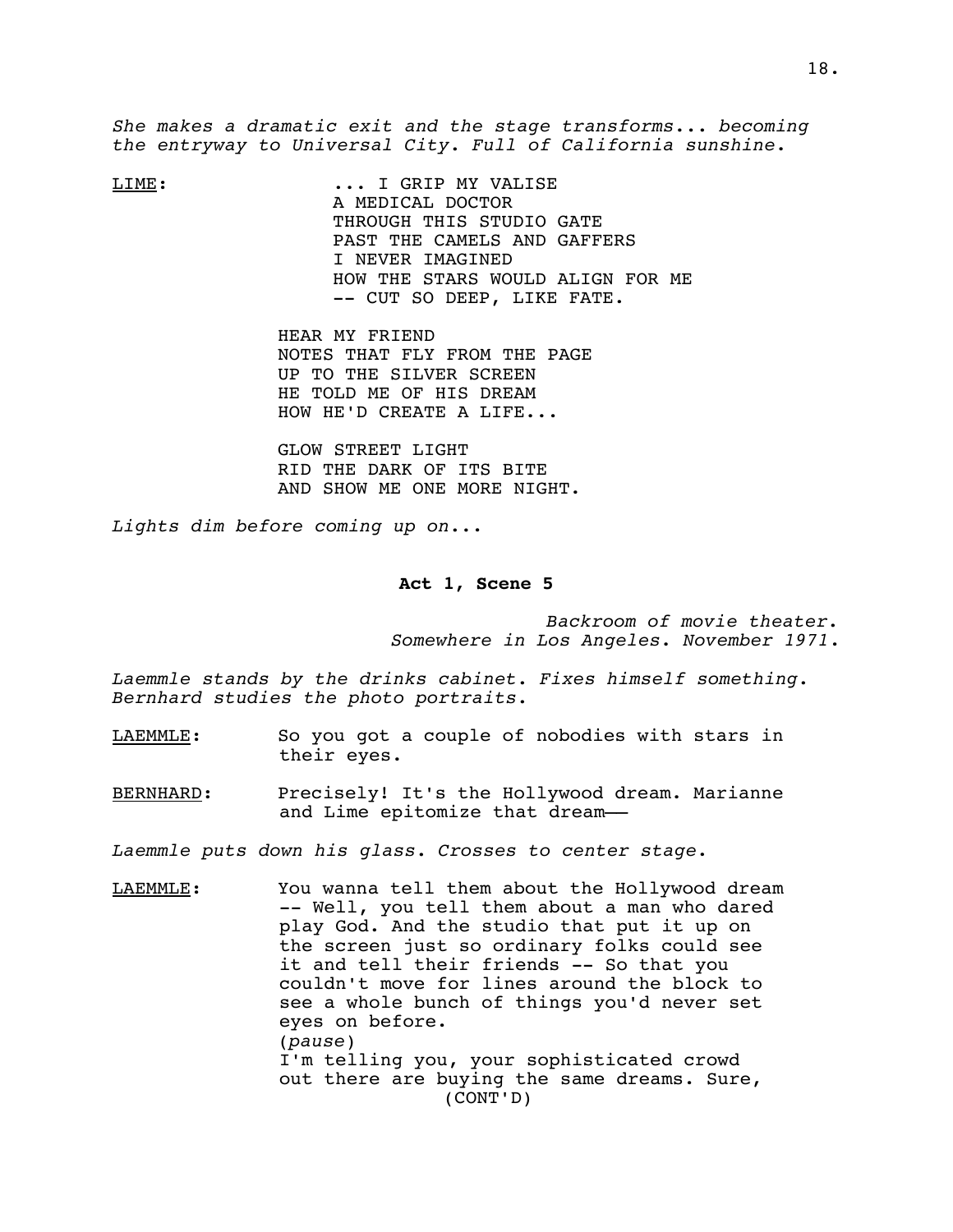LAEMMLE: last week they were throwing rose petals at some mystic touting karma or whatever the hell those guys are selling; but tonight they've come for our golden age illusions of glamor and terror -- Hell, those photographs up there are testament to that. (*pause*) Oh, and we made it look effortless into the bargain. You couldn't let them see how damn hard we worked or how much we cared.

*Lights dim before coming up on*...

### **Act 1, Scene 6**:

*Laemmle's Office*, *Universal Studios*. *September 1931*.

*Laemmle is sat at a desk with all the executive trappings: a photograph of his father, brass paperweight, fountainpen holder, glass ashtray, desk diary and telephone. Behind him, the wall is covered by velvet drapes. Three ACCOUNTANTS enter waving an assortment of paperwork*.

- ACCOUNTANT 1: (*Incredulous*) Monsters made out of body-parts from the grave reanimated by electrical storms! Carl, you're turning the studio into a crazyhouse.
- LAEMMLE: Instant box-office gold, gentlemen!
- ACCOUNTANT 2: That was last week. Our projections say the public wants homespun musicals. They're going gaga over on Broadway for this Astaire fella -- They say he's better than Pavlova––
- ACCOUNTANT 3: Carl, there's a wonderful script in your readers' office -- *California Melody 1931*––
- LAEMMLE: Yeah, I saw the coverage -- Look, I'd be laughed off the lot. And if you think I'm gonna tell Van Sloan he'll be busting out a show tune on his next picture-(*to audience*) Jeez, why's everyone so nuts about musicals? (*back to Accountants*) More to the point, why are we even having this conversation? *Dracula* sold fiftythousand tickets within forty-eight hours of its New York opening -- Yeah, I know: that's (CONT'D)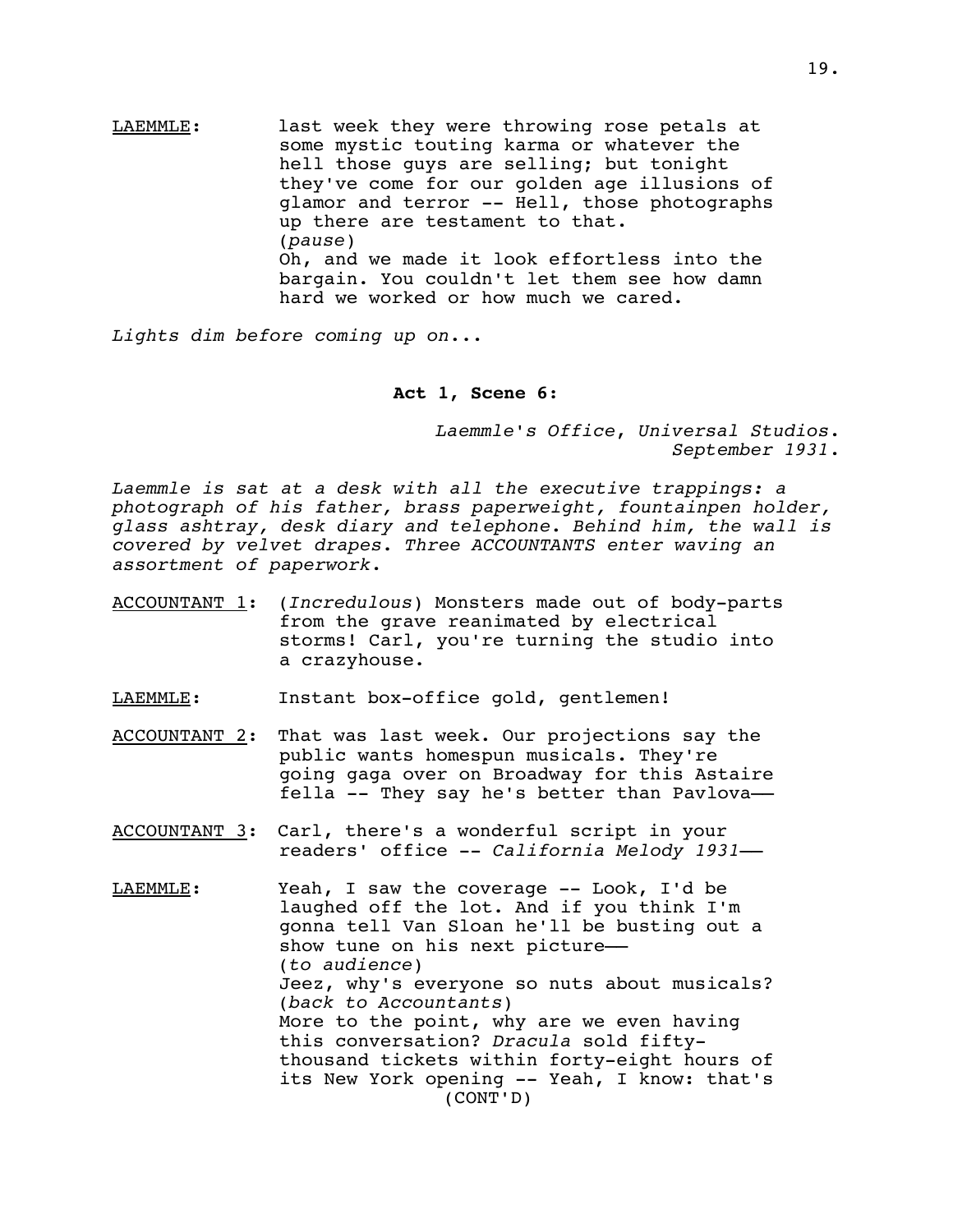LAEMMLE: New York. They love a guy who stays up all night then sleeps in a box. But you ever think about that Spanish version we shot after hours? Melford got it made for sixtysix thousand and it's doing gangbusters all over Central and Latin America. Hell, we'll do this one in Spanish if we have to.

ACCOUNTANT 1: They'll love it in Guatemala.

- LAEMMLE: Sure they will. They're depressed. Hell, I'm depressed. I got clowns telling me to greenlight some ten-cent musical set in an out of town skate-rink. (then) Look, folk just wanna forget their troubles -- Forget the stock market crashed; forget their corn crop got ravaged by a plague of locusts; and forget their boss told 'em there's no use showing up for work tomorrow.
- ACCOUNTANT 2: A perfect case for *California Melody 1931*. (*waving paperwork at Laemmle*) What's more, these projections-
- *Laemmle grabs the offending paperwork. Rips it in two!*
- LAEMMLE: Projections! Don't you guys think about anything else?
- ACCOUNTANTS: (*In unison*) No!
- *Laemmle stands. Contorts himself like Max Schreck in Nosferatu*.
- LAEMMLE: Not shadows on a dark night or that mysterious stranger who hides from daylight?
- ACCOUNTANT 3: Like vampires in tuxedos?
- LAEMMLE: Audiences were mesmerized!
- ACCOUNTANT 1: They were mesmerized alright. By Lugosi's dopey grin. As for that Mexican *Cónde Dracula* -- Where'd they dig him up from?
- ACCOUNTANT 2: You've been shut up in this office too long, Carl. It's given you a warped perspective -- Musicals are the next big thing. (*pause*) Like we were saying, *California Melody*––

LAEMMLE: Musicals, musicals! Sheesh...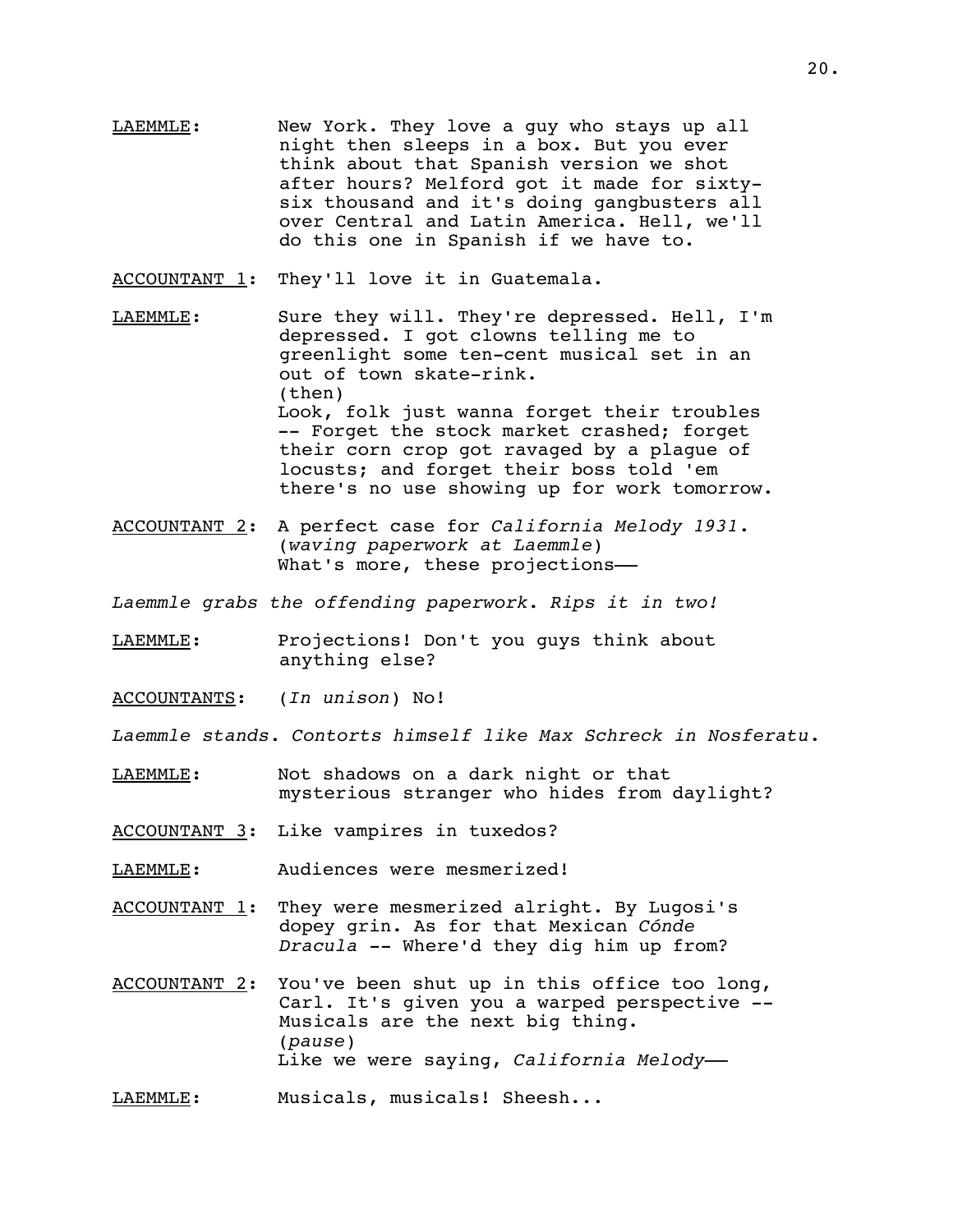ACCOUNTANT 3: At least consider adapting an *American* novel?

ACCOUNTANT 1: *Little Women*, for instance?

- LAEMMLE: *Little Women*...? Sure, I can see it now: It's night. Jo hears a noise. Goes to the window. There's a lightning storm. Suddenly, she screams! Cause pressed up against the window, illuminated by weird electricity, is the most horrific thing she ever saw: the face of a man built from the lifeless limbs of the dead! (*pause*) Now that, fellas, is entertainment!
- ACCOUNTANT 2: (*Pointing to torn-up sheet*) You ever look at those? I mean, really chew the numbers?

*Laemmle pulls back the LEFT-HAND drape to reveal a wallchart filled with graphical projections. He grabs the accompanying POINTER*.

LAEMMLE: You think I coasted in yesterday? I grew up in the picture business!

*Laemmle dances up a storm with the pointer*––

- **Music #5**: **MONSTERS & MARGINS**
- LAEMMLE: STUDIO BOOKS WERE ALL IN THE RED WHEN POPS SAID TO ME "TAKE THE REINS -- BOX-OFFICE BUST OUR DRAMA'S TOO SWEET THIS SANDAL AND SWORD'S NO ZEST FOR DEPRESSION..." DREAD'S THE BEST SO REPEAT AFTER ME WHO'S NEXT IN THE MONSTER ROSTER FOR A MOVIE RELEASE, WIDESPREAD? RKO'S WORKING ON AN OVERSTUFFED MONKEY WE'VE GOT SOMETHING HUMAN-LIKE INSTEAD.
- ACCOUNTANTS: THESE MONSTERS, MARGINS TO SOLVE OUR PROBLEMS CLEAR THESE COLUMNS OUT OF RED.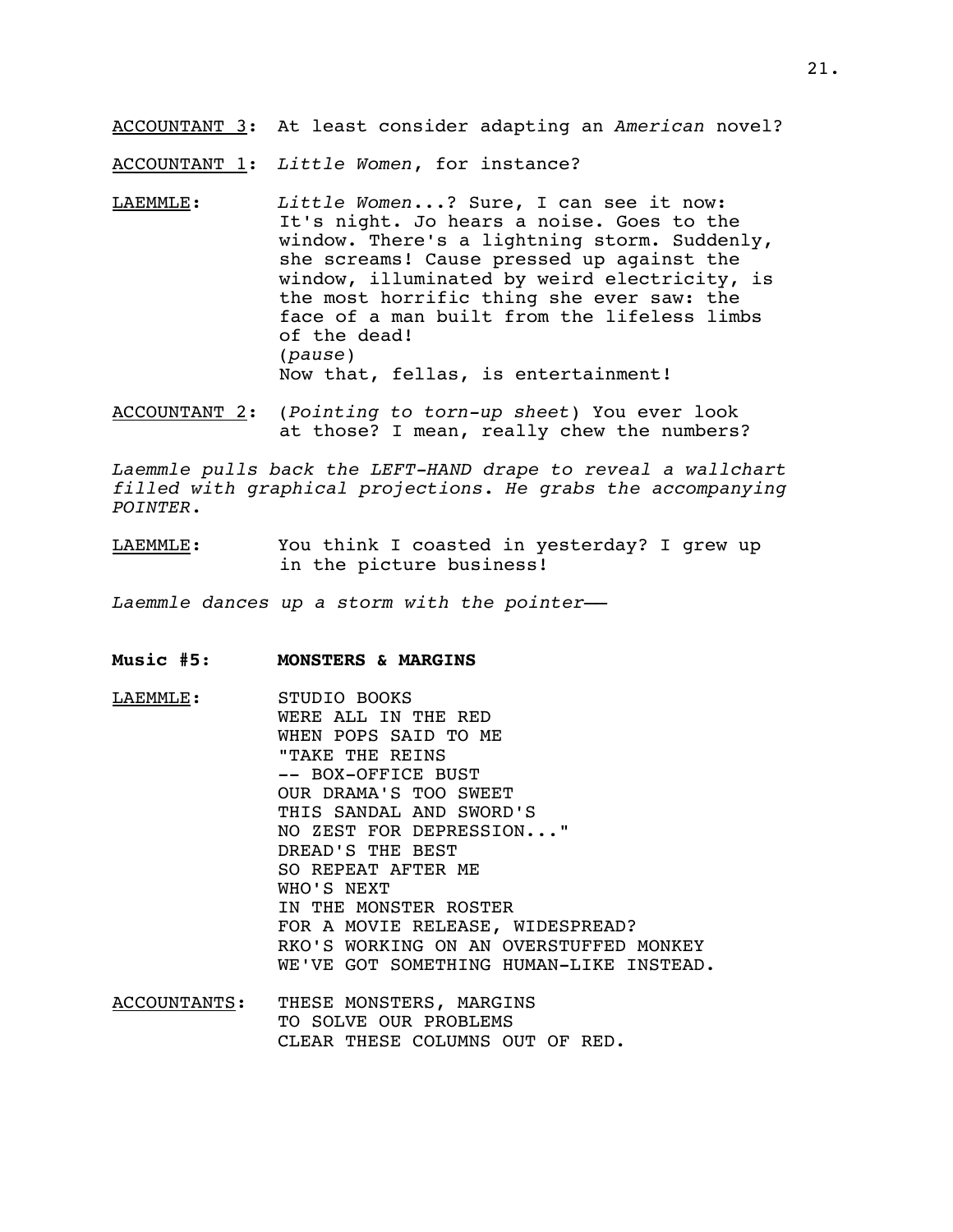LAEMMLE: DESPITE NO DINNER ON TABLES SHOES ON KIDS RENTS FOR THE LANDLORD LIFE ON SKIDS THERE'S ALWAYS A QUARTER SOMEWHERE BE HAD FORGET ALL THE SAD BE FRIGHTENED OUT OF ONE'S WITS.

> HAND ME THE PHONE GIVE ME THE COMPOSERS' BACKROOM I NEED A MUSICIAN GOT SOMEONE THERE TO EXHUME SOMEONE NOT CRUSHED UNDER GAMBLING DEBT NOR DIVORCE SETTLEMENT OR A PENCHANT FOR GIRLS IN THE CHORUS LINE FOR MY MASTERPIECE IN DEVELOPMENT *FRANKENSTEIN*.

*Laemmle pulls back the RIGHT-HAND drape. It reveals some artwork with the tagline: FRANKENSTEIN ~ THE MAN WHO MADE A MONSTER.*

ACCOUNTANTS: THESE MONSTERS, MARGINS TO SOLVE OUR PROBLEMS CLEAR THESE COLUMNS OUT OF RED.

*Bernhard's YOUNGER SELF enters*.

LAEMMLE: WELCOME TO MY OFFICE TAKE THAT ARMCHAIR OF TURKISH MOHAIR AND SOME ARROWHEAD WATER -- THIS DAY AND ME CAN'T GET ANY HOTTER.

ACCOUNTANTS: MISTER L...

BERNHARD: I rushed right here, Mr. Laemmle. What--?

LAEMMLE: STUDIO BOOKS WERE BLOODIED WITH RED WHEN I SAID TO POPS "LET ME TAKE THE REINS -- THEATER SEATS RUST OUR COWBOYS TOO NEAT THOSE BIBLICAL HORDES NO ZEST FOR DEPRESSION..." DREAD'S THE BEST RING *VARIETY*–– TELL THEM WHO'S NEXT IN THE MONSTER ROSTER THIS GERMAN WITH A STITCHED-ON HEAD KARLOFF'S MORE THAN SOME ELECTRIFIED FLUNKEY GIMME MUSIC, GIMME MUSIC BACK FROM THE DEAD.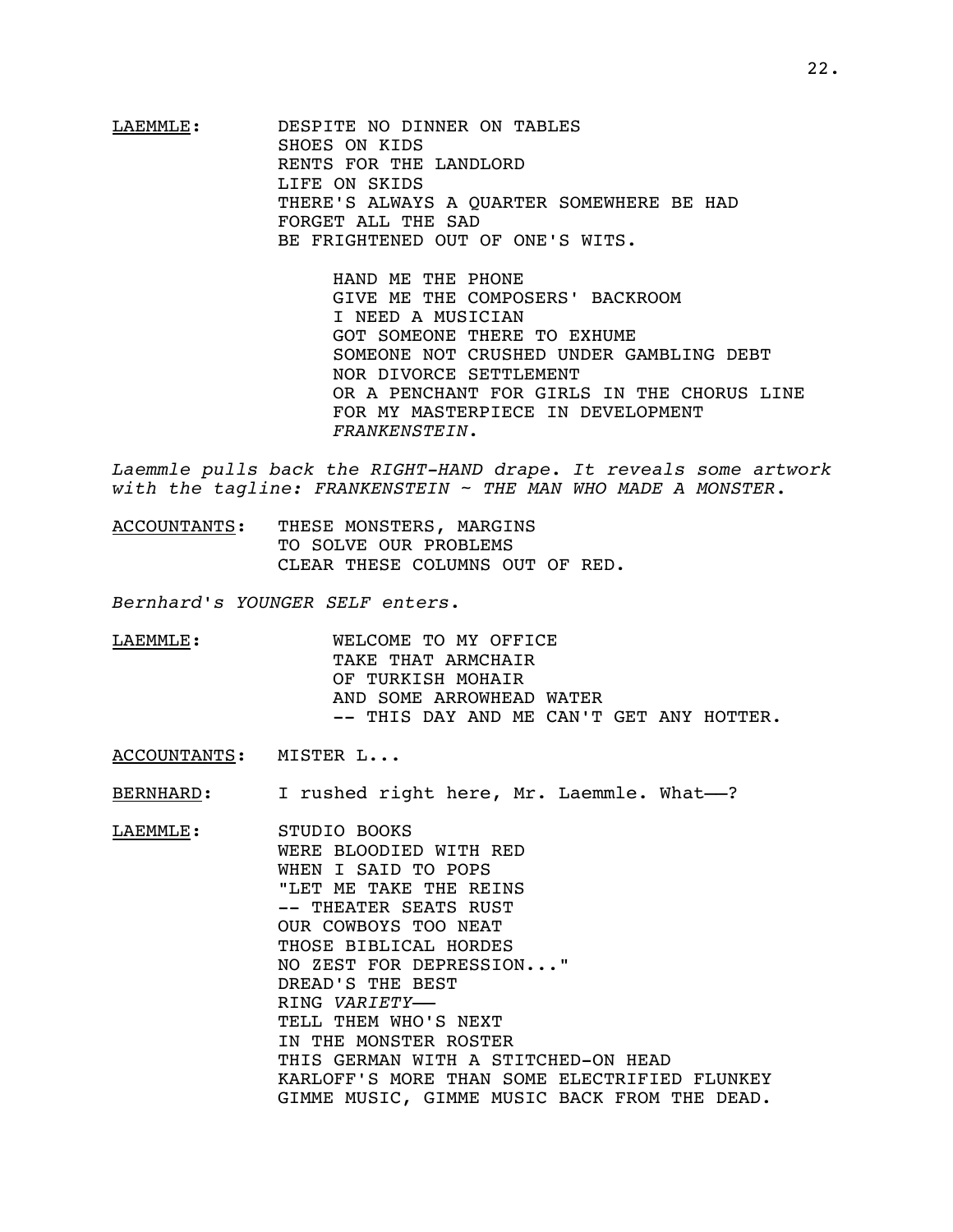- ACCOUNTANTS: THESE MONSTERS, MARGINS TO SOLVE OUR PROBLEMS CLEAR THESE COLUMNS OUT OF RED.
- LAEMMLE: THERE'S SOMETHING ABOUT YOU THAT PLAYS ON MY NERVES JUST WHAT HORROR DESERVES.

DESPITE NO DINNER ON TABLES SHOES ON KIDS RENTS FOR THE LANDLORD LIFE ON SKIDS THERE'S ALWAYS A QUARTER SOMEWHERE BE HAD.

- ACCOUNTANTS: YOU'LL WRITE HIM A SCORE THAT PLAYS LIKE NO OTHER––
- LAEMMLE THESE MONSTERS, MARGINS TO SOLVE OUR PROBLEMS CLEAR THESE COLUMNS OUT OF RED.
- ACCOUNTANTS: ENTER SOME DARKNESS, BOY FOLLOW HIM BROTHER.
- LAEMMLE: WELCOME TO MY MONSTER PANTHEON!

*The defeated accountants exit*. *Laemmle calls after them*:

LAEMMLE: Next time I'll do *Anne of Green Gables*! (*turning to Bernhard*) Jeez, the way they're carrying on you'd think I'd nominated Arbuckle for the board at the League of Decency. And did I tell you there's this thumping in my chest like jackhammers on a double-shift -- Not that I got time for a coronary. (*then*) I need a favor, Mr. Kaun-

*The telephone RINGS*.

LAEMMLE: I should get that.

*Laemmle picks up. Listens a moment*.

LAEMMLE: (*Into receiver*) More to the point, I'm low on my pills and if they carry me out in a wooden box I don't see any of these other clowns turning a profit; although you can bet your ass that even six feet under they won't let me alone. Look, I'll get back to you when I've actually got five seconds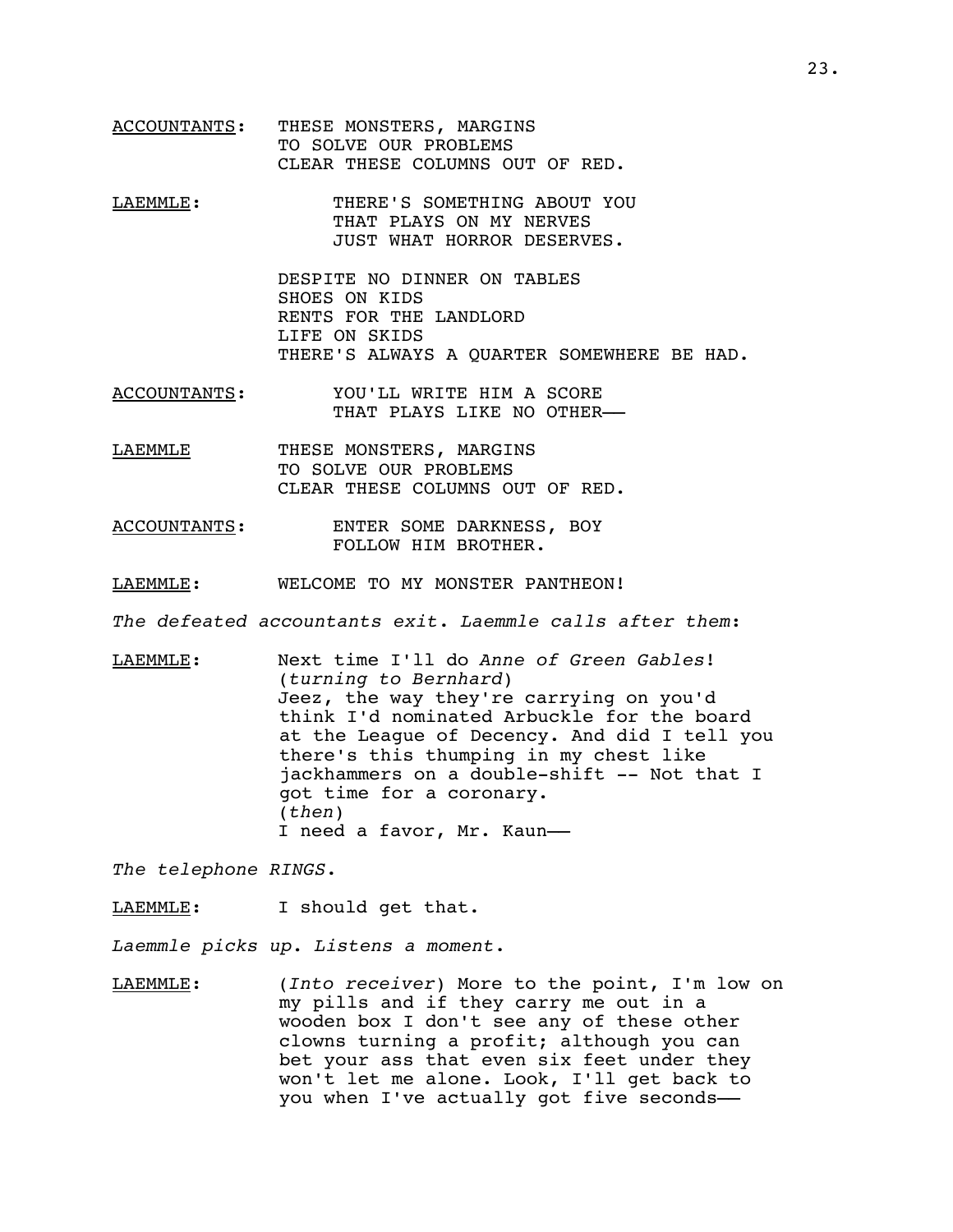*Laemmle slams down the receiver. Turns to Bernhard*.

LAEMMLE: Lot physician. Can I make it in for a checkup Thursday afternoon? Well, let's see: I'm trying to run a studio so there'll be the usual flimflam with the board in the morning -- I'll also have to remind them I got the distributor on my tail; and that now there's three accountants busting my balls. You saw them, right? Not to mention-

*Marianne enters. She's still wearing that crushed beret, but now it's matched with a business suit. She's also clutching a bradded script with a coverage sheet clipped on top*. *Bernhard stands*. *Smiles at her*.

- MARIANNE: Oh, I'm sorry Mr. Laemmle. I should have knocked -- I didn't realize... but you said to let you know as soon as I had the *Sarcophagus* coverage––
- LAEMMLE: That's okay, Miss Melrose. You can leave it on my desk -- I'll take the short version.
- MARIANNE: The script?
- LAEMMLE: No, Beethoven's Fifth! Of course, the script.
- MARIANNE: The script. Oh, Lordy -- Well, that Egyptian princess back from the tomb premise was promising, but then she transforms herself into a leopard at a tennis party in the Hamptons and... Oh, it's as preposterous as it sounds––
- LAEMMLE: Would they go for it in the sticks?
- MARIANNE: ... the sticks?
- LAEMMLE: Sun River or whatever place you said you're from? Would they line up for this Egyptian cat creature concoction?
- BERNHARD: Boy, Sun River... Sure sounds nice.
- MARIANNE: Oh, it is-
- LAEMMLE: Miss Melrose---?
- MARIANNE: Sorry, Mr. Laemmle -- Yes. I mean... No. Actually, I don't know. They might, but then again they might not-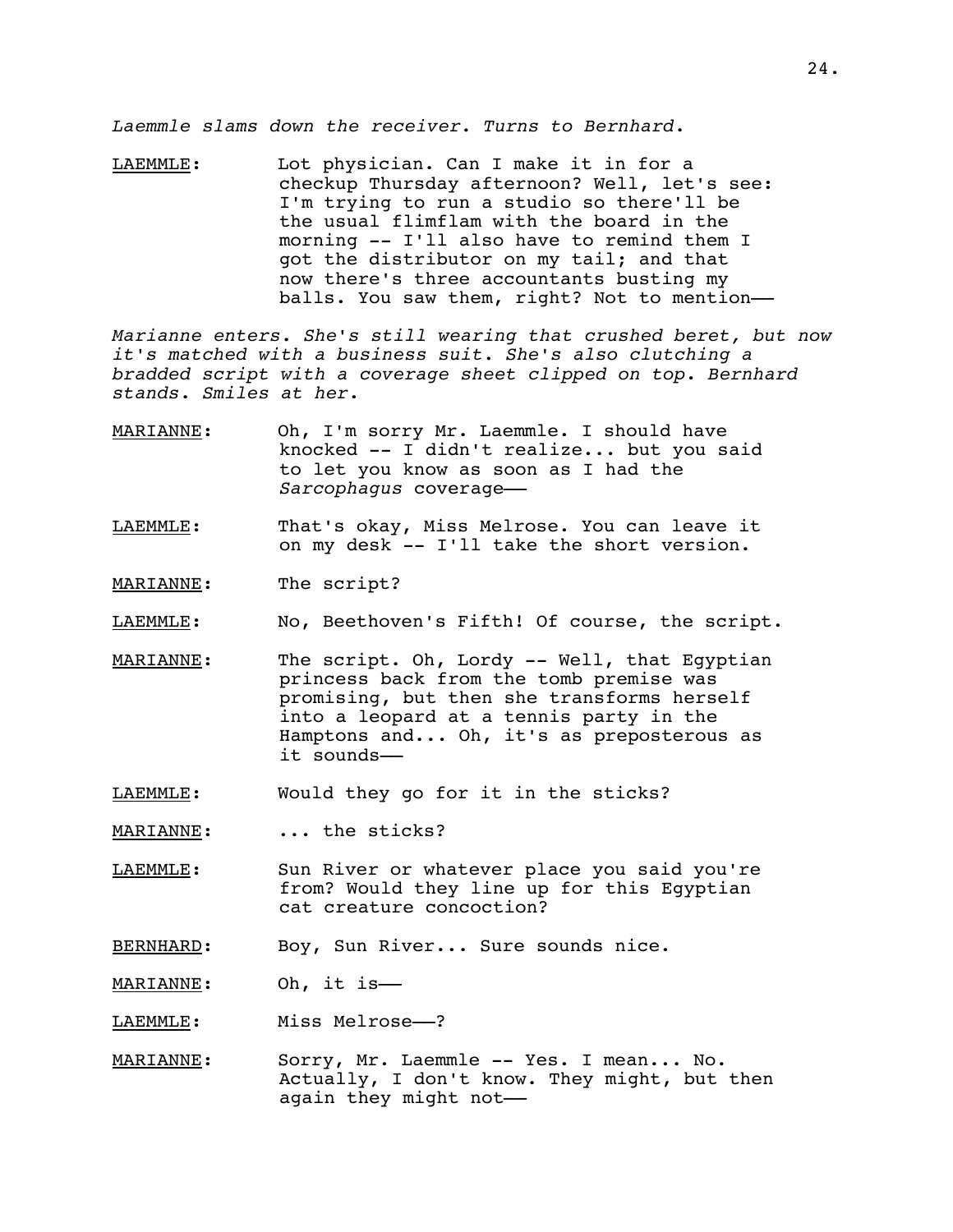LAEMMLE: Most insightful, Miss Melrose. (*sarcastic*) You should work in Publicity. (*suddenly, to Bernhard*) Oh, that favor I mentioned -- We're throwing a party for the studio crowd, Saturday. Anyhow, I scheduled our usual quartet. Only their piano player went and got his hand stuck in an elevator. Long story short, I'm in a spot. Every ivory tinkler between here and Tijuana is booked. You think you could sit in...?

BERNHARD: Saturday...?

- LAEMMLE: Guests arrive from eight; but the guys pitch up half-hour beforehand -- They play Gershwin, Cole Porter. All the jazzy stuff. I'll give you double union rate and as much lobster risotto as you can handle––
- BERNHARD: Well, I guess-
- LAEMMLE: Terrific. You'll get ahead in this business, Mr. Kaun.
- BERNHARD: But where is it? I've not been to your-

LAEMMLE: Dias Dorados. It's off Benedict.

- MARIANNE: Hey, I once walked by that place! It's real fancy. Well, they all are; but that ring-ading stood out cause I recognized it from some highbrow glossy -- I had a lot of time to kill at auditions. I even remember what it said: that Dias Dorados had "all the austerity of the missions". How about that?
- BERNHARD: You must have a wonderful memory?
- MARIANNE: Oh, I'd forget my hat if I didn't pin it to my head. (*then*) Anyhow, I doubt scriptreaders are invited.
- LAEMMLE: On that point, Miss Melrose, you are correct.
- BERNHARD: Well, I could sure use a page turner. And what with Miss Melrose knowing the place-
- MARIANNE: Someone who turns over sheet music for a pianist. But I can't read music?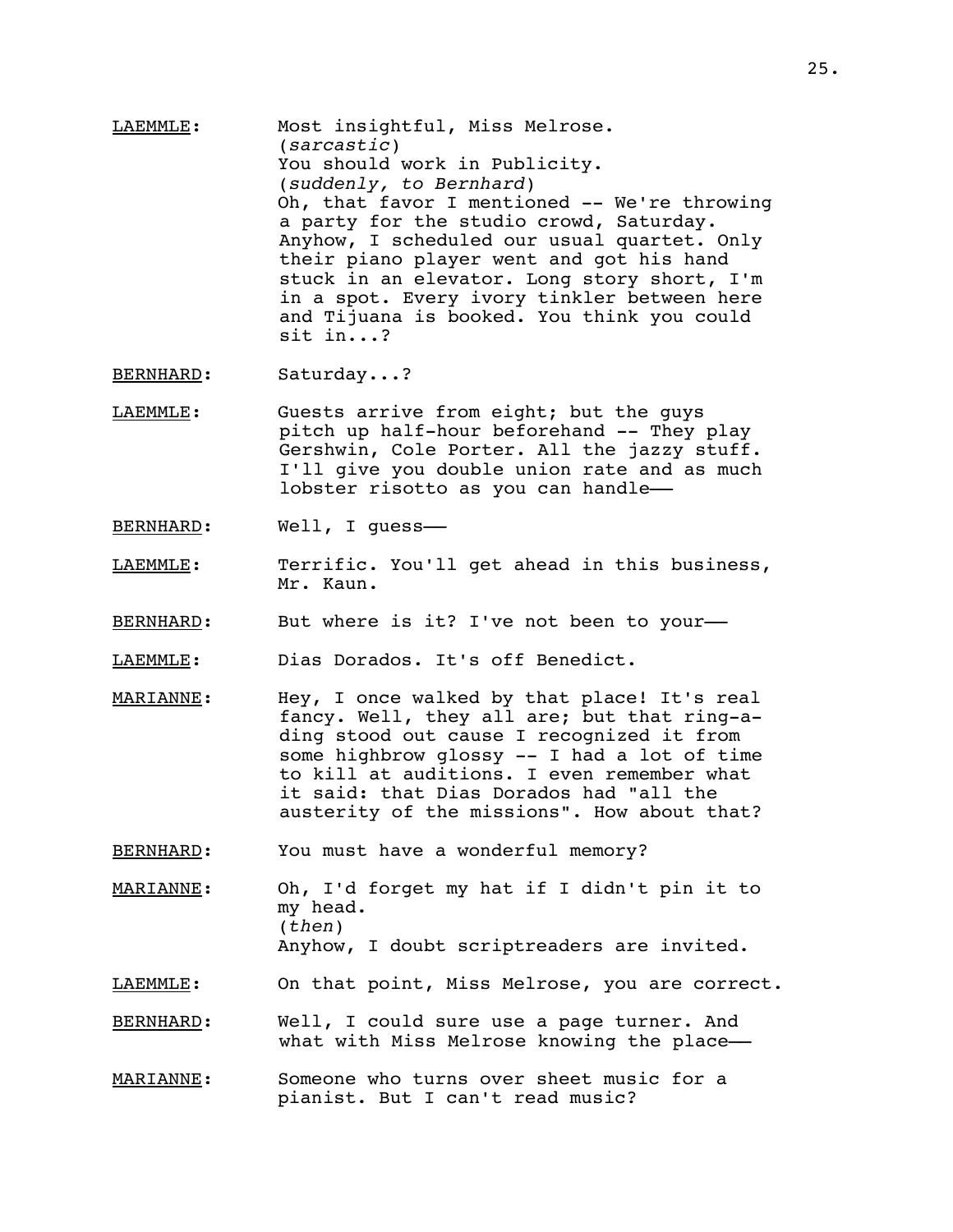- BERNHARD: I'll just nod my head. With your memory it'll be a cinch.
- MARIANNE: Well, knock me down---! (*remembers*) Oh, wait. Saturday evening? I'll be at Mrs. Carrington's place and won't get through until after five -- I housekeep Saturday afternoons, but it should be alright.
- BERNHARD: (*Extending hand*) I'm Bernhard Kaun, by the way. Composer and musical arranger.
- MARIANNE: (*Accepting his hand*) Marianne Melrose. Reader and failed Broadway hopeful––
- LAEMMLE: Jeez, when did this become a dating agency-(*realizing*) Hey, what'd you say?
- MARIANNE: About being a failure on Broadway?
- LAEMMLE: No, about Saturday afternoon?
- MARIANNE: Ah... (*thinking he's annoyed about her other job*) Well, I promised my mother I'd find a nice boarding-house and... I guess I could find something cheaper, but the landlady-
- LAEMMLE: (*To audience*) Who knew I had all day? (*back to Marianne*) I don't want your landlady's life story -- You mentioned a Mrs. Carrington?
- MARIANNE: You're not put out I got another job?
- LAEMMLE: You could run a Chinese laundry on Saturday afternoons for all I care. I just wanna know about this doll you work for?
- MARIANNE: (*Relieved*) Oh, well, Esther––
- LAEMMLE: Esther-Jean Carrington! I knew it! I also know she's bleeding her spouse for alimony – and that he sits on the board at Paramount. (*to audience*) Well, there's a dandy-doodle thing*.*
- MARIANNE: (*Trying not to get roped into anything*) I should get going, Mr. Laemmle. There's some other scripts I––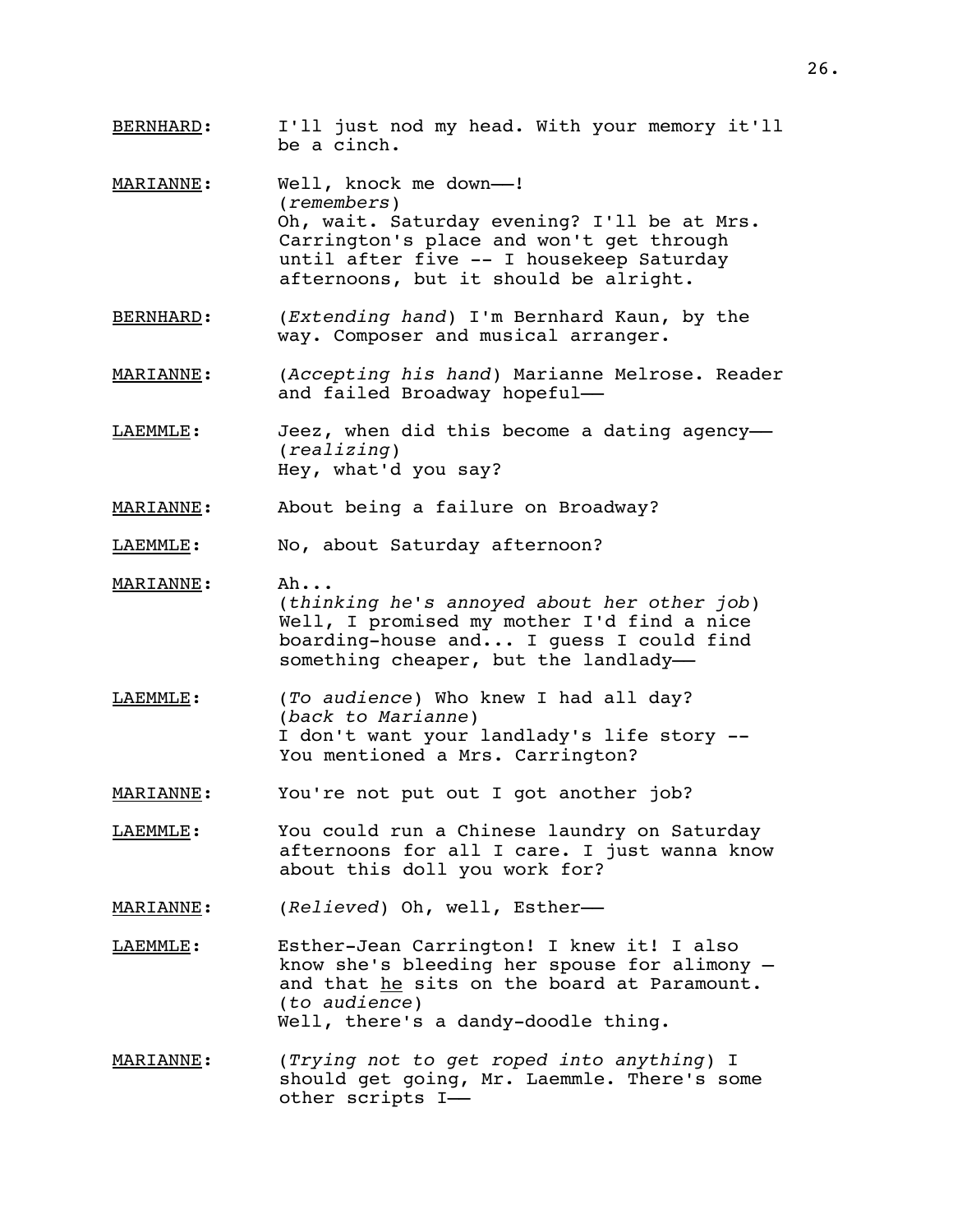- BERNHARD: You won't forget Saturday evening?
- MARIANNE: You got yourself a date, buster!

*Marianne exits*. *Bernhard looks on longingly*.

- LAEMMLE: Miss Melrose is the sharpest scriptreader I got, but I sure as hell have no idea what goes on inside that pretty head of hers.
- **Music #6**: **THE GIRL FROM SUN RIVER**
- BERNHARD: GUESS SHE REMEMBERS THINGS ABOUT WINTER FROST ON THE HUDSON CHAPLIN AND CLARA ALL KINDS OF JAZZ AND HOW SHE PRAYED AT NIGHT FOR HER FATHER.

GUESS SHE IMAGINES THINGS ABOUT THIS TOWN GENTLEMEN CALLERS FOX FUR AND CANDELABRA ALL KINDS OF RAZZMATAZZ OR HOW THEY'LL MAKE MARLENE AND BARBARA.

WHAT CAN I GIVE HER THE GIRL FROM SUN RIVER WITH HER PURPLE PROSE AND STARRY EYES LAST YEAR'S CLOTHES AND LONG GOODBYES -- OH, THE FUNNY CRUSHED BERET TAKES MY BREATH AWAY.

*Marianne enters*. *Rushes back to center stage*.

MARIANNE: YES, I IMAGINED THOSE PARTS I MIGHT PLAY CHEKHOV OR IBSEN SEAGULLS AND SISTERS ALL KINDSA SASS AND HOW I'D SAY "WATCH OUT FOR ME, MISTERS!"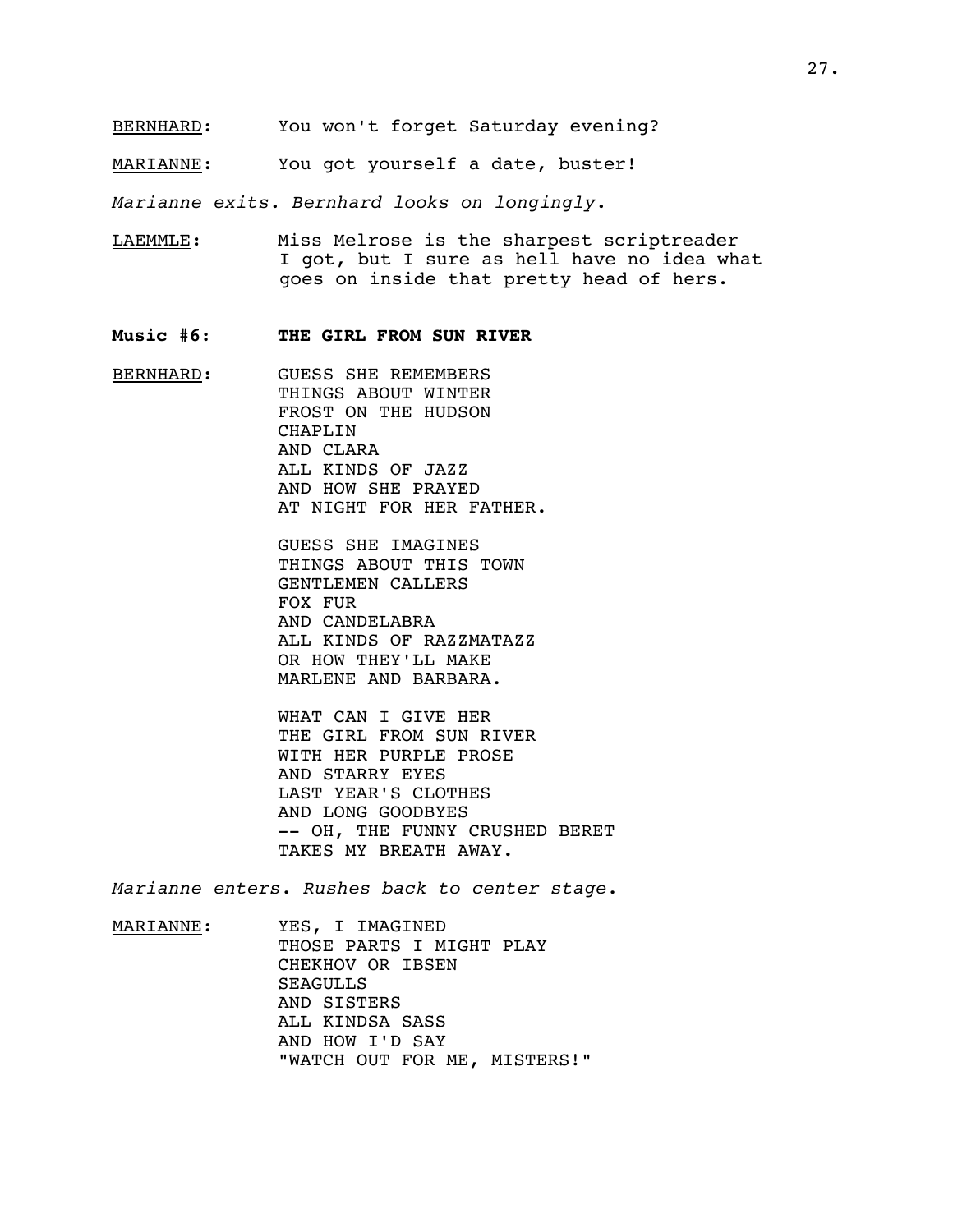BERNHARD: WHAT CAN I GIVE HER THE GIRL FROM SUN RIVER WITH HER PURPLE PROSE AND STARRY EYES LAST YEAR'S CLOTHES AND LONG GOODBYES -- OH, THE FUNNY CRUSHED BERET TAKES MY BREATH AWAY.

*Marianne exits. Lights dim before coming up on..*.

# **Act 1, Scene 7**

*Backroom of movie theater. Somewhere in Los Angeles*. *November 1971*.

*Bernhard and Laemmle resume their 'present day' conversation*.

- BERNHARD: See, you just said Marianne was your best scriptreader! Without her we'd be here for a screening of *Sarcophagus*.
- LAEMMLE: I'll give you that Marianne dame, but you're not telling me those folks out front paid five dollars to hear about some guy writing seltzer prescriptions.
- BERNHARD: I'd say there's a lot you don't know about Lime.

*Lights dim before coming up on*...

### **Act 1, Scene 8**

*Physician's Office, Universal City*. *October 1931*.

*High-end functional with desk, screen, swivel-mirror, recliner and diagrams of the male and female anatomies on one wall. Some personal items occupy a shelf alongside several hardbound anthropological volumes. A medical journal is open on the desk.*

*Lime's younger self stands downstage*. *Addresses the audience*.

LIME: Back in Chicago I thought I'd seen it all: diseases you'd classify as either hereditary, congenital, infectious, allergic, metabolic, hormonal, circulatory, degenerative, neoplastic, or nutritional -- (CONT'D)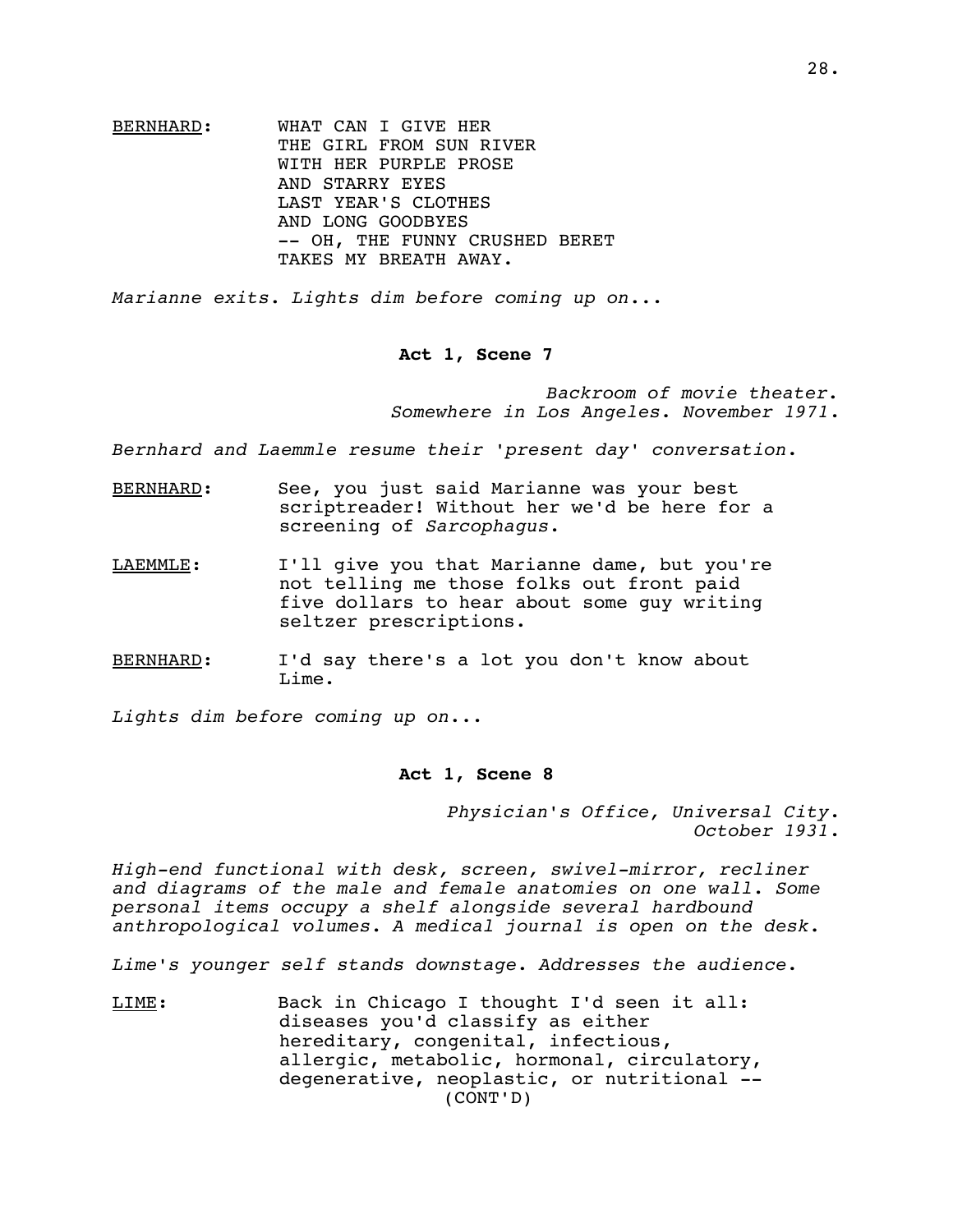LIME: Throw in emotional disorders and conditions caused by physical or chemical agents and... (*pause*) Turns out I was wrong. You see, out here it's an artistic colony. I get thrown some curve-balls––

*Bernhard's younger self enters*.

- BERNHARD: You must help me, doctor. I've forgotten how to compose music!
- LIME: I'm sorry, Mr... (*checking appointment list*) I'm sorry, Mr. Kaun, but problems of creativity aren't my remit-
- BERNHARD: But... it's a catastrophe. I can't distinguish melody from harmony. I just let the orchestra off early -- I had nothing for them to play. (*noticing medical journal*) Hypnosis! That's it! I'll try anything.
- LIME: (*To audience*) See what I mean–– (*back to Bernhard*) It's an experimental technique. I'm surprised you've heard of it?

*Bernhard reaches for the journal*.

BERNHARD: What about this article right here?

- LIME: Oh, that -- *Hypnotism: Three Case Studies*. What makes you think I know anything about it? It was written by some high-flown German academic – a Professor Görlitz.
- BERNHARD: Call it a hunch. (*throwing journal back on desk*) You do know something about it, don't you?
- LIME: (*To audience*) And I thought I'd be on easy street out here. (*checks wristwatch*) It's unconventional... although I always had this "fervent longing to penetrate the secrets of nature".

BERNHARD: *Frankenstein*, right?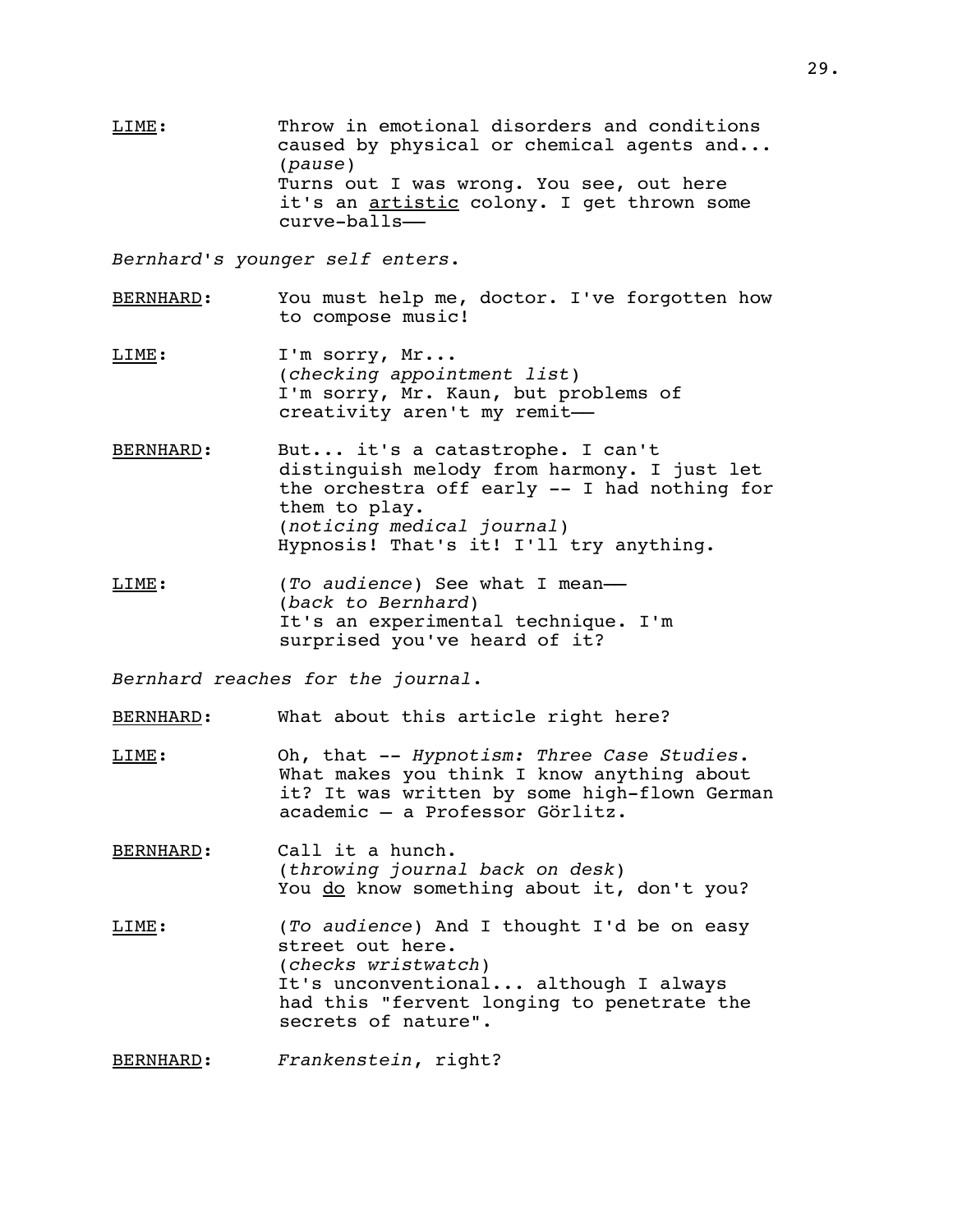LIME: Right. (*buzzes intercom*) Oh, Miss Channing. Would you see I'm not disturbed. Mr. Kaun's appointment will run longer than scheduled.

*Lights dim as Lime motions for Bernhard to lay on the recliner*.

*Lime takes out a silver pocketwatch on a chain*. *He swings it back and forth so that Bernhard's head moves from side to side as he follows its motion*.

- LIME: (*Soft, monotonous*) Consider this pocketwatch -- Once the mark of a gentleman. (*then*) Your eyelids are heavy as you fall through the depths of time... because this pocketwatch surely belonged to Nathaniel Hawthorne. Its inscription reads *House of the Seven Gables*, *Salem – July 7th, 1851*. (*then*) On Hawthorne's death it went to an old black servant. Maybe you heard the story?
- BERNHARD: (*Under hypnosis*) It came from Italy. No, the maker was Italian -- A white-haired fellow called Saltarelli... but the old servant traded the watch with an itinerant worker from a traveling carnival. And this new owner wrapped it in a red handkerchief. (*then*) Why, that's it! Fairground music-

*Laemmle enters wearing a somber morning coat. The stage transforms into MISTER LAEMMLE'S MEDICINAL MENAGERIE*.*..*

- LAEMMLE: Why, my good sir, I'd prefer not to use devilish words such as "carnival" and "fairground". They debase the nature of my work – which, as you can see, is giving the good people whatever they want. And that's not something you learn overnight. No, sir. You gotta persuade them your cure-all does it better than whatever the guy across the street is hawking. You gotta-
- **Music #7**: **GIVE IT MORE TRUMPET**
- LAEMMLE: INTRODUCE SOME BRASS, BERNHARD TO UNDERSCORE THE SCENE, BERNHARD (CONT'D)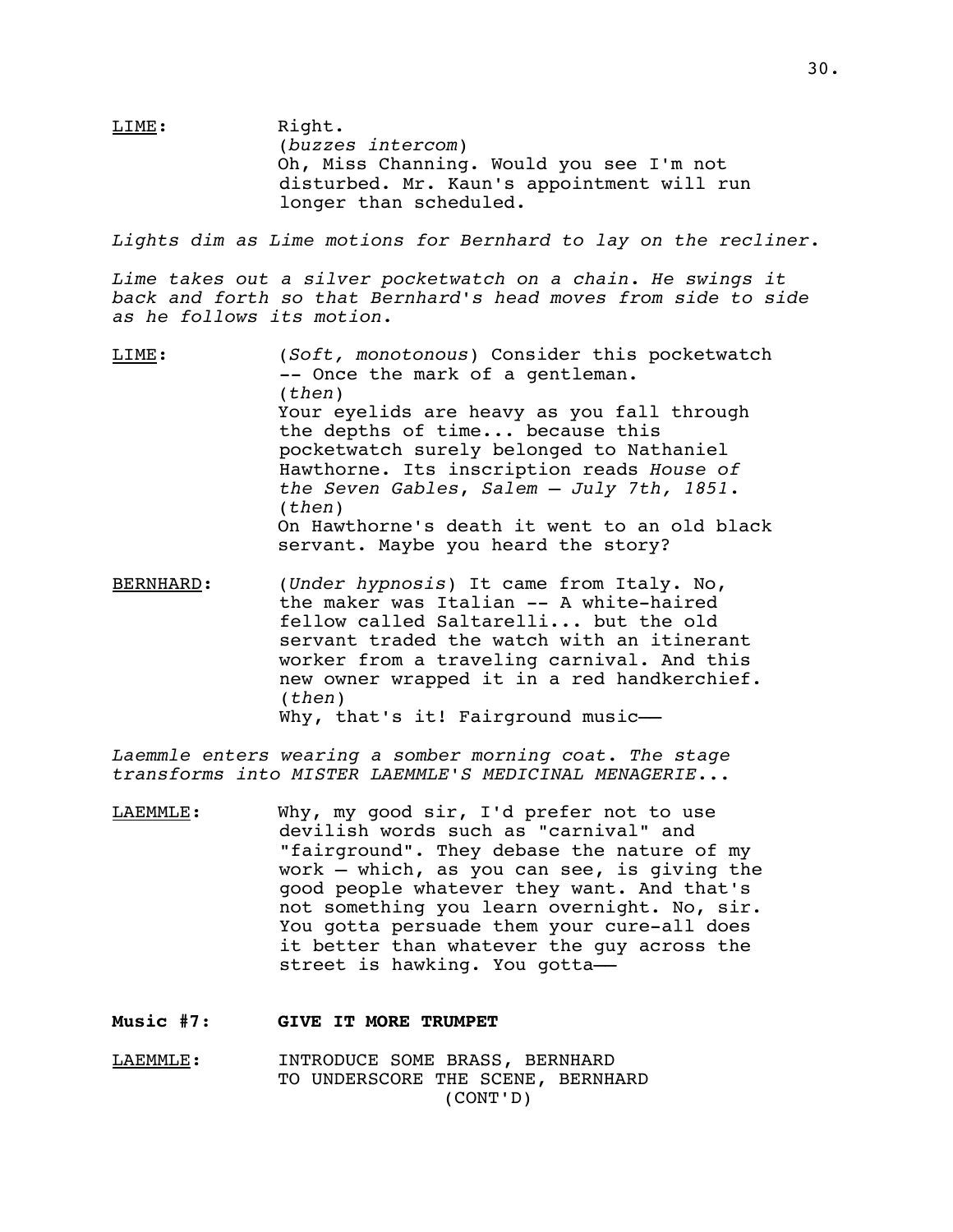LAEMMLE: NOTES REFLECT THE THREAT LURKING OFFSCREEN SOME VIOLIN ACCENTUATES A SCREAM.

> INTRODUCE SOME BRASS, BERNHARD TO UNDERSCORE THE SCENE, BERNHARD IT'S THE *LINGUA FRANCA* OF THE HORROR STORY SOME MONSTER THEME A UNIVERSAL DREAM YOURS TO BRING, YOURS TO SING.

SO GIVE IT MORE TRUMPET YOU'RE THE ONE IN THE LEAD IF YOU WANNA BUMP IT THE TENSION UP HIGH WE NEED.

*Bernhard gets up from the recliner*.

BERNHARD: I GUESS AT HEART I'M THE INCURABLE ROMANTIC BECAUSE THESE GHOULS ARE MAKING ME FRANTIC THEY WANT MELODIES FOR *FRANKENSTEIN* AND *DRACULA'S DAUGHTER* WHILE THE DOCTOR WRITES I'M "MOSTLY WATER"... SO MAYBE SOME DROPS WILL FIND MARIANNE SWIMMING IN THE THOUGHT THAT THERE MIGHT BE PARTS THAT SHE COULD BLEND INTO MORE THAN JUST A FRIEND.

*Marianne enters wearing a glittery dress. She sashays center stage and pulls Bernhard towards her. They dance seductively*...

... *Until with a graceful swirl, Marianne exits*.

LAEMMLE: INTRODUCE SOME BRASS, BERNHARD TO UNDERSCORE THE SCENE, BERNHARD FIND THAT TINGLE IN EVERY SPINE TREMBLING CHORDS IN DISJOINTED TIME MAKE THEM REACH FOR ANOTHER HAND AND PUMP IT THIS AIN'T TEA AND CRUMPET.

> SO GIVE IT MORE TRUMPET HIGH NOTES THAT CUT 'TIL THEY BLEED, BERNHARD GRAB 'EM BY THE HORNS YOU NEED.

> > WHEN I WAS YOUNG, BERNHARD THOSE NURSERY RHYMES PLAYED, BERNHARD (CONT'D)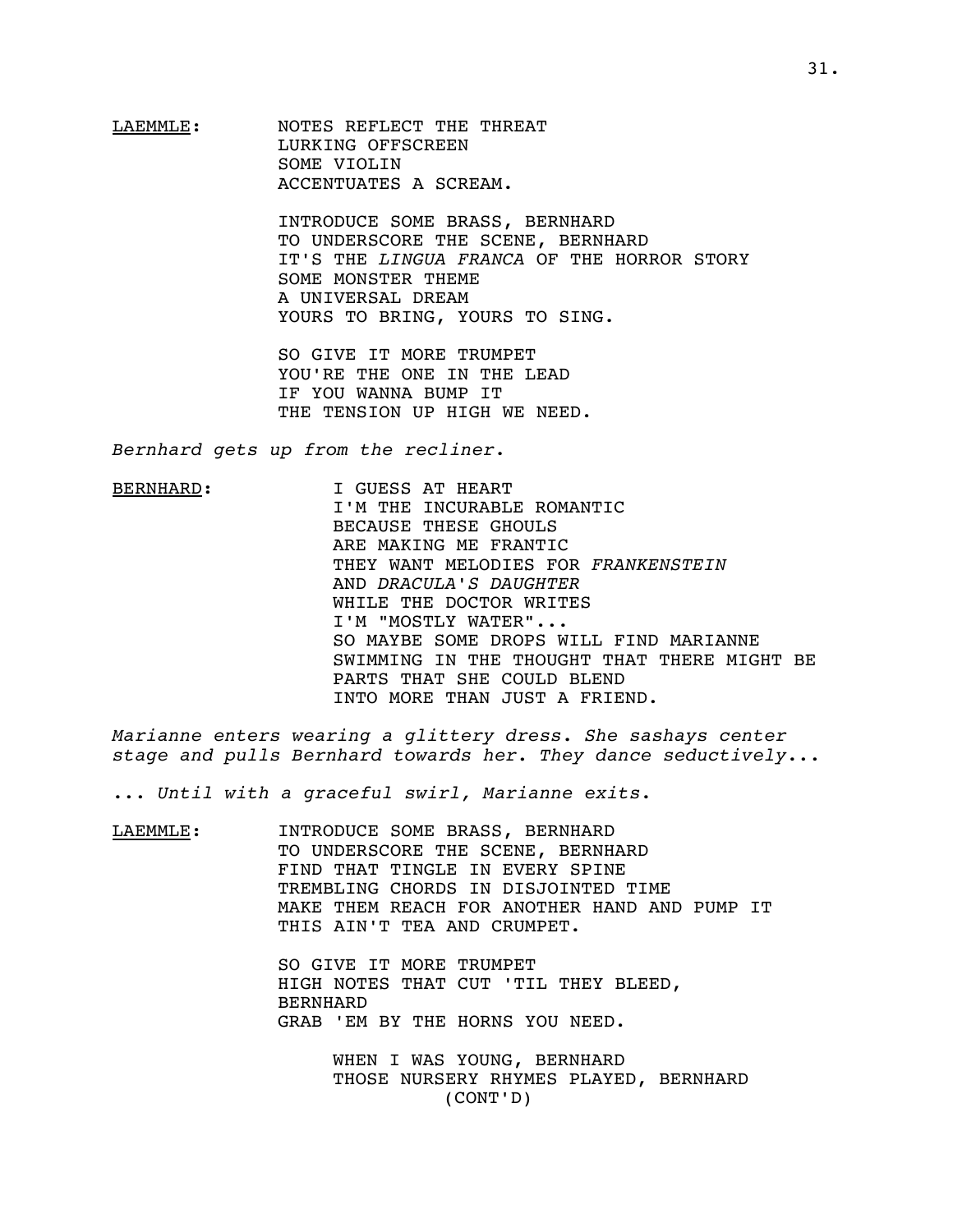# LAEMMLE: ALWAYS SOMEONE FALLING BLIND, CONTRARY TO LIFE I WAS SO AFRAID.

*Laemmle exits*. *The carnival trappings fade*. *Bernhard lays back down on the recliner*.

BERNHARD: I was afraid, too...

LIME: Of what?

BERNHARD: Lake Constance... the Untersee.

LIME: What happened?

BERNHARD: Our midsummer vacation.

**UNDERSCORE**: *Theme from ROMANTIC SYMPHONY (a number we'll not hear until Act 2).*

BERNHARD: She was around nine years old. The same age as myself. (*then*) My word, it was hot... It was the last time I saw Maria -- I'd hear her mother call her now and again so I knew her name. (*pause*) She was arguing with her mother because she didn't want to go inside and sit in some stuffy practice room with a stuffy piano master smoking his foul pipe the whole time -- Not on such a beautiful day... Those were her exact words. (*pause*) And then I saw her at the edge of the lake. As if she were daring it to steal her away. I remember her white dress reflected on the blue water. (*pause*) Suddenly, that reflection was gone! (*then*) Later, my mother read aloud from the newspaper that a little girl had drowned on Lake Constance; but I didn't understand how it could have happened? I never saw anything. The water had remained completely calm.

**END UNDERSCORE**.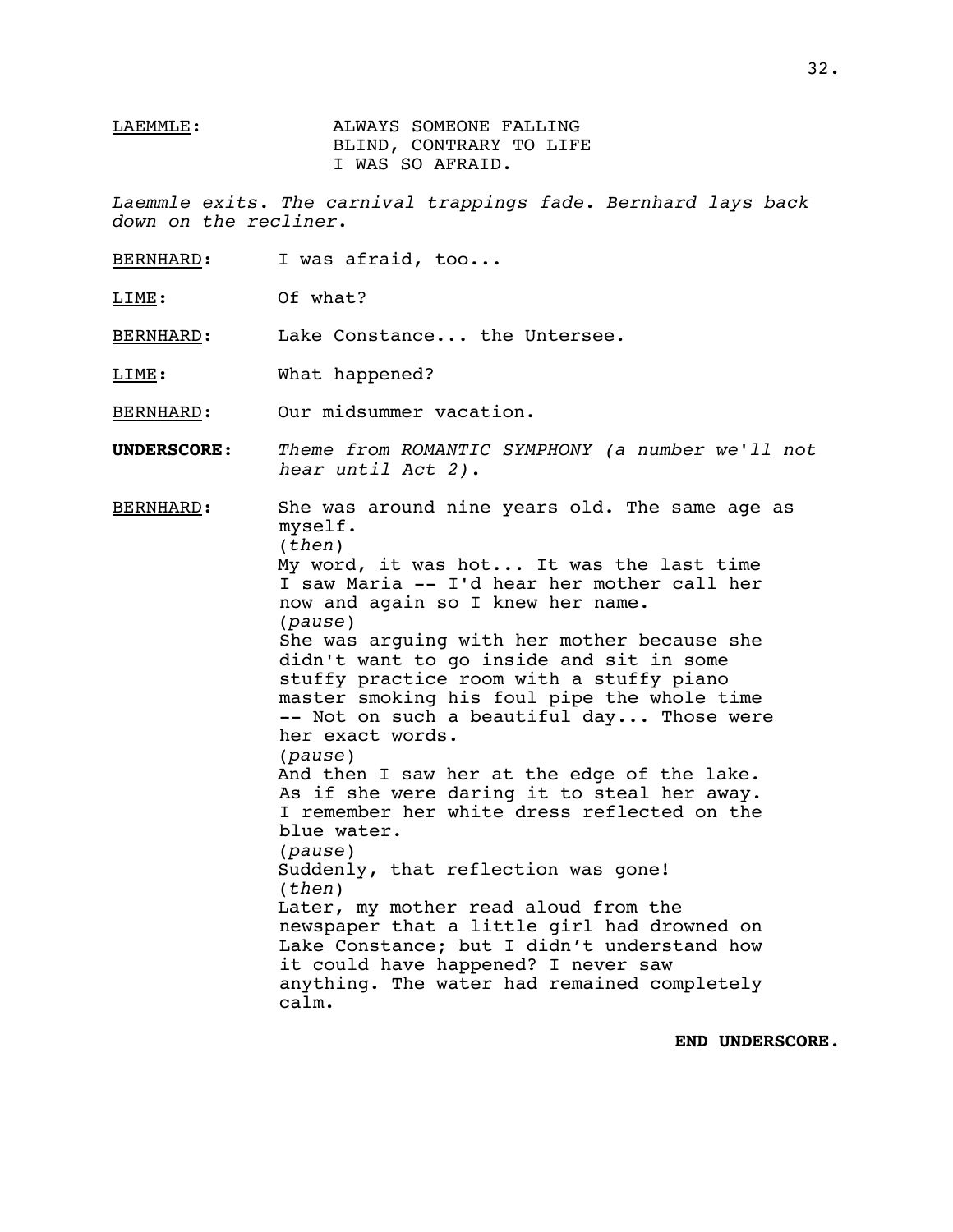BERNHARD: I was the last person to see her alive. I feel responsible -- I should have alerted an adult. They might have saved her... Over and over again I picture one of them doing so. (*suddenly agitated*) The mist is sweeping in... (*pause*) ... the impossible softness of rain on Lake Constance.

*Bernhard slumps back on the recliner. He's asleep*.

LIME: When I clap my hands you will awake and remember nothing.

*Lime claps his hands: Bernhard raises himself from the recliner. Lights come up again*.

- LIME: You're in Universal City, Los Angeles. The year is 1931.
- BERNHARD: What am I doing here? I should be on my way. (*standing*) There's music to compose!

*Bernhard exits*. *PROFESSOR GÖRLITZ enters. He's wearing circular, steel-rimmed spectacles and holds a book under his arm.*

GÖRLITZ: Most impressive. I'm flattered by your adherence to my method. (*indicating article*) Nevertheless, hypnosis is not my primary area of research -- Rather, it's a means to an end.

LIME: You came a way to tell me that?

GÖRLITZ: You interest me.

LIME: Now it's my turn to be flattered. But I'm just a regular physician who moved out West. I run into a movie star or two, but-

*Görlitz clicks his fingers. Lime is immediately hypnotized...*

*... and walks over to his desk where he slides open a drawer*. *He removes a small object*.

LIME: (*Under hypnosis*) I came here because it is an artistic colony -- A place where someone with my inclinations might be accepted.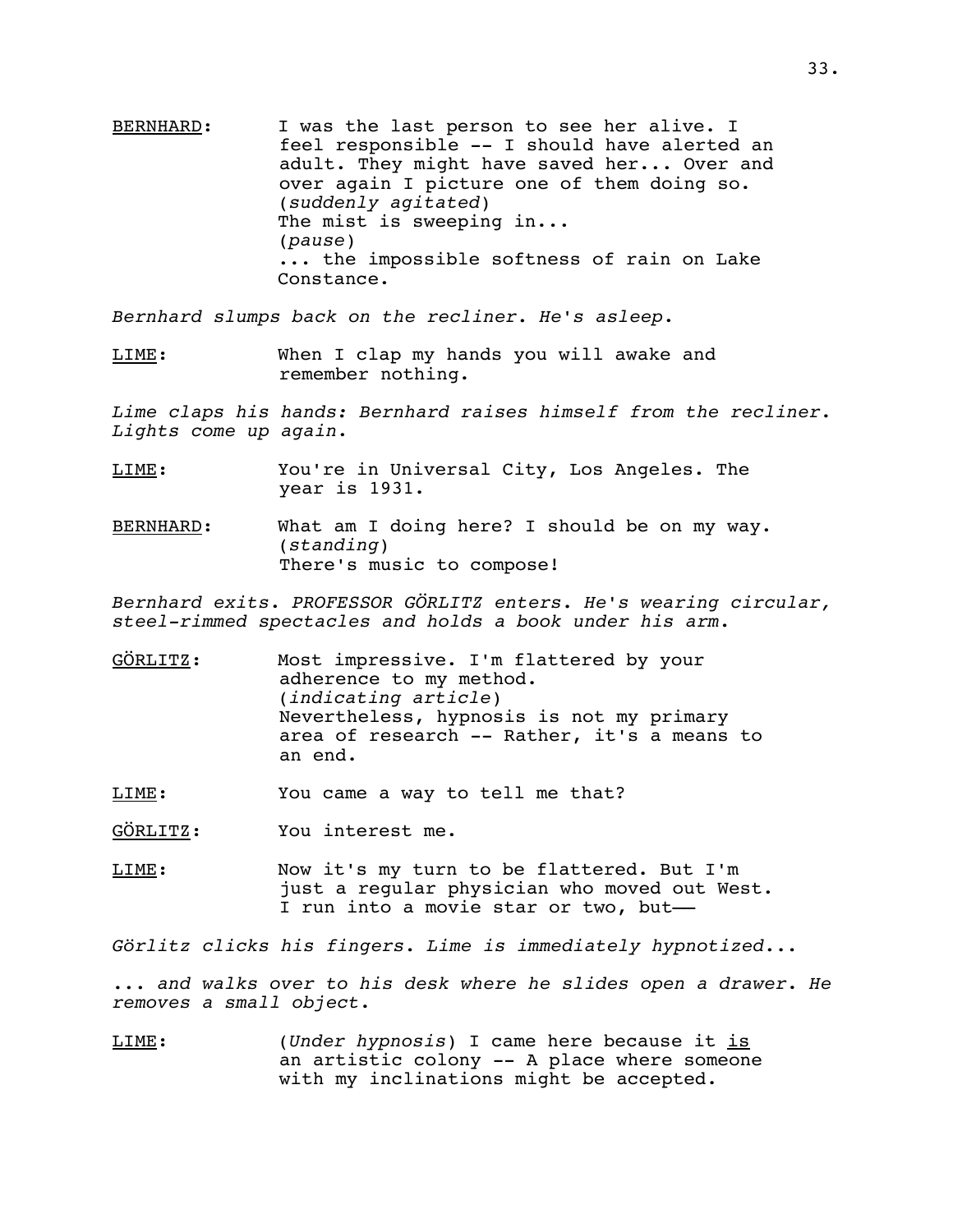*Lime holds up a snap-shut case. Flicks it open. And removing a tiny brush, he paints his eyelids. They assume a green, metallic glow*.

LIME: An inclination for *feminine* things.

GÖRLITZ: As I suspected. (*then*) I brought you something.

*Görlitz holds up the book. Lime pockets the case and crosses to center stage*.

GÖRLITZ: I had it translated into English. (*to audience*) Well, I've got to make a bean somewhere! And it'll shift more copies here in the U.S. (*back to Lime*) You must read it as a matter of urgency.

*Görlitz hands Lime the book*.

LIME: (*Reading aloud*) *The Hermaphrodite Complex*: *The Man Who Became a Woman*... by Professor Manfred D. Görlitz.

*Görlitz pushes the swivel-mirror to center stage. Lime looks up from the book. Sees his own reflection.*

GÖRLITZ: You should find it enlightening.

- **Music #8**: **LOOKS GOOD ON PAPER**
- LIME: LOOKS GOOD ON PAPER LOOKS GOOD ON PAPER...
- GÖRLITZ: A MAP OF A BOY'S LIFE THOSE MOUNTAINS HIGH AND STERN DOWN FROM THEM YOU'D NEVER YEARN

LIME: LOOKS GOOD ON PAPER...

GÖRLITZ: A MAP OF A GIRL'S LIFE FINE LINES THOSE ROADS THAT LEAD TO HOME NOT FAR FROM IT YOU'D EVER ROAM

LIME: LOOKS GOOD ON PAPER...

GÖRLITZ: IMAGINING A PATH WHERE THERE'S NONE WON'T GET YOU THROUGH (CONT'D)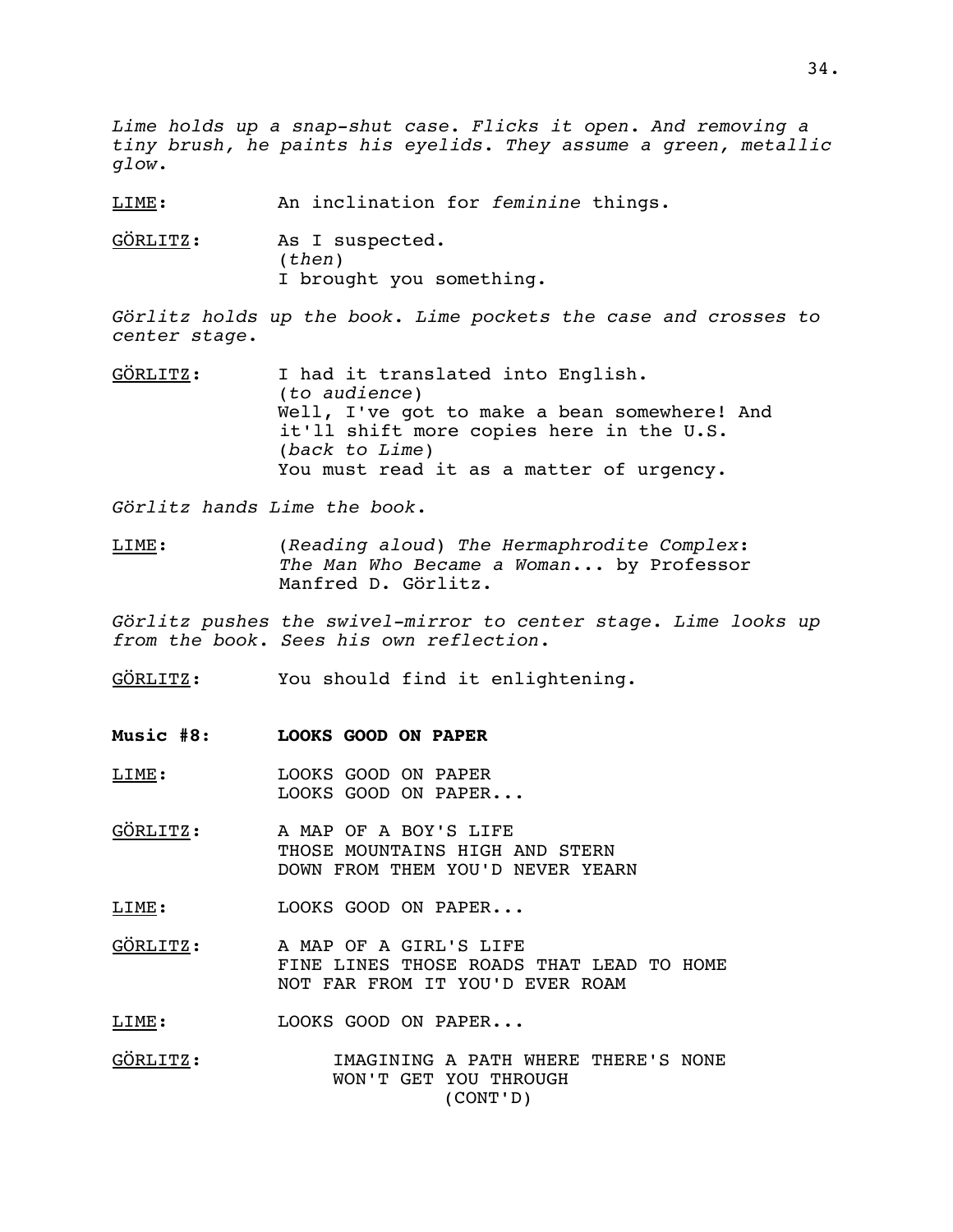- GÖRLITZ: LIKE STANDING AT A MIRROR EXPECTING WHAT YOU SEE THERE THROUGH YOUR BREATH CLOUDING THE GLASS IS REALLY YOU.
- LIME: A MAP OF A BOY'S LIFE YOU FOLD IT UP, DON'T LET IT SHOW YOU IMPROVISE OUR WAY TO GO

LOOKS GOOD ON PAPER LOOKS GOOD ON PAPER.

GÖRLITZ: My nighttime surgery is on the Hamburg waterfront -- I'll expect you.

*Görlitz clicks his fingers and exits*. *The intercom buzzes*.

- MISS CHANNING: (*Over intercom*) I'm sorry to disturb you, Doctor, but you're needed over at Soundstage Eleven––
- LIME: (*Dashing over to intercom*) Thank you, Miss Channing. I'll be there as soon as I can.

*Lime grabs his medical bag and exits*. *Lights dim before coming up on..*.

## **Act 1, Scene 9**

*Laemmle Mansion (Dias Dorados), Los Angeles. September 1931*.

*Spanish revival affair brimful with the Hollywood crowd and their decorative wives. A JAZZY QUARTET are midway through a number. Their honorary member, Bernhard, plays piano.*

**UNDERSCORE**: *Theme from LOVE IN THE BLACK FOREST (a number we'll not hear until Act 2)*.

*Marianne acts as Bernhard's page turner and doing her best to keep up she starts turning the pages too fast (like she were in a silent film). This forces Bernhard to play faster and he reaches the end of the number several bars before the rest of the band! Marianne smiles at the audience. Obviously pleased with herself.*

#### **END UNDERSCORE**.

BANDLEADER: (*Somewhat flustered*) Ladies and Gentlemen, there will now be a short intermission.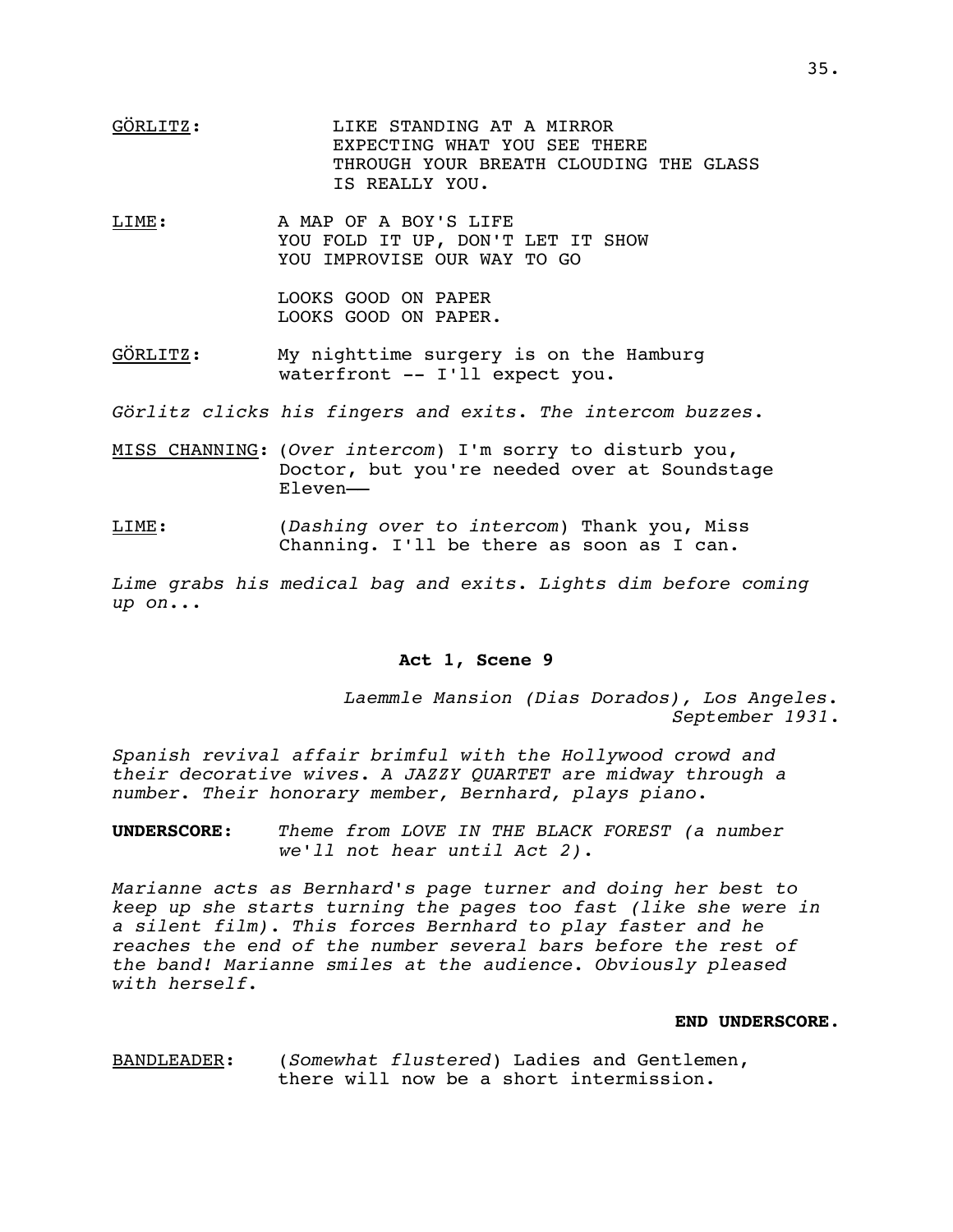*The bandleader and his regular musicians exit*. *Bernhard and Marianne cross the stage as lights come up on Laemmle's table. He's with CHESTER MONTGOMERY III (all pomade and after-dinner smiles); and ESTHER-JEAN CARRINGTON* (*flaunting a cigarette holder and wearing a dramatic chiffon number with matching turban as if she's come straight from the set of some biblical epic*)*.*

LAEMMLE: I can tell within one second whether or not a girl's got star quality–– (*then*) Ah, Mr. Kaun. You're doing fine up there. (*to Esther and Chester*) Bernhard Kaun -- He stepped in at short notice, but I've also got him doing incidental music for the picture I was just telling you about. (*to Bernhard*) Esther-Jean Carrington. No doubt you've seen her pictures.

*Esther Carrington extends her gloved hand*.

BERNHARD: My pleasure-

LAEMMLE: And Chester Montgomery. (*then*) The Third, I should add.

BERNHARD: Pleased to meet you, Sir.

CHESTER: Call me Chester. Your boss here, does! And any friend of Junior is a friend of mine. (*then*) Say, what's it like being a genius?

BERNHARD: Well, I'm not-

CHESTER: Aw, modesty got nobody nowhere! I mean, how do you musicians even get to think?

BERNHARD: It's all in the preparation -- On stage we enter into an unspoken agreement with our audience. One founded upon illusion; and yet a few moments later the house lights come back on and––

LAEMMLE: Christ, what is this? A Pulitzer lecture -- Way I see it, the music department should run like General Motors.

ESTHER: Who's the pretty page-turner?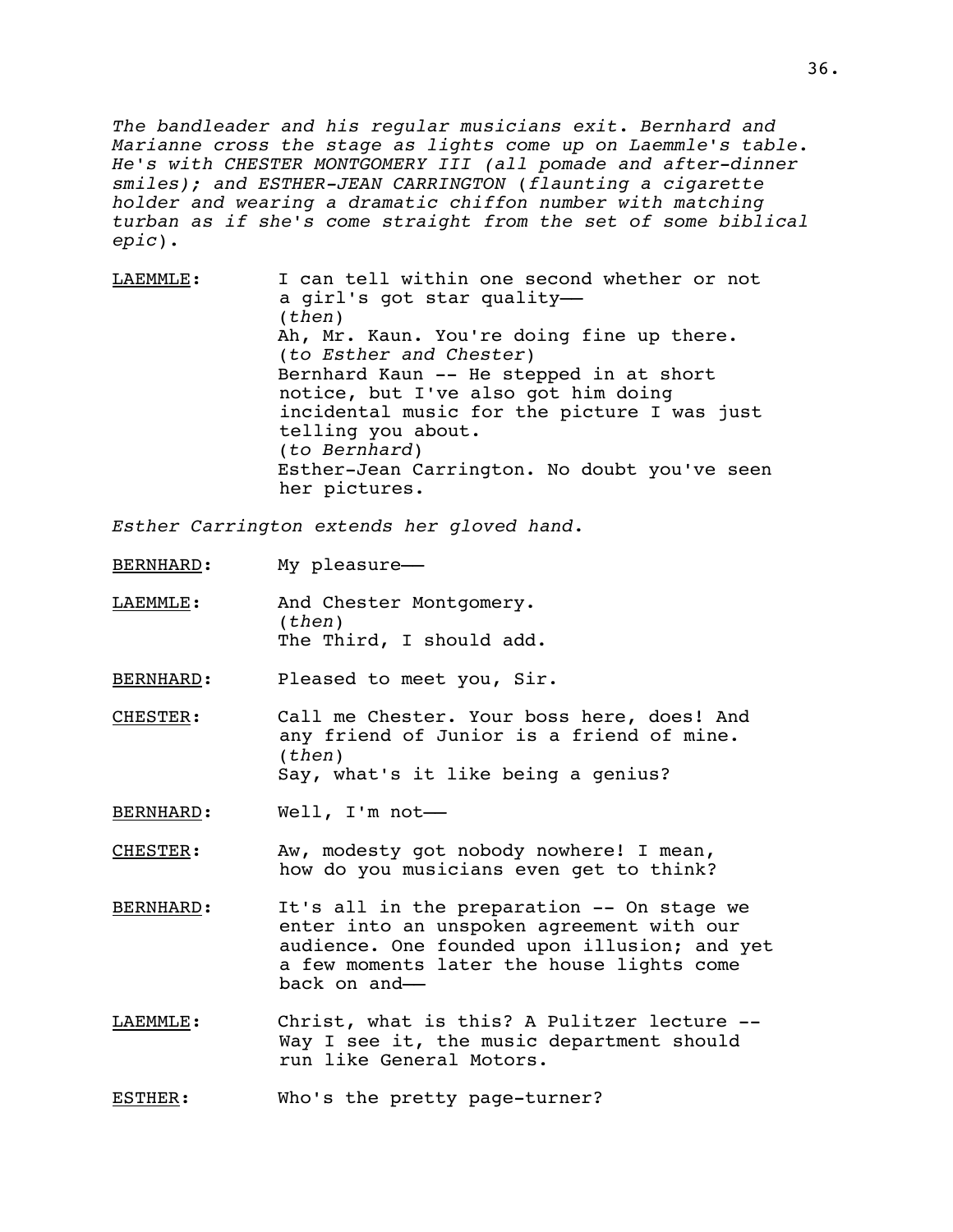- MARIANNE: Why, it's me, Mrs. Carrington -- Marianne Melrose. And you'll be real happy to know I didn't break anything this afternoon-
- ESTHER: My... I hardly recognized you.
- CHESTER: (*To Esther*) Perhaps you can introduce me––
- ESTHER: Oh dear, Carl. It won't do to leave Chester out in the cold.
- LAEMMLE: (*Reluctantly*) Miss Marianne Melrose. One of my scriptreaders.

*Chester Montgomery kisses Marianne's hand*.

- CHESTER: So you're the girl keeping the moths out of Esther's wardrobe.
- MARIANNE: (*Whispering to Bernhard*) I just realized -- Esther and Chester! They'd make quite the double-act.

*Laemmle motions for Bernhard and Marianne to join them*.

- CHESTER: What were we talking about? Right, Junior, here, was saying how he knows within one second whether a girl has star quality or not.
- LAEMMLE: Not failed me yet. Line up a hundred girls and I'll sail down that line and pick out the next Dietrich. Although most often they all wash out.
- CHESTER: Now that's a bet I'd take. For all you know she's here tonight under your own roof.
- LAEMMLE: Save your money, Chester. Throw it at some Mexican pyramid scheme -- I already checked.
- CHESTER: One day I'll prove you wrong, Carl.
- ESTHER: Men deciding the fate of women. Now there's something new under the sun -- What do you say, Miss Melrose?

MARIANNE: Well, I'm...

ESTHER: Speak freely. You're off the clock --Besides, if Junior gives you any trouble I'll tell Uncle C. to stop his pocket money.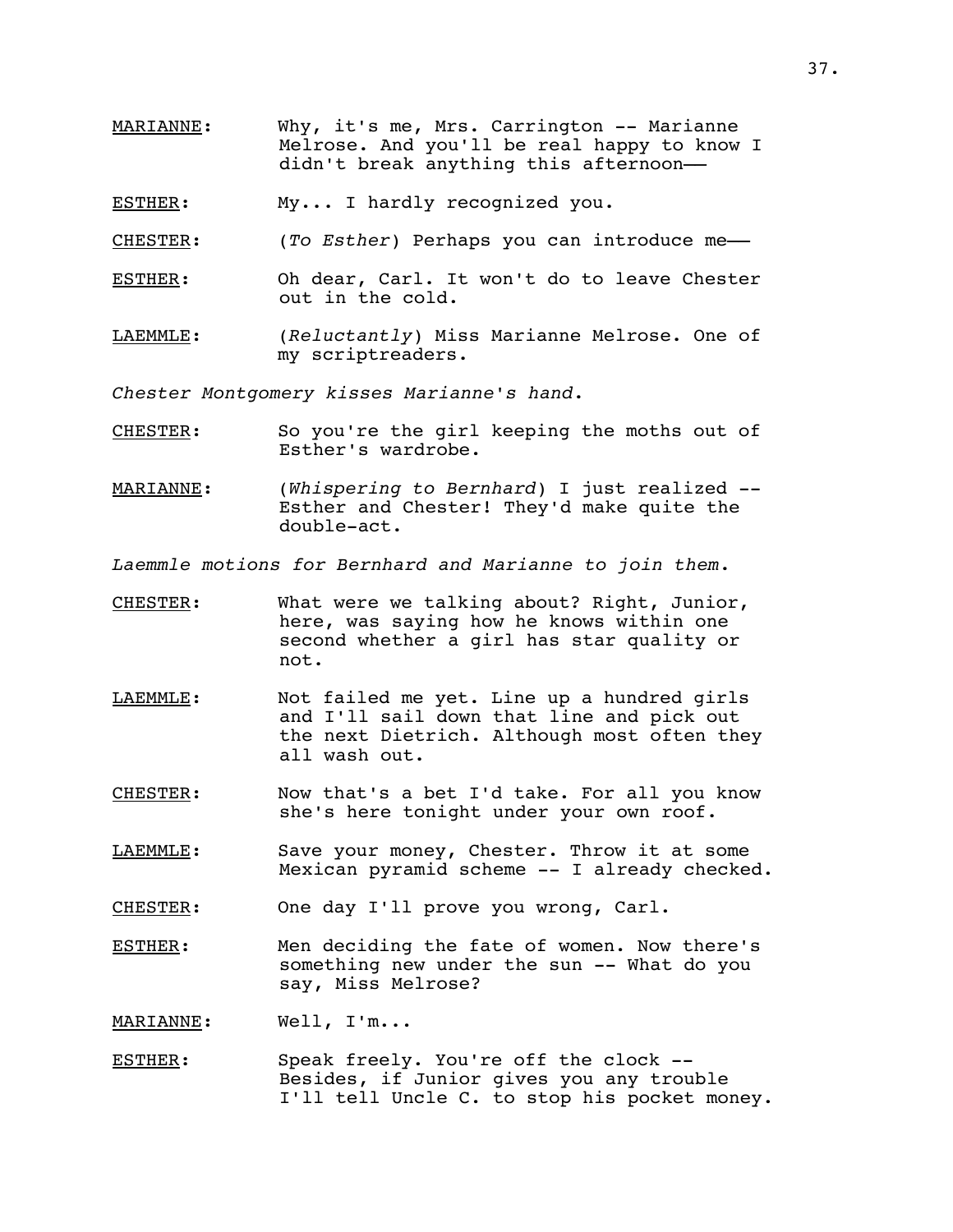- MARIANNE: Oh, I know people like Mr. Laemmle make all sorts of decisions before breakfast, but-
- LAEMMLE: Now that's the first sensible thing I heard her say.
- MARIANNE: ... but when I was trying to make good on Broadway, it often felt––
- CHESTER: You were on Broadway?
- MARIANNE: Well, if you wanna count my old *Funny Sister* routine then be my guest.
- CHESTER: (*Triumphant*) What did I say, Carl? Right under your nose. In that prison you call a Readers' Office. (*then*) How about it, Miss Melrose? How about you help me prove Junior wrong -- It's intermission and... Well, I just know you'll be terrific.
- MARIANNE: Aw, that ship sailed, Mister.
- CHESTER: Let me be the judge of that-(*to Bernhard*) Maestro. Your piano awaits! (*to Marianne*) This way, Miss Melrose.

*Chester ushers Marianne to center stage. Bernhard resumes his seat at the piano*.

MARIANNE: (*Dawning on her*) You mean...?

CHESTER: I do mean-

*Laemmle shakes his head in disbelief as Chester rejoins him and Bernhard plays a couple of bars to quiet the crowd*.

### **Music #9: THIS COULD BE MY CITY**

MARIANNE: I CAME FROM MONTANA A TOWN CALLED SUN RIVER I CAME FOR THE LIFE HERE AND MAYBE SOME SILVER ALL THE PEOPLE MIGHT BRING ME -- WHEN I CROSSED THE SIDEWALK RAINY IN WINTER (CONT'D)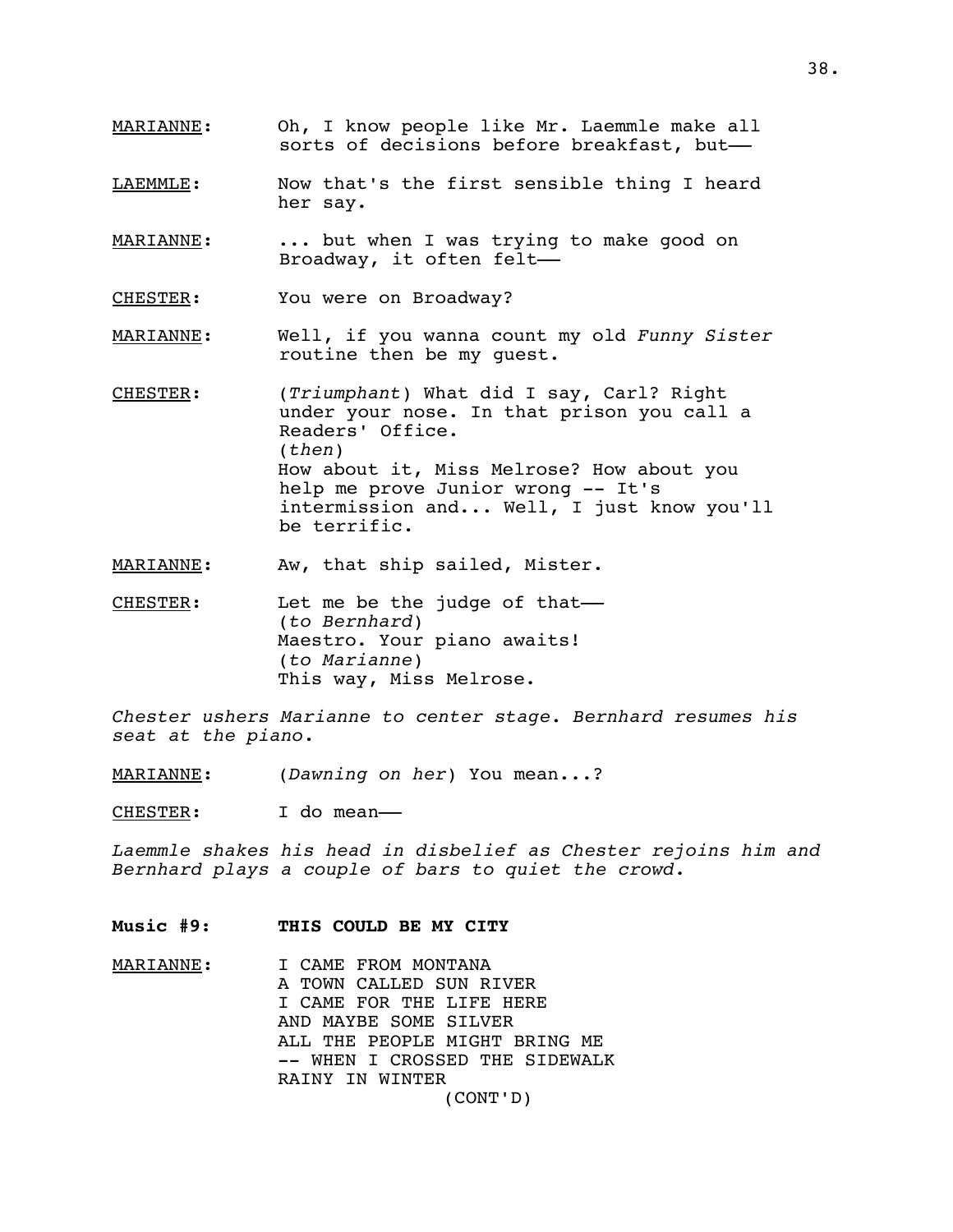MARIANNE: AND STOPPED BY THE FOYER TO STUDY THEIR PORTRAITS THAT GLISTENED WITH NITRATES: GARBO, COOPER, LILLIAN AND LOUISE AND MAYBE MAYBE SOMEDAY, MARIANNE.

> THIS COULD BE MY CITY THIS COULD BE MY LUCKY DAY BECAUSE I––

I DUST THE ART DECO AT A VILLA ON FAIRFAX I IMAGINE MY LIFE HERE BESIDES POLISH AND WAX WHILE THE LADY'S AT PARAMOUNT -- I MOVE THRU THE SUNLIGHT FROM THE GREAT WINDOW AND STOP BY A BUREAU TO GAZE AT HER PORTRAIT THAT GLISTENS WITH NITRATE... LIKE HARLOW, THEDA, LILLIAN AND LOUISE AND MAYBE TODAY, MARIANNE.

THIS COULD BE MY CITY THIS COULD BE MY LUCKY DAY BECAUSE I––

*Esther stands. Crosses to center stage.*

ESTHER: SHE READS OUT MY FAN MAIL FROM A HOUSEWIFE IN GLENDALE DECLINES AN INVITATION FOR THAT FOREST LAWN RESERVATION WHILE I LIGHT A CIGARETTE AND SAY "IT'S ALL KISMET" BUT WHEN I GLANCE IN MY MIRROR AT THIS GIRL FROM SUN RIVER THAT'S WHEN IT HITS ME––

MARIANNE: THIS WILL BE MY CITY THIS WILL BE MY LUCKY DAY BECAUSE I'LL MAKE MY OWN WAY IN MY CITY––

> THIS WILL BE MY CITY THIS WILL BE MY LUCKY DAY BECAUSE I'LL MAKE MY OWN WAY IN MY CITY.

BERNHARD: THIS WILL BE YOUR CITY.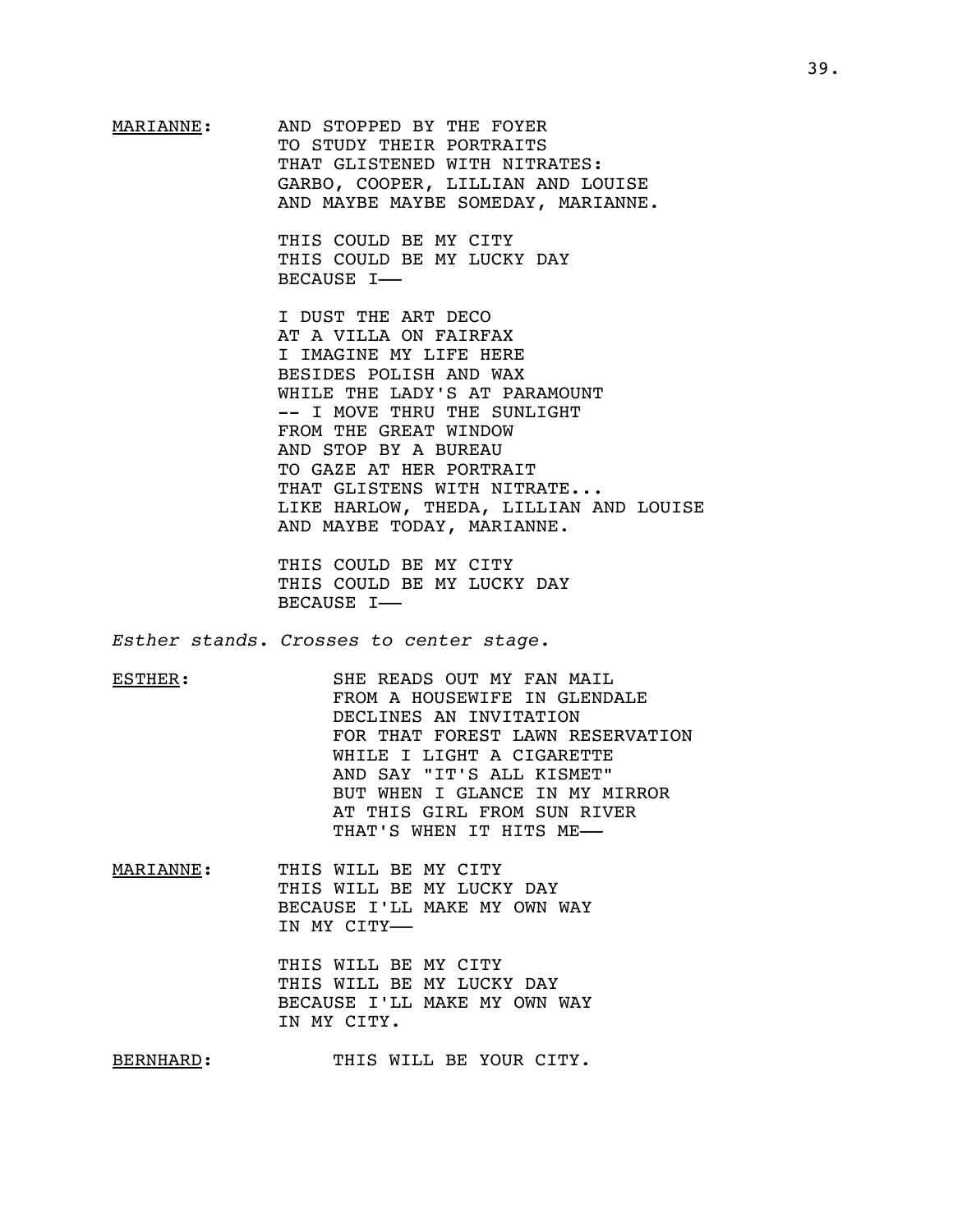*Chester jumps to his feet and leads the applause*. *Lights dim before coming up on*...

### **Act 1, Scene 10**

*Readers's Office, Universal Studios. Some days later*.

*Two READERS engulfed by unread scripts and cigarette smoke: the guy throws up his hands in dismay; the woman strikes through an entire page in red biro.*

- GUY: You believe this junk? I gotta guy in an underwater city with some kinda half-man, half-reptile thing going on.
- WOMAN: You should try this French aristocrat. Thinks he's a werewolf every third Friday-

*Bernhard enters*.

- BERNHARD: Excuse me...? (*off lack of response*) Excuse me, but I'm looking for-
- GUY: Hey pal, we're on a deadline here. And our boss don't take kindly to coverage hitting his desk the wrong side of that deadline.
- BERNHARD: I'm sorry, but I wondered if-

WOMAN: You looking for someone, mister?

- BERNHARD: Miss Melrose -- I understand she works here?
- GUY: You're barking up the wrong tree, pal. Nobody here by that name. Try down the hall.
- WOMAN: (*To Guy*) Shoot, he means Marianne. You know, cute girl from the sticks. Wears one of those berets that looks like it just got flattened by a trolley-car.
- BERNHARD: That's her! Kinda funny, kinda crushed -- The beret, you understand. Not Miss Melrose.
- GUY: Oh, that Marianne...
- WOMAN: And don't get *me* wrong. I'm not saying she ain't in fashion -- Only last week I asked where she got-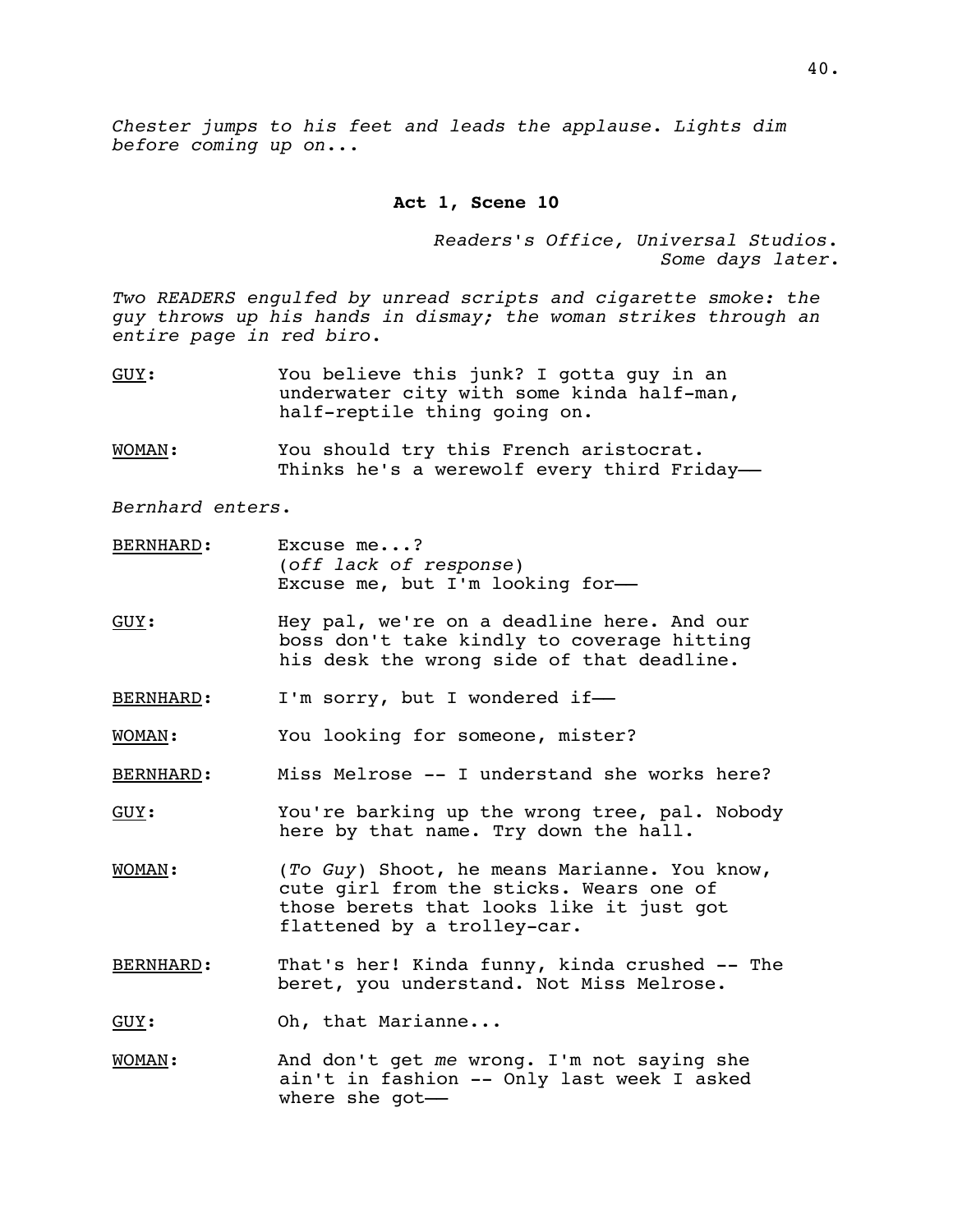$GUV:$  I think we established who he's looking for.

WOMAN: I'm just trying to be pleasant.

- GUY: Which is more than you'll be able to say for Junior if this coverage don't make his desk tonight!
- BERNHARD: So you've seen her?

WOMAN: Not for two or three days. She's-

**UNDERSCORE**: *Theme from THE GIRL FROM SUN RIVER*.

GUY: Word is she's seeing a big shot from Metro -- Some guy with numbers after his name.

*Bernhard is crestfallen*.

WOMAN: Look, all I know is she took a few days off. I think she got a screen test or something.

#### **END UNDERSCORE**.

*Bernhard exits. Lights dim before coming up on*...

### **Act 1, Scene 11**

*Broadcasting Studio. Time passing*.

*A radio show ANNOUNCER sits at a microphone Reads from a script*.

ANNOUNCER: Hollywood on the March! (*dramatic pause*) Head of Universal Studios, Carl Laemmle Junior, said his next monster picture will be *The Invisible Man* starring French actor, Claude Rains.

*Laemmle enters*.

LAEMMLE: You heard that right -- Universal don't only make crowd-pleasing pictures; Universal don't only make thrilling pictures; Universal also make classy pictures. (*pause*) So grab your ticket now for *The Invisible Man* -- In case they all... (*with a flourish*) ... vanish before your very eyes!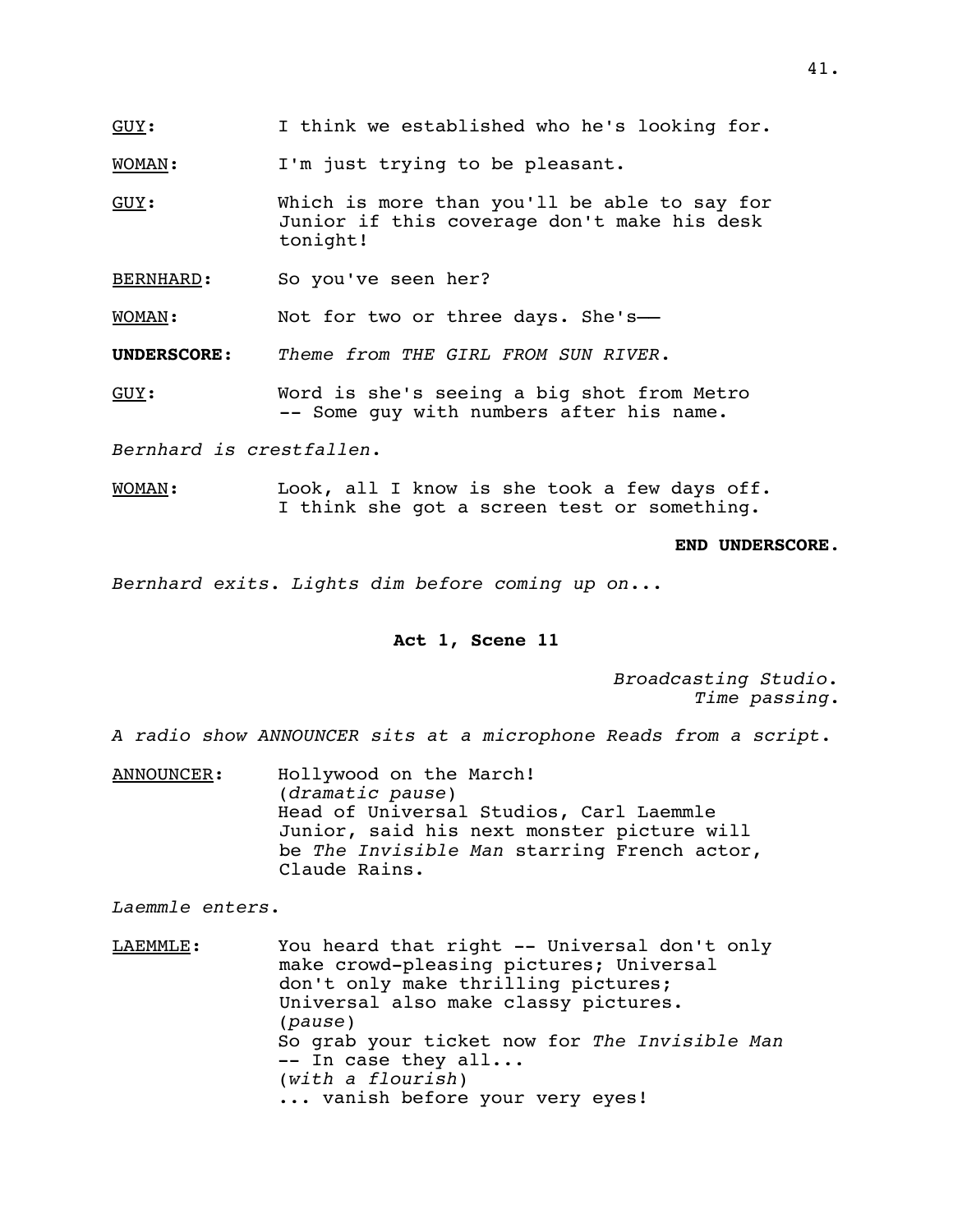### *Laemmle exits*.

ANNOUNCER: Hollywood on the March! (*dramatic pause*) At his inaugural address in Washington, President Franklin Delano Roosevelt stated: "We have nothing to fear but fear itself". (*dramatic pause*) Hollywood on the March! (*dramatic pause*) Metro Goldwyn Mayer higher executive, Chester Montgomery the Third, announced the signing of unknown Marianne Melrose to a six-picture deal.

*Chester and Marianne enter. They walk arm-in-arm across the stage; waving at admirers as they go*.

ANNOUNCER: Montgomery said Miss Melrose, from Sun River, Montana, will undoubtedly be one of the glittering stars of the sound era. Montgomery also announced his own engagement to the same Miss Melrose.

*Chester and Marianne exit*.

ANNOUNCER: Hollywood on the March! (*dramatic pause*) In foreign news, Professor Manfred Görlitz of Hamburg, Germany claimed a major scientific breakthrough with the publication of his book, *The Hermaphrodite Complex*. Görlitz believes that by science alone he can transform a man into a woman and vice-versa. (*dramatic pause*) It seems Victor Frankenstein is alive and well after all, folks. (*dramatic pause*) Hollywood on the March! (*dramatic pause*) Fans of Miss Shirley Temple are getting not one, but two new pictures featuring the adorable starlet. *Baby Take A Bow* will be in theaters at the end of June; while *Now and Forever* – in which Miss Temple appears alongside Gary Cooper and Carole Lombard – will be on general release for the 1934 fall season. (*dramatic pause*) You've been listening to... (CONT'D)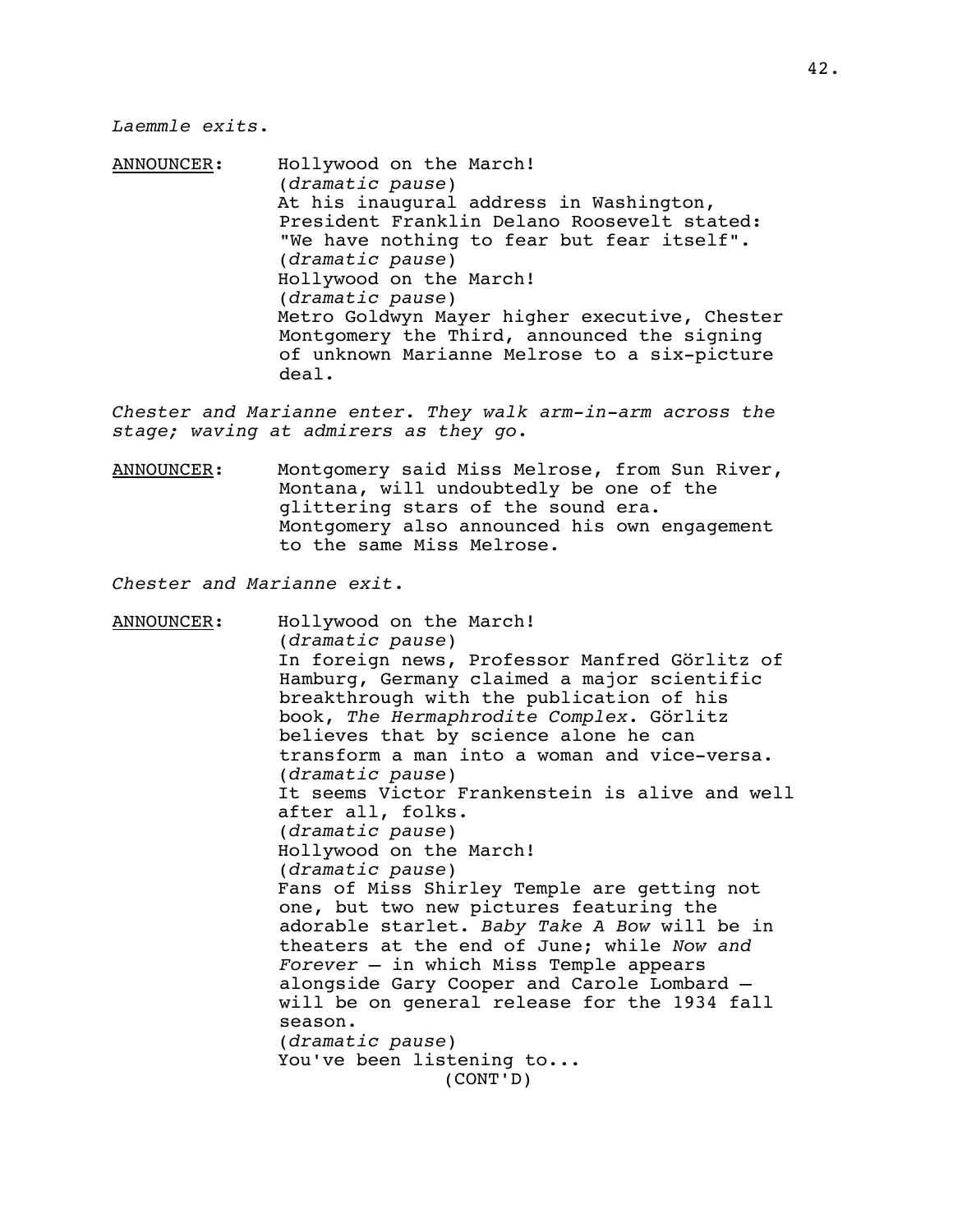ANNOUNCER: Hollywood on the March! (*dramatic pause*) Join us same time next week for our nations's best entertainment digest brought to you exclusively by *Finlayson Milk Powder* and... (*dramatic pause*) ... Hollywood on the March! (*dramatic pause*) God bless America. Goodnight one and all.

*Lights dim before coming up on*...

#### **Act 1, Scene 12**

*Lime's Office, Universal City*. *April 1934*.

*Lime is sat reading Görlitz's book*.

MISS CHANNING: (*Over intercom*) I'm sorry to disturb you, Doctor, but you're needed over at Soundstage Seven––

LIME: (*Into intercom*) Thank you, Miss Channing. I'll be there as soon as I can.

*Lime grabs his medical bag and exits*. *X27 (formerly the Newsgirl) enters wearing the trench coat and fedora. She sneaks over to Lime's desk. Finds Gorlitz's book. Opens it*.

X27: (*To audience*) We got word this Professor Görlitz is also the Nazi Uranium contact in East Africa. (*pause*) I figured Doctor Lime can do some work for Uncle Sam.

*X27 removes a silver ticket from her trenchcoat. Goes to place it inside the book. Suddenly, Miss Channing enters*.

MISS CHANNING: My word! Who are you...? How did you get in here?

X27: (In a *spot*): I'm... I'm from the Association for... The Association for Under-Appreciated Hollywood Physicians.

MISS CHANNING: But what are you doing at Doctor Lime's desk?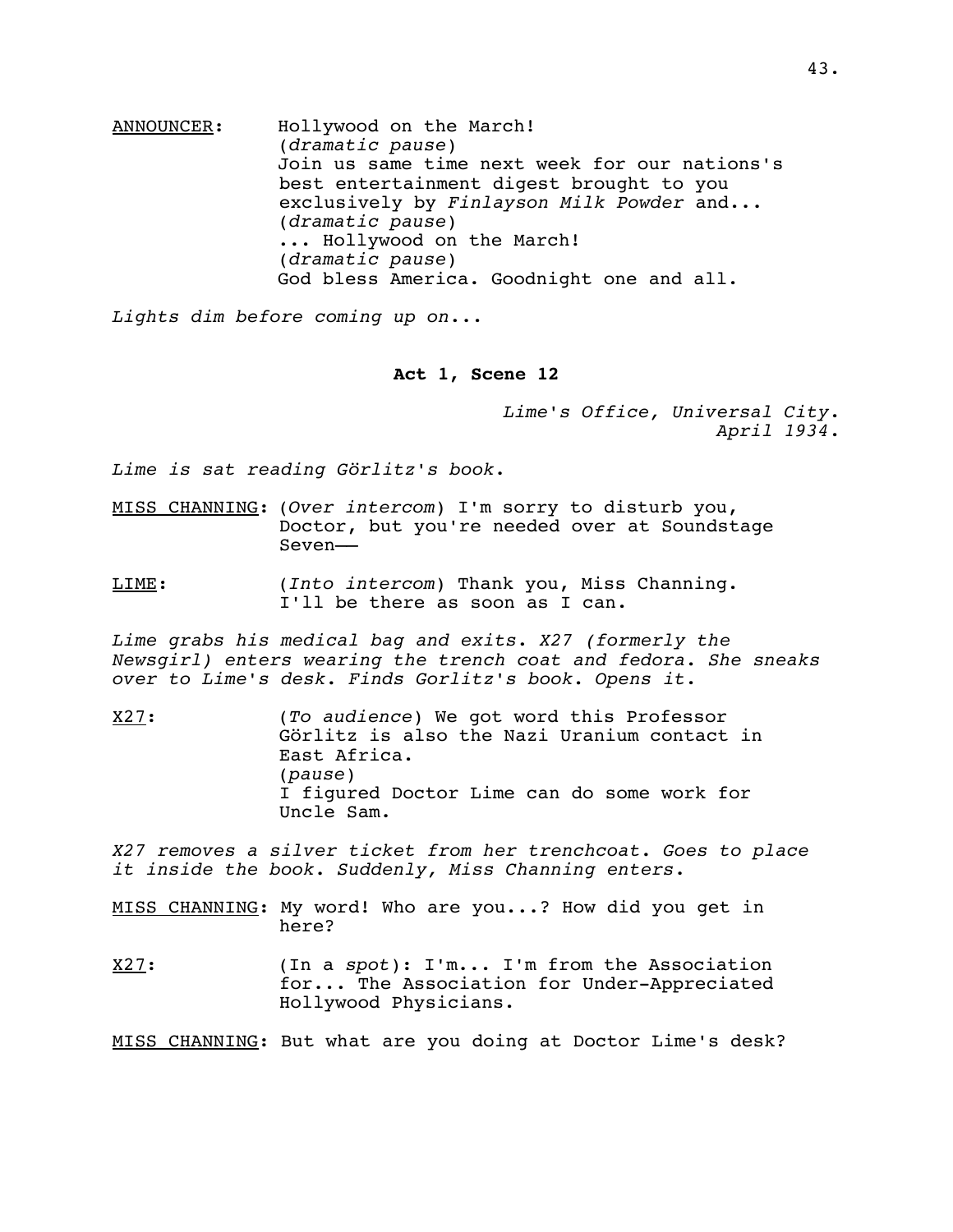X27: Let me explain. (*holding up ticket*) I've brought him this ticket and... Well, that's why I'm here.

MISS CHANNING: A ticket?

- X27: Not just any old ticket! No, this is recognition for Doctor Lime's service these past three years. It entitles him to return travel on the Streamliner! That's the brand new art deco train. And that ain't all -- It also gives him first class passage on *The Bremen*. One of the top transatlantic ocean liners.
- MISS CHANNING: Has Mr. Laemmle been informed? It all sounds most improper.
- X27: Oh, Mr. Laemmle was agreeable. He said nobody deserves a vacation more than Doctor Lime -- Did you know he's written out more prescriptions for Junior than all the other studio quacks rolled into one!

MISS CHANNING: So why go sneaking around?

- X27: Well... we're a charitable organization and we just like to do a good deed and go right on our way -- We knew, for instance, that Doctor Lime had wished to visit Europe for a while now.
- *X27 slots the ticket inside Gorlitz's book. Snaps it shut*.
- X27: Remember, Miss Channing, not a word. We'd like this to be a surprise for Doctor Lime.

*X27 exits*. *Miss Channing shakes her head*.

MISS CHANNING: How ever did she know my name?

*Lights dim before coming up on*...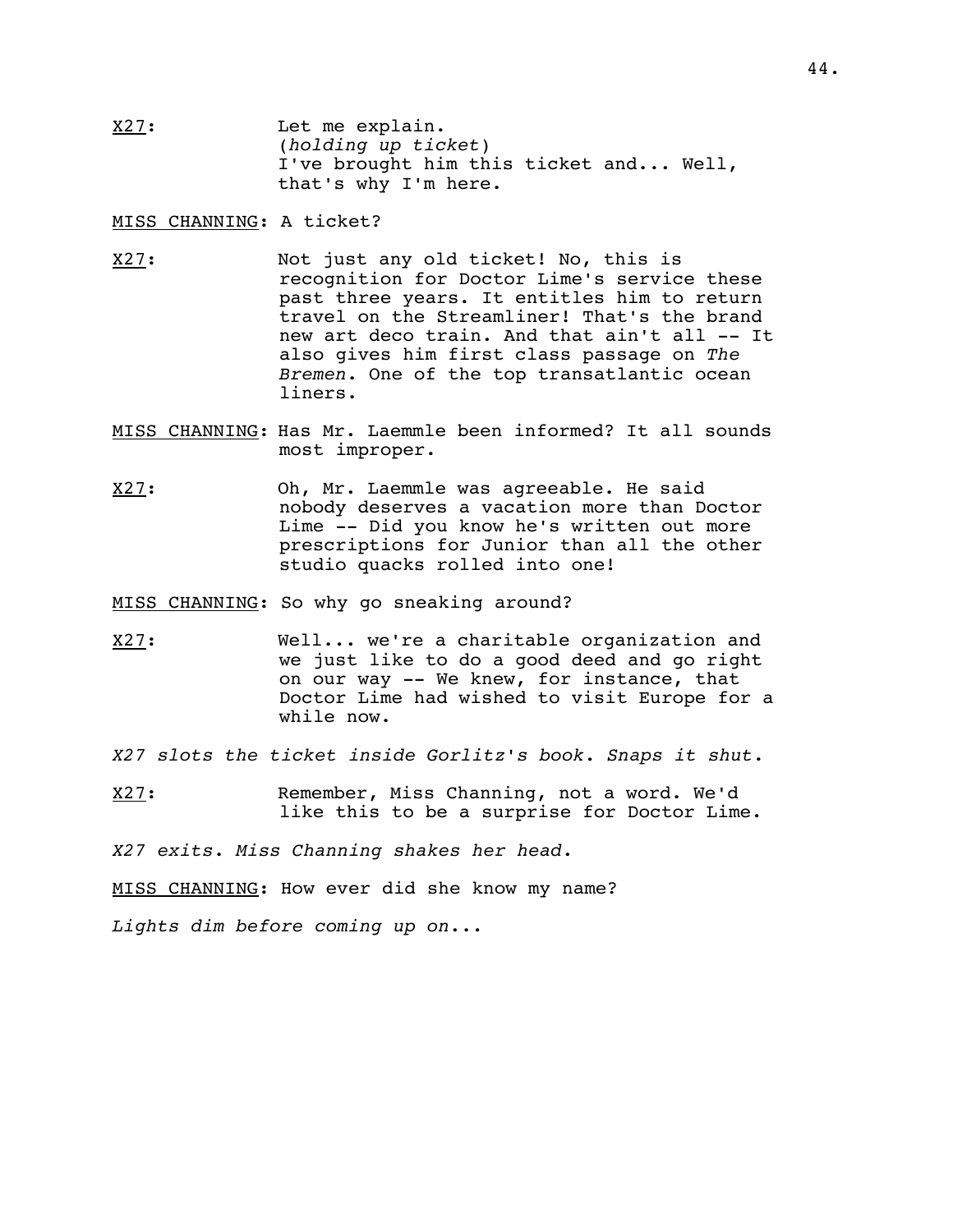# **Act 1, Scene 13**

*First Class Carriage. Art deco Streamliner*. *Ten days later*.

*Lime rides coast to coast in his new travel suit. A WELL-TO-DO PASSENGER sits opposite. Lime removes a postcard from the rail schedule on the tabletop and a biro from his jacket*.

#### **Music #10: POSTCARD FROM UNION PACIFIC**

LIME: MY DEAREST, DEAREST BERNHARD I'M SORRY THAT I MISSED YOU BUT THERE WERE A MILLION THINGS I SIMPLY HAD TO DO -- FOR ONE, I BOUGHT THIS CHECKERED SUIT ON SALE AT CARSON PIRIE SCOTT CAUSE THE FOLKS HERE ON THIS TRAIN WELL, I GUESS THEY KNOW WHAT'S WHAT.

### PASSENGER: We certainly do!

LIME: OH, AND PLEASE TELL MR. LAEMMLE THAT HE SHOULD GET SOME REST AND NOT TO MIND MISS CHANNING YOU KNOW, SHE REALLY DOES HER BEST -- THERE'S *LUMINAL* AT MY OFFICE IN A COPPER TRINKET STORE BY THAT BOX OF SHERBET CANDY ON THE SHELF BESIDE MY DOOR.

> IT'S TRUE I GOT THIS TICKET AND SOMETHING I MUST FIND UNVEILED BY MANFRED GÖRLITZ AND HIS PHANTASMAGORIC MIND -- HE REALLY KNOWS HIS STUFF AND IS SUPREMELY QUALIFIED BECAUSE MY DEAREST BERNHARD I'M TORMENTED DR. JEKYLL CONCEALING MR. HYDE.

OH, WE'VE ROLLED INTO A STATION THERE'LL BE A FIFTEEN-MINUTE WAIT IT'S RIGHT HERE IN THIS SCHEDULE THE GOLDEN ZEPHYR'S NEVER LATE -- I GUESS I'LL SMOKE A CIGARETTE STRETCH MY LEGS A BIT HEY, THEY GOT A WOODEN MAILBOX DESIGNED BY GIDEON COLBY, A WELL KNOWN JESUIT.

*Lime signs the postcard, stands and exits*. *Lights dim before coming up on*...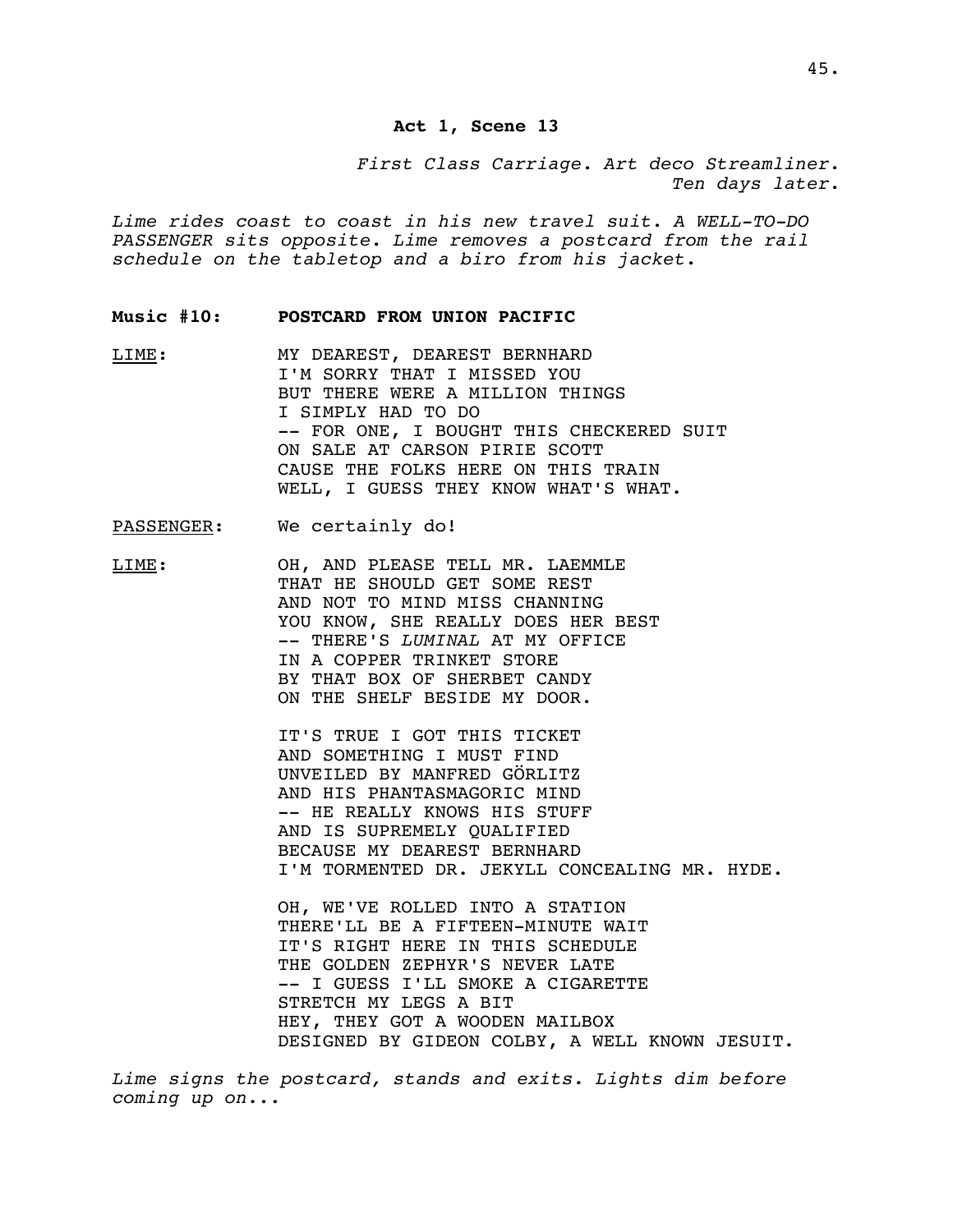**Act 1, Scene 14**

*Der Schwarzer Mond Nightclub. Hamburg*. *Several days later.*

*A sleazy waterfront dive typical of Northern Europe. Sailors and whalers assume studied poses amid the fog of opium and absinthe.*

*X27 enters holding a package*. *Görlitz enters in the uniform of a gestapo officer*.

*They circle each other in a kind of ballet centered on the package; one that culminates with X27 discreetly leaving it on a table. She exits.*

*Görlitz rushes to the table. Opens the package*. *It's a book*.

GÖ RLITZ: *The Hermaphrodite*...? If this is her idea of a joke–– (*noticing something*) Ah-ha! A slip pocket.

*Görlitz discovers a map. Unfolds it...*

GÖRLITZ: Subterranean Tunnels of Mount Kilimanjaro! Wait until the Füehrer-

*Suddenly, a SMOKE BOMB explodes!*

*X27 enters and, half-disguised by smoke, she reaches out and grabs the map from Görlitz. She stuffs it inside her trench-coat and immediately exits.*

GÖRLITZ: Achtung! Thief!

*All hell breaks loose in the shape of a choreographed fight / dance between the sailors and whalers (whereby a sock on the jaw leads to a graceful backflip etc.)*.

*Lime enters. He wears an African robe and glamorous wig complete with white gardenia. Everyone in the place freezes.*

### **Music #11: BLACK MOON**

LIME: DIAMONDS, RIFLES AND URANIUM IT'S THE GERMAN RENAISSANCE TRAITORS, SLAVES AND REFUGEES FORGERY PAR EXCELLENCE -- ABBYSINIA, FRANCE, SUDETENLAND THE PROFESSOR'S WORK YOU'VE READ (CONT'D)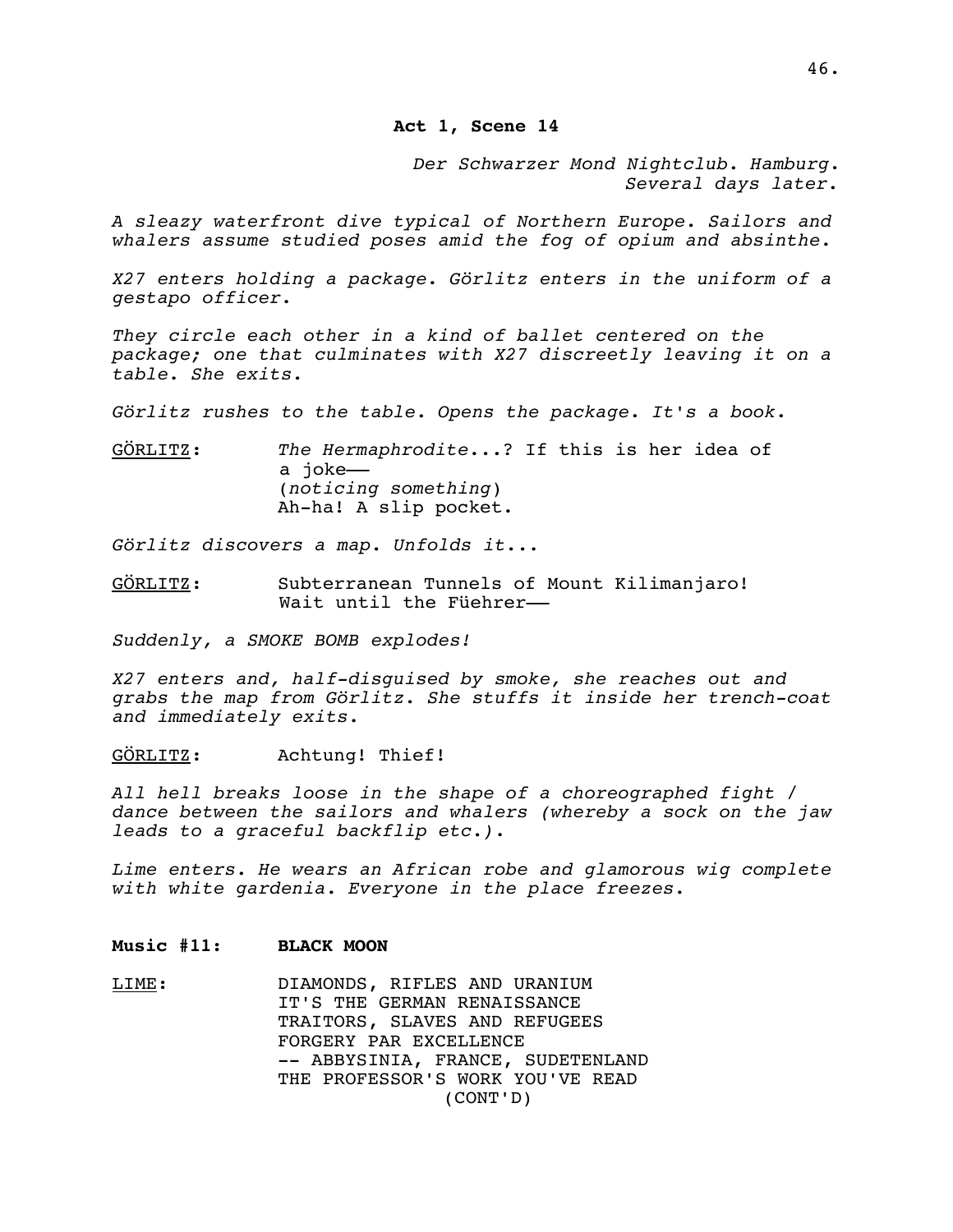LIME: SCALPEL, SUTURE AND HEMOSTAT WILL RAISE YOU FROM THE DEAD.

> ASHES, CHALK AND ROSARY EYES BECOME DIVINE MOSQUITO, TIN AND CRUCIFIX YOUR BLOOD WILL FLOW LIKE WINE -- TYPHUS, RIVER AND MEDICINE THERE ARE SOULS THIS NIGHT WILL KEEP PASSPORT, JASMINE AND IVORY YOU WILL SLEEP THE ANCIENT SLEEP.

*X27 enters*.

- X27: MINERAL RIGHTS IN TROPIC ZONES PRINCIPALITIES MADE OF PRECIOUS STONES AND ONCE IN A WHILE A NOSTALGIC TUNE BRINGS THEM ALL––
- CAST: ALGERIAN SAILORS WHITE RUSSIAN WHALERS BUTTONED-UP TAILORS CRIPPLED BLACKMAILERS...
- X27: ... BRINGS THEM ALL TO THE SCHWARZER MOON.
- LIME: PAPER, DUST AND DEITY YOUR LANGUAGE WILL BE MUTE SOLDIER, SYMBOL AND SACRIFICE YOU WILL EAT THE STRANGEST FRUIT -- WHISTLES, CYMBALS AND CASTANETS WILL SPIRIT YOU AWAY SCORPION, SNAKE AND CENTIPEDE DEFINE THIS CABARET.
- X27: AND ONCE IN A WHILE A NOSTALGIC TUNE BRINGS THEM ALL TO THE SCHWARZER MOON.

*Lime exits to a barrage of applause, wolf whistles and catcalls. X27 returns the map to Görlitz*.

GORLITZ: Danke Schön.

 $X27:$  This could be the start of a mutually advantageous friendship.

*Lights dim before coming up on*...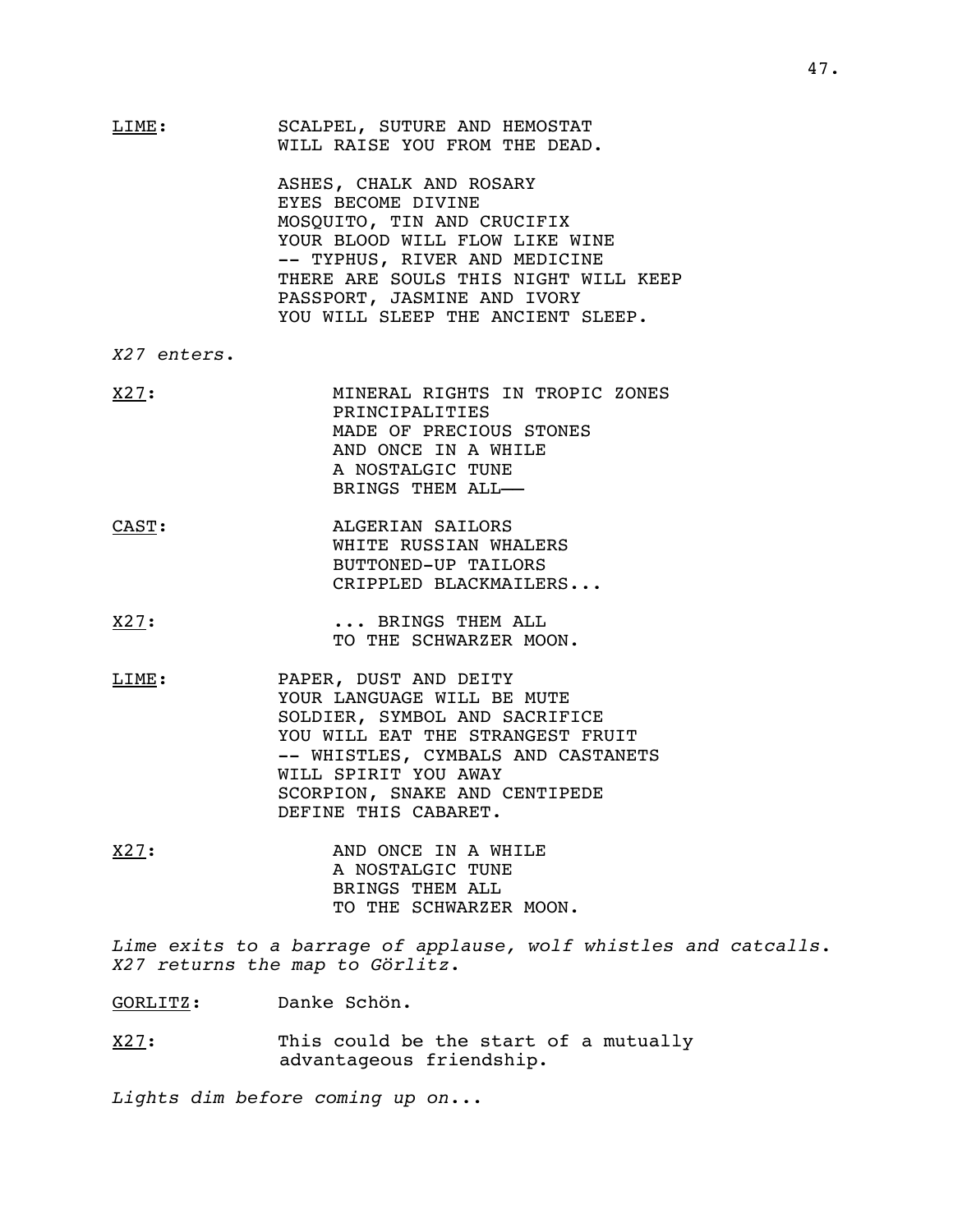*Backroom of movie theater. Somewhere in Los Angeles*. *November 1971*.

*Bernhard and Laemmle resume their earlier conversation*.

BERNHARD: I told you there was a lot you didn't know about Lime. And you can see how things took off for Marianne. Her life changed overnight -- I never got a second date, for starters.

*Marianne's OLDER SELF enters*.

MARIANNE: You went up to Lake... Lake somewhere or other––?

BERNHARD: Arrowhead-

- LAEMMLE: His fancy weekend place. Guy made more than I did!
- BERNHARD: Straightened out my writer's block.
- MARIANNE: Ah, the artist alone and all that?
- BERNHARD: Not quite. You see, I wasn't-
- MARIANNE: Ah-ha! And to think all these years I felt guilty about going with Chester––
- BERNHARD: Oh, not in that way. It was the little girl who drowned when I was a child.
- MARIANNE: A little girl came back from the dead? Sounds like a script I once read.
- BERNHARD: I know it's-
- LAEMMLE: Far-fetched?
- BERNHARD: She really did. See for yourself...
- **UNDERSCORE**: *Theme from ROMANTIC SYMPHONY (the number we'll not hear until Act 2)*.

*The stage transforms into a bygone music room*. *A standard lamp illuminates a cabinet of stuffed birds, faded sheet music and a rusted metronome on the piano.*

## **END UNDERSCORE**.

LAEMMLE: A guy could go doolally up here.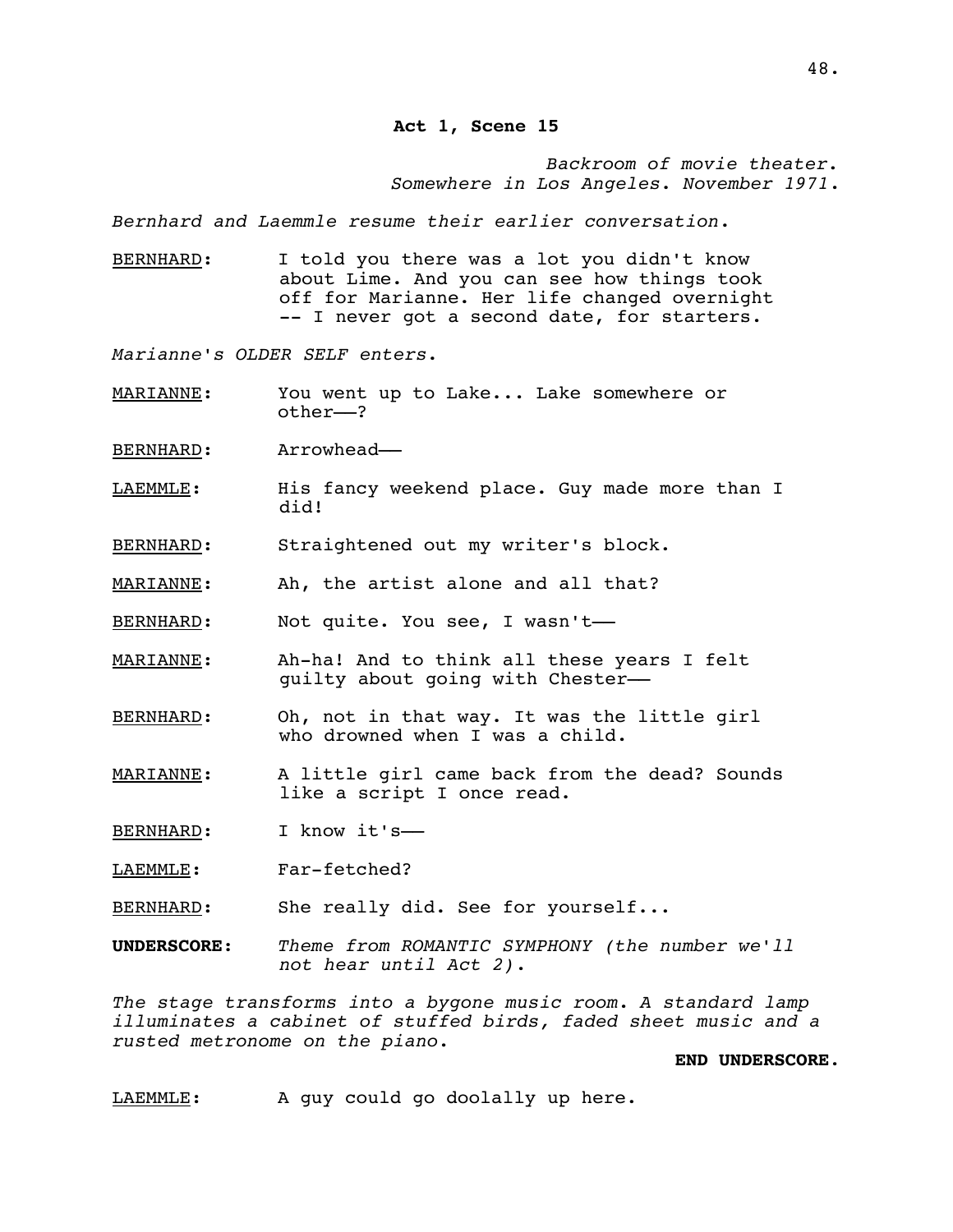- MARIANNE: It is a bit spooky. I'll give you that much. (*then*) So what happened?
- BERNHARD: It was a moonlit night. And...

MARIANNE: You really saw her, didn't you?

- LAEMMLE: Like I said, a guy could go doolally-
- **Music #12: THE LAST TIME I SAW MARIA**
- BERNHARD: THE LAST TIME I SAW MARIA SHE WAS TAPPING AT MY WINDOWPANE SAID WE ARE NOW ONE PLUS ONE AND THAT I NEED NOT EXPLAIN

THE LAST TIME I SAW MARIA WE HEARD THE TICKING OF MY METRONOME BESIDE THESE BIRDS OF AUDUBON IN THIS HOUSE FAR AWAY FROM HOME

> COYOTES PROWL THE NEARBY HILLS ANXIOUS TO BE FED MY PIANO PLAYS AGAINST THEIR THIRST FOR BLOOD IN COUNTERPOINT I WED.

THE LAST TIME I SAW MARIA SHE SPOKE OF SUMMER ON THE UNTERSEE THE NIGHT BLEW COLD THEN SHE WAS GONE I GUESS THEY CALL IT C'EST LA VIE.

*The DROWNED GIRL enters. Her dress saturated*.

DROWNED GIRL: I MOVED THROUGH YOUR ROOM THAT NIGHT WHEN YOU EMBRACED THE DARK I MOVED THROUGH YOUR DREAMS THAT NIGHT WHEN YOU IGNITED A SPARK I MOVED THROUGH YOUR ROOM THAT NIGHT.

*The Drowned Girl exits*. *The room fills with moonlight and the baying of coyotes*.

LAEMMLE: There's something ominous on the breeze.

BERNHARD: Oh, it's just your imagination, Mr. Laemmle.

#### **CURTAIN**.